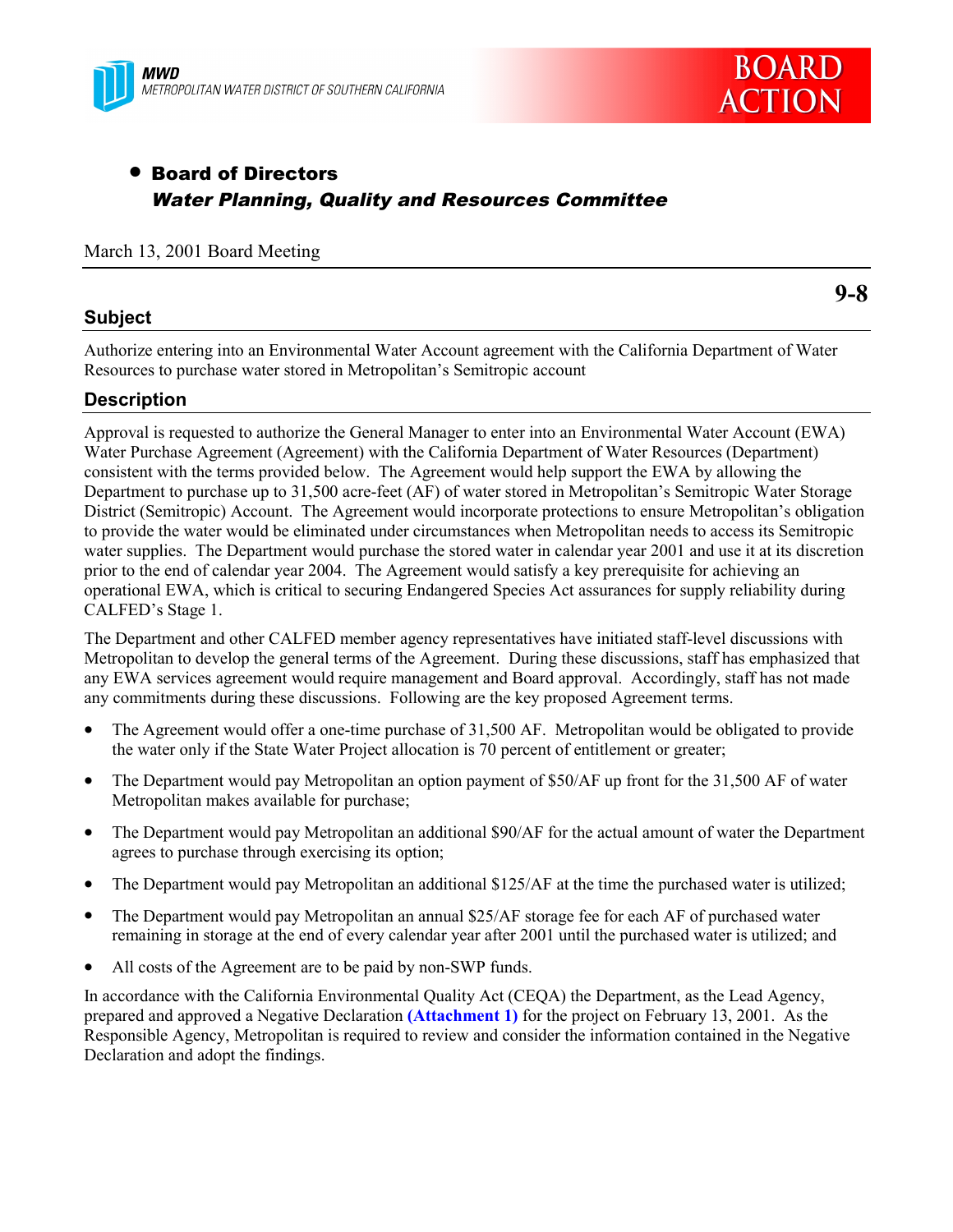#### **Policy**

The Board's Policy Direction regarding the CALFED Bay/Delta Program, adopted on July 13, 1999, instructs staff to "Develop a range of options to meet future water quality and reliability needs for the service area." This Agreement would help to ensure that CALFED's member agencies with fishery regulatory responsibilities will be able to provide a water supply reliability assurances package for Bay/Delta exporters, including Metropolitan. Further, the "Statement of Needs for the CALFED Bay-Delta Program," adopted by the Board on July 23, 1999, specifically endorses an Environmental Water Account.

#### **Board Options/Fiscal Impacts**

#### **Option #1**

Certify that the Board has reviewed and considered the information contained in the Negative Declaration for the project, and adopt the Lead Agency's findings relating to the Negative Declaration. Authorize the General Manager to enter into an EWA Agreement with the Department to purchase water stored in Metropolitan's Semitropic account consistent with the above terms, and in a form approved by the General Counsel. **Fiscal Impact:** As currently proposed, the Agreement could result in the Department paying Metropolitan \$265/AF for Metropolitan's Semitropic Water Storage District Account supplies purchased to help support the EWA. Assuming that the Department purchases the entire 31,500 AF provided in the Agreement, the Department would pay Metropolitan \$8,347,500. As discussed above, the Department would be obligated to pay Metropolitan an additional \$25/AF annual storage fee until the purchased water is utilized.

#### **Option #2**

Do not authorize the General Manager to enter into an EWA Agreement with the Department to purchase water stored in Metropolitan's Semitropic account. **Fiscal Impact:** None.

#### **Staff Recommendation**

Option #1

Erhev 11) 2/23/2001 *Date*

*Stephen N. Arakawa Manager, Water Resource Management*

2/27/2001  $\infty$ *General Manager Date*

#### **Attachment 1 – Negative Declaration**

BLA #680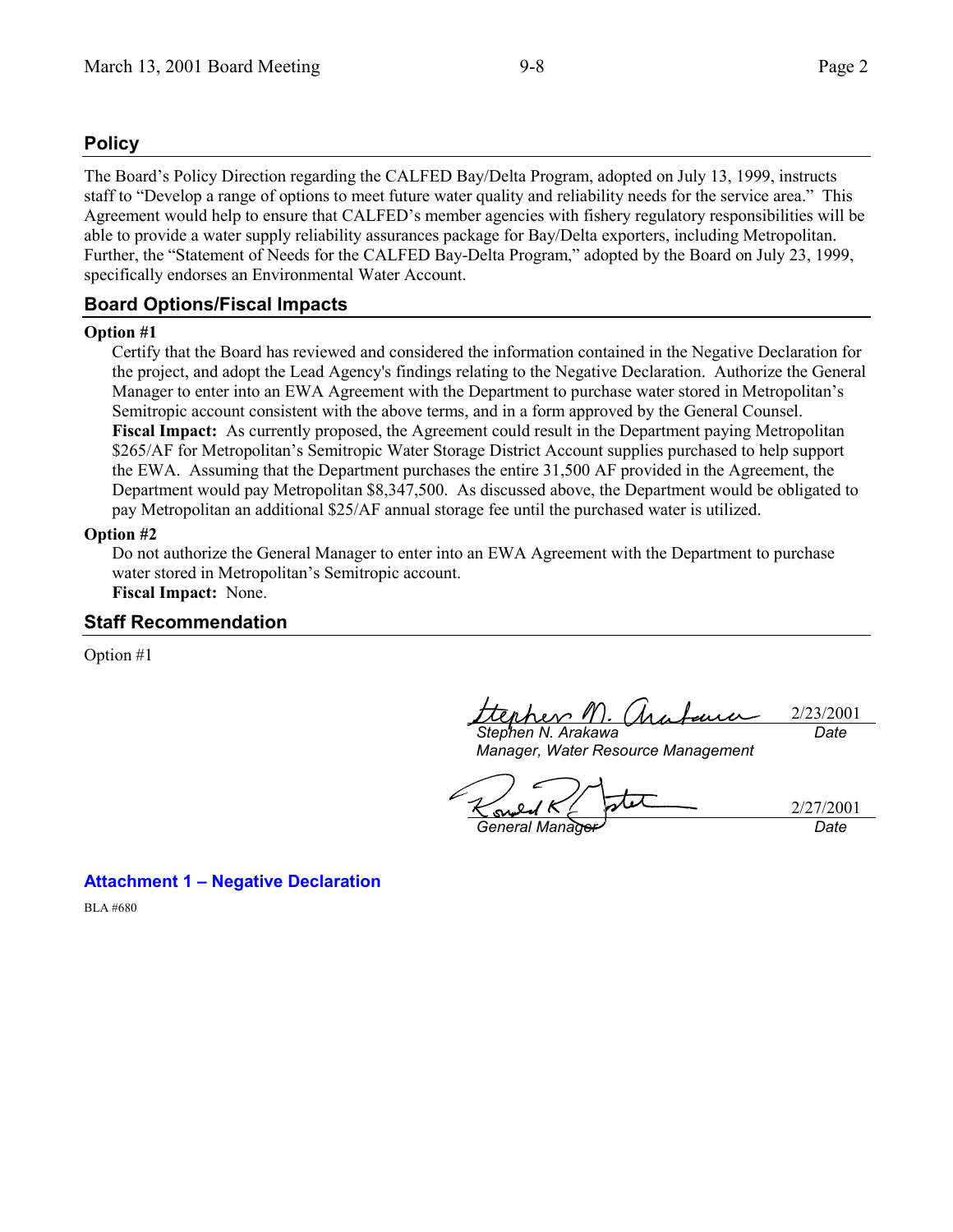# **Initial Study and Negative Declaration**

# **Acquisition of Water from Metropolitan Water District of Southern California (Stored in the Semitropic Groundwater Banking Program) for the Environmental Water Account**

(This document is tiered from the CALFED Programmatic EIS/EIR, certified/Record of Decision issued August 2000, pursuant to CEQA Guidelines Section 15152.)

> **State of California The Resources Agency DEPARTMENT OF WATER RESOURCES**

> > **December 22, 2000**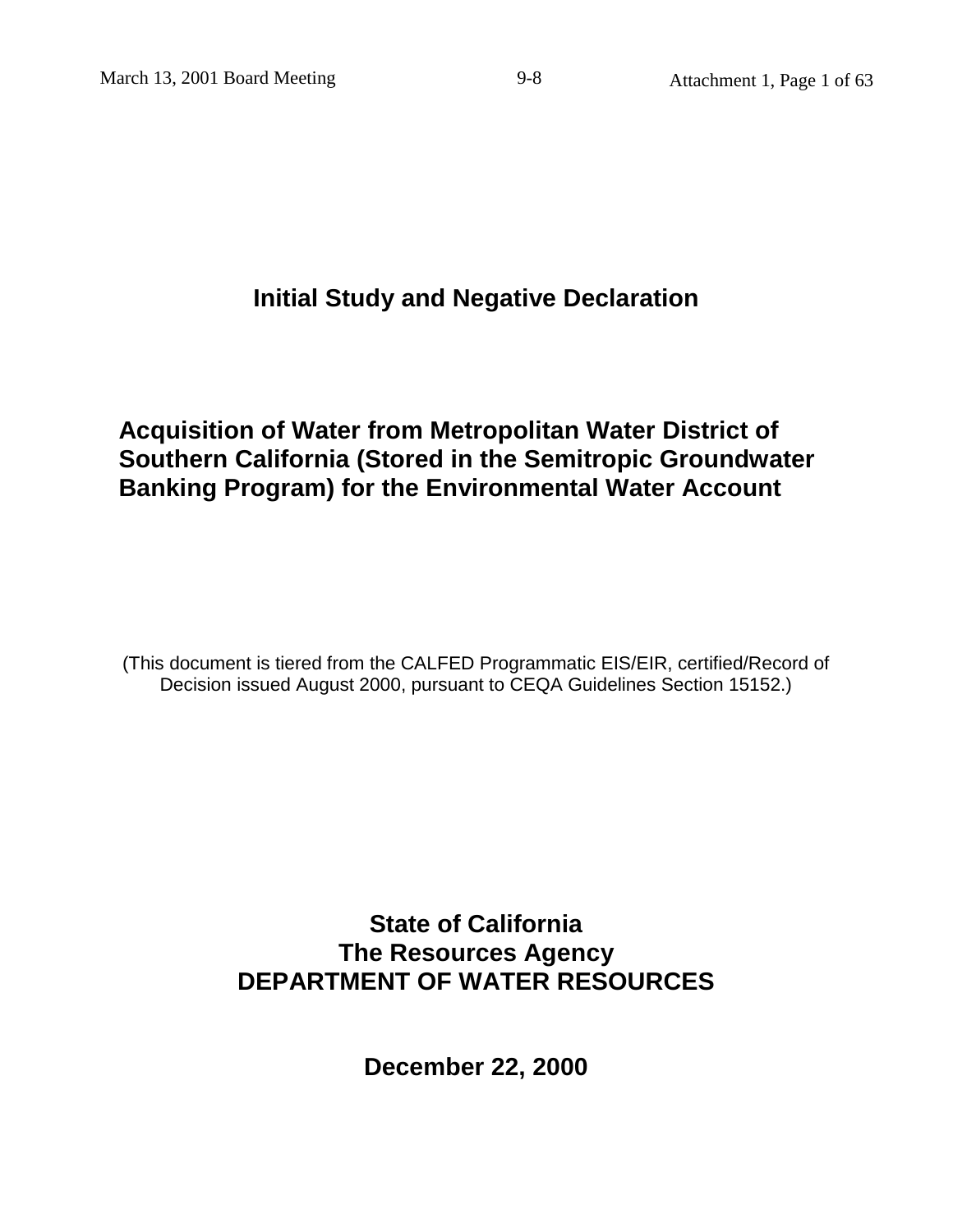#### State of California The Resources Agency DEPARTMENT OF WATER RESOURCES

#### PROPOSED NEGATIVE DECLARATION

Acquisition of Water from Metropolitan Water District of Southern California (Stored in the Semitropic Groundwater Banking Program) for the Environmental Water Account

**Project Description:** Lead State Agency, California Department of Water Resources (Department) would purchase up to 31,500 acre-feet of Metropolitan Water District of Southern California (MWDSC) State Water Project (SWP) entitlement water stored in the Semitropic Groundwater Banking Program for use by the Environmental Water Account during 2001. This acquisition will be used for the first year EWA program. The EWA (managed by the regulatory agencies USFWS, NMFS and DFG) would use the water for the purpose of fish protection. The agreement includes an option of up to 31,500 acre-feet of recovery capacity during 2001, available only if the SWP allocation is greater than 70 percent. There would also be an option for the Department to recover the purchased water for EWA during 2002-04 at times mutually agreeable to the Department and MWDSC.

#### A. Water Purchase

MWDSC offers the Department an option to purchase up to 31,500 acre-feet of MWDSC's share of water in the Semitropic Groundwater Bank. Through entitlement exchange, this purchase will make available water in San Luis Reservoir for EWA. This purchase is on a one time only basis, during 2001. MWDSC is responsible for replacement of the water in the Semitropic Groundwater Bank with revenue from this project. This water would be recovered as described in (B) below.

#### B. Recovery Capacity

1

MWDSC offers up to 31,500 acre-feet of recovery capacity<sup>1</sup> when SWP allocations are 70 percent or greater during 2001 only. Recovery could also occur in 2002-2004, but only after MWDSC water requirements from the Semitropic Project have been met. MWDSC shall notify Semitropic of its intent to take delivery of the banked water as early in the year as possible, but no later than May 1 of the same year. If such notification is provided after May 1, Semitropic, at its sole discretion, may make reasonable efforts to comply with

Recovery capacity: Recovery capacity refers to the ability for the Department to retrieve the purchased water from the Semitropic Groundwater Bank.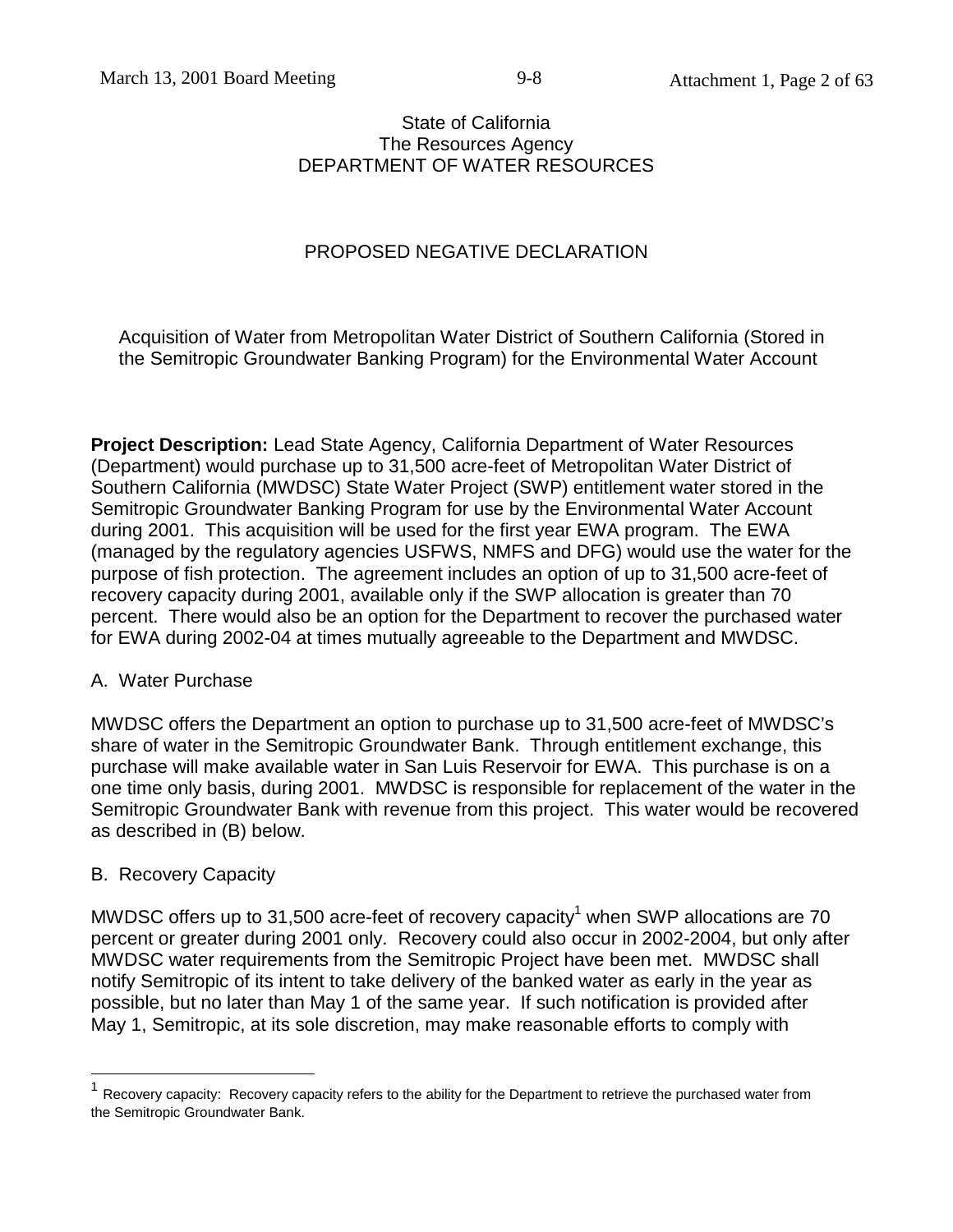MWDSC's request. In the event of an emergency need for water by MWDSC, Semitropic shall endeavor to return banked water to MWDSC to the maximum extent feasible.

The Department can obtain the water from the Groundwater Bank either through pumping and then transfer into the California Aqueduct or through exchange of SWP entitlement water. In the case of exchange, Semitropic would forego an equivalent amount of SWP water deliveries and make use of groundwater for their local needs. The water in the Aqueduct (made available by recovery or entitlement exchange) would be delivered to Southern California in exchange for an equivalent amount of EWA water that would remain in San Luis Reservoir.

**The Finding:** The project will not have a significant negative impact on the environment.

**Basis for Finding:** This purchase and recovery of up to 31,500 acre-feet from the Semitropic Groundwater Bank is well within the capacity of Semitropic's normal operations of the Groundwater Bank and will not have a significant effect on the environment. Environmental effects from the construction and operation of the Semitropic Groundwater Bank were addressed in Semitropic's EIR adopted by the Semitropic Board in 1994. The only operations related environmental impact stated in the EIR was potential groundwater quality impacts that are mitigated with monitoring and corresponding adjustments of groundwater extraction. The planned purchase of 31,500 acre-feet is a small proportion of MWDSC's 350,000 acre-feet storage capacity in the Groundwater Bank. Currently, MWDSC has over 350,000 acre-feet stored in the Bank. Since this project would take place in 2001, MWDSC has adequate water stored in the Groundwater Bank for this purchase and extraction. Semitropic can extract 31,500 acre-feet of MWDSC's stored water in all years without any adverse environmental effects.

Therefore, this Negative Declaration is filed pursuant to Section 15070 et seq. of the Guidelines for Implementation of the California Environmental Quality Act.

The public review period for this proposed Negative Declaration and Initial Study will end January 22, 2000. All comments or questions should be directed to DWR Delores Brown, 3251 "S" Street, Sacramento, CA 95816-7017 (916/227-2407 and fax 916/227-7554). Copies of the Initial Study are available at the above address. The administrative record on which the Initial Study is based (including the Semitropic EIR) is available for viewing at 1416 Ninth Street, Room 1620-A4, Sacramento, CA 95814. CALFED's Programmatic EIS/EIR can be reviewed at the CALFED Bay-Delta Program, 1416 Ninth Street, Room 1147, Sacramento, CA and at http://calfed.ca.gov/.

Barbara J. McDonnell Chief, Environmental Services Office

\_\_\_\_\_\_\_\_\_\_\_\_\_\_\_\_\_\_\_\_\_\_\_\_\_\_\_\_

Date \_\_\_\_\_\_\_\_\_\_\_\_\_\_\_\_\_\_\_\_\_\_\_\_\_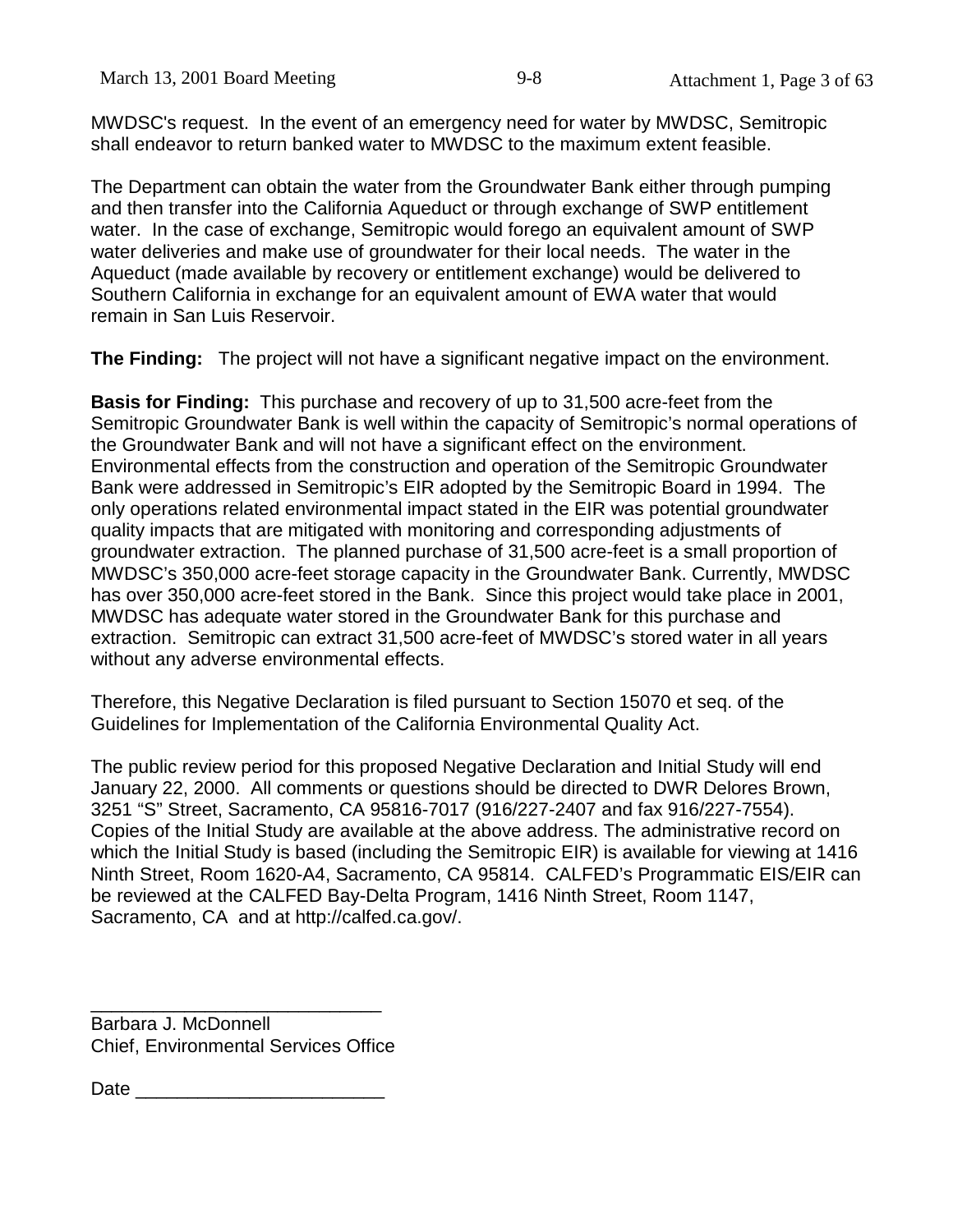## **TABLE OF CONTENTS**

| L.   |                                                                                              |
|------|----------------------------------------------------------------------------------------------|
|      | Purpose and Need for Action. 1<br>Specific MWDSC Semitropic Project Purpose                  |
|      | and Need for Action. 3<br>Scheduling Use of EWA Assets during Water Year 2001 3              |
| II.  |                                                                                              |
| III. | PROJECT LOCATION                                                                             |
|      | Metropolitan Water District of Southern California 7<br>Semitropic Water Storage District 10 |
| IV.  | ENVIRONMENTAL SETTING AND POTENTIAL                                                          |
|      |                                                                                              |
|      |                                                                                              |
|      |                                                                                              |
|      |                                                                                              |
|      | VII. MANDATORY FINDINGS OF SIGNIFICANCE 24                                                   |
|      | VIII. CONSISTENCY WITH PLANS AND POLICIES 24                                                 |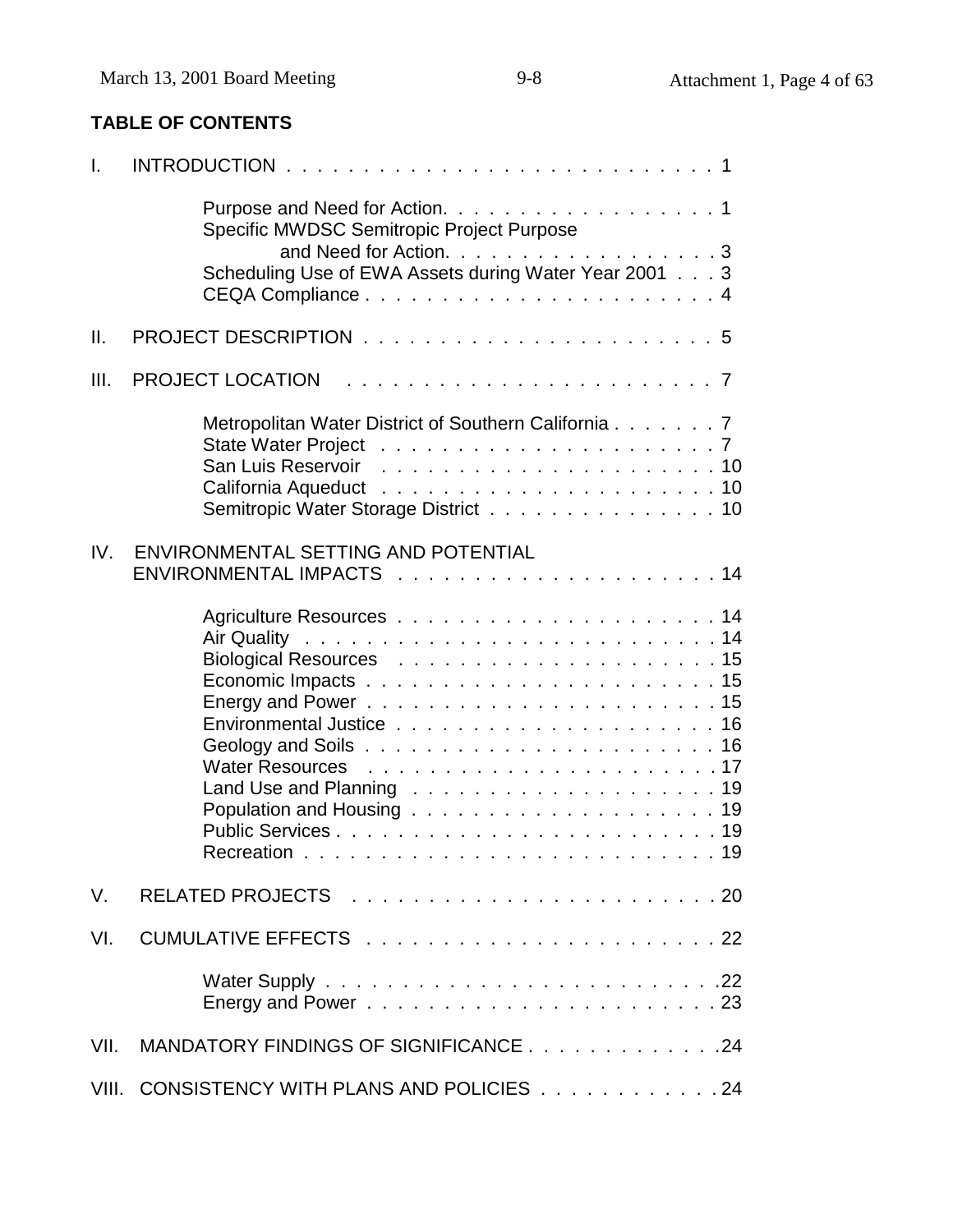APPENDIX A – OVERVIEW OF THE FOUR-YEAR EWA PROGRAM

APPENDIX B – OVERVIEW OF FIRST YEAR EWA OPERATION

APPENDIX C – ENVIRONMENTAL CHECKLIST

APPENDIX D – IMPLEMENTATION OF FIFTEEN FOOT, THREE YEAR CRITERIA

APPENDIX E – ARTICLE 19 OBJECTIVES FOR WATER QUALITY PARAMETERS

APPENDIX F – DWR WATER QUALITY SAMPLING STATIONS

APPENDIX G – USBR LETTER TO USFWS ON EWA WATER IN SAN LUIS FROM CVP

#### **LIST OF FIGURES**

| Figure 3. State Water Project - Semitropic Water Storage |  |
|----------------------------------------------------------|--|
| Figure 4. EWA First Year Asset Acquisition 21            |  |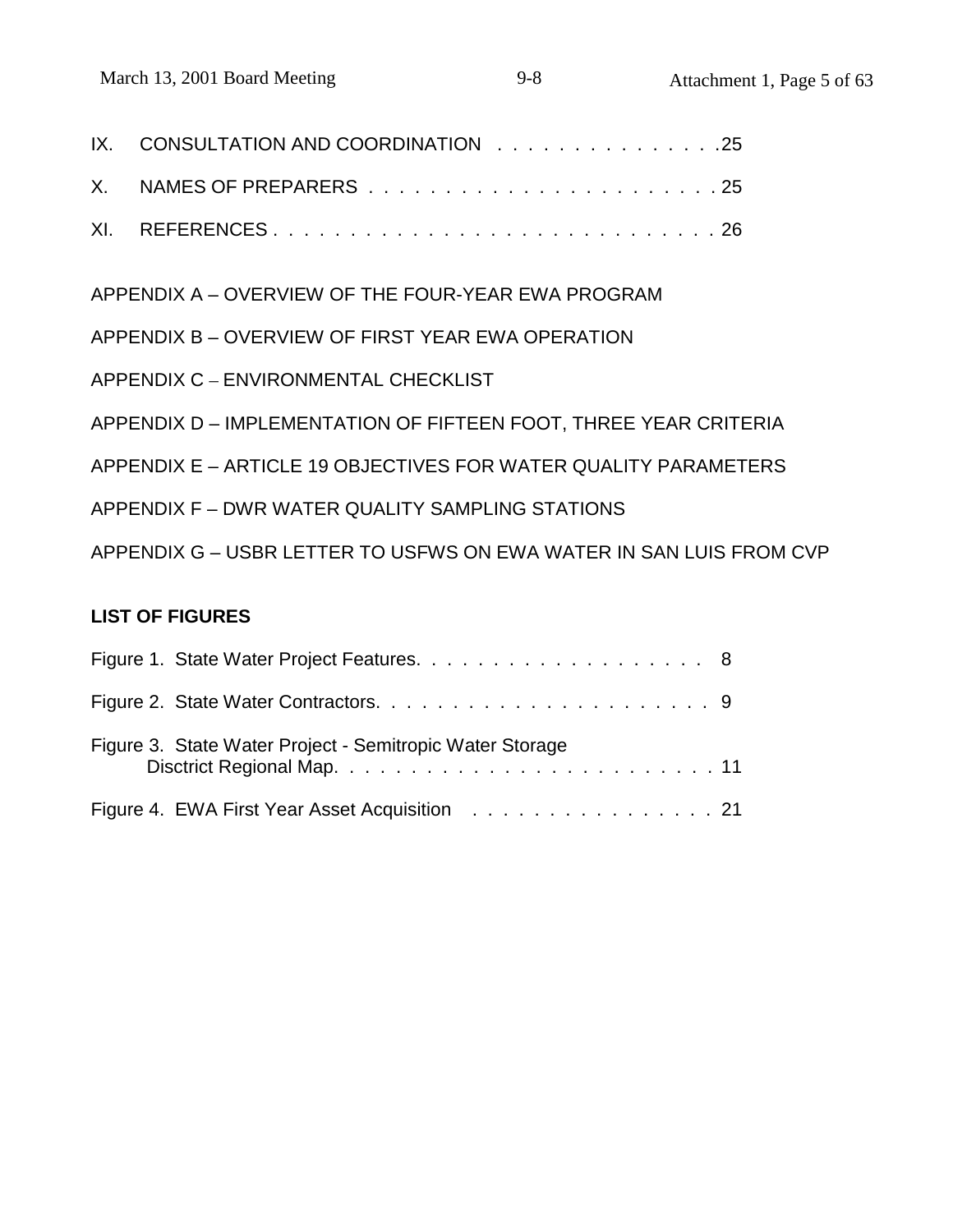# **Initial Study**

## **Acquisition of Water from Metropolitan Water District of Southern California (Stored in the Semitropic Groundwater Storage District) for the Environmental Water Account**

## **I. INTRODUCTION**

The CALFED Bay Delta Program a long-term comprehensive plan to restore the ecological health and improve water management for beneficial uses of the San Francisco Bay/Sacramento-San Joaquin Delta estuary system when it issued the Record of Decision for its *Final Programmatic Environmental Impact Statement/Environmental Impact Report* in August 2000. The long-term plan provides lead agencies, responsible agencies, and stakeholder agencies a starting point from which actions can be specifically reviewed, evaluated, and implemented.

The CALFED PEIS/EIR presented the general environmental consequences of the longterm plan. This Initial Study, tiered from the PEIS/EIR, addresses the establishment of a particular asset that will be used as part of the Environmental Water Account (EWA), a component of CALFED's long-term plan, adopted in the CALFED Bay-Delta Program Record of Decision (ROD), dated August 28, 2000. Under EWA, assets acquired will be used to efficiently manage water for environmental purposes while decreasing conflicts in use of water in the Bay-Delta estuary. By using a more flexible management of water operations, existing fish protection measures and the implementation of the EWA will achieve substantial fish recovery opportunities while providing improvements in water supply reliability and water quality.

## **Purpose and Need for Action**

The purpose of the CALFED Bay-Delta Program is to develop and implement a longterm comprehensive plan that restores ecological health and improves water management for beneficial uses in the Bay-Delta system. To practicably achieve this program purpose, CALFED will concurrently and comprehensively address problems of the Bay-Delta system within each of four resource categories: ecosystem quality, water quality, water supply reliability, and levee system integrity. CALFED agencies identified a need in the ROD for additional fisheries protection measures above and beyond baseline regulatory measures to speed recovery of listed fish species. The establishment of the EWA is a key component of this additional protection. The overall purpose of the EWA is to promote flexible water project management to provide additional protection and recovery of the fisheries of the San Francisco Bay/Sacramento-San Joaquin Delta estuary above the current regulatory baseline by taking advantage of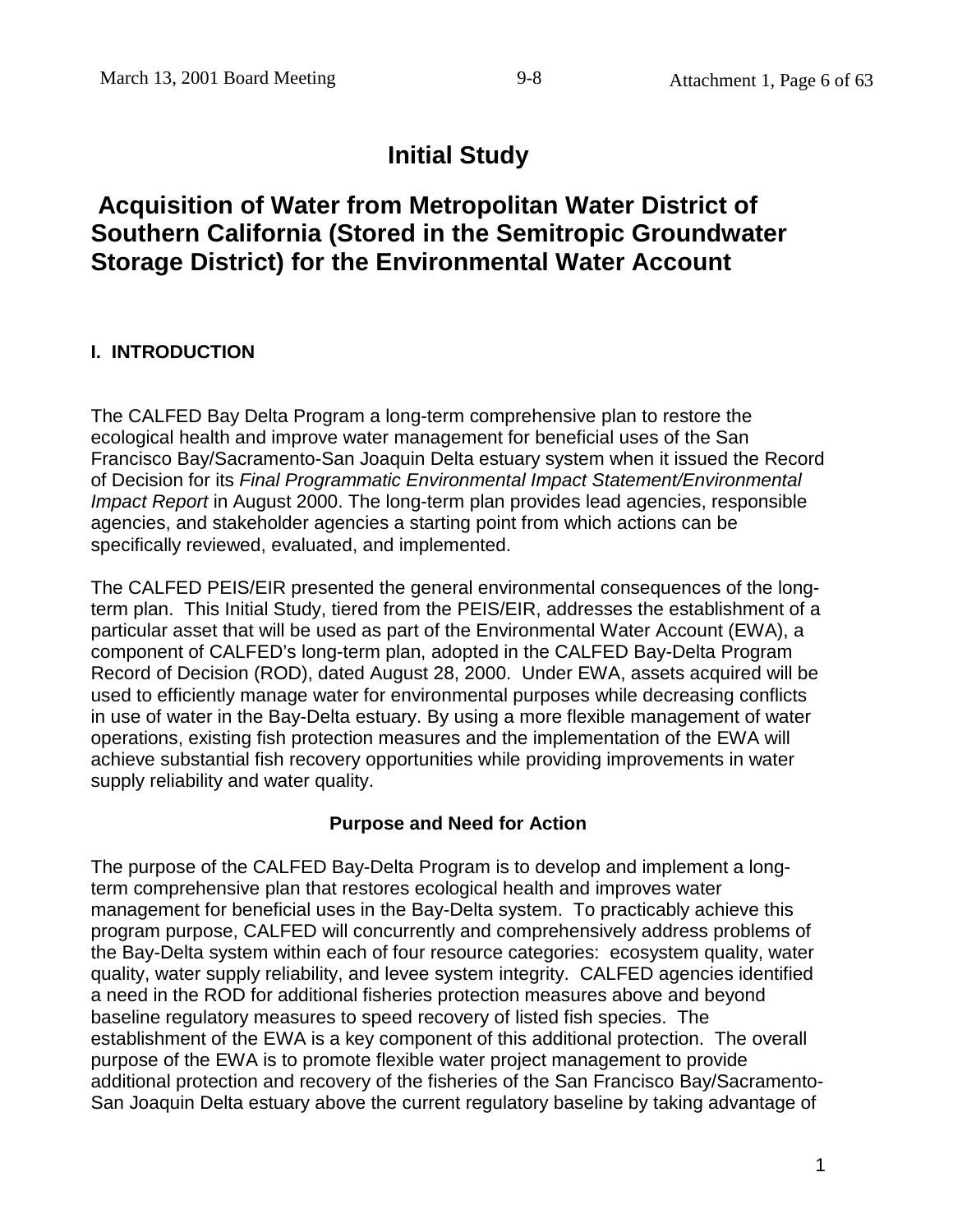project flexibility. To accomplish this purpose, the EWA will incorporate environmentally beneficial changes to the operation of the State Water Project (SWP) and the Central Valley Project (CVP), at no uncompensated water cost to the projects' water users. The EWA, therefore, serves to meet CALFED's objectives for ecosystem quality and water supply reliability.

The EWA is intended to provide sufficient protections, combined with the Ecosystem Restoration Program and the regulatory baseline, to address CALFED's ecosystem quality needs in the areas of fishery protection, restoration and recovery needs. This approach to fish protection requires the acquisition of alternative sources of project water supply, called "EWA assets" which will be used to:

- augment streamflows and Delta outflows;
- modify exports to provide fishery benefits during critical life history; and
- replace project water supply interrupted by the changes to project operations.

The EWA water will compensate for reductions in deliveries relative to existing facilities, project operations, above the regulatory baseline as defined in the ROD, thereby helping to meet CALFED's water supply reliability objectives. The EWA will not be used to meet any new regulatory requirements under statutes other than the Federal Endangered Species Act and the California Endangered Species Act.

The EWA is a cooperative management program involving five CALFED agencies that have responsibility for implementing the EWA. The three Management Agencies, the U.S. Fish and Wildlife Service (USFWS), the National Marine Fisheries Service (NMFS), and the California Department of Fish and Game (DFG), have primary responsibility for managing the EWA assets and exercising their biological judgment to determine what SWP/CVP operational changes are beneficial to the Bay-Delta ecosystem and/or the long-term survival of fish species, including those listed under the State and Federal Endangered Species Acts. The two Project Agencies are the U.S. Bureau of Reclamation (Reclamation) and the California Department of Water Resources (DEPARTMENT). The Project Agencies will cooperate with the Management Agencies in administering the EWA, including banking, borrowing, transferring, selling, and arranging for the conveyance of EWA assets, and making the operational changes proposed by the Management Agencies. The EWA will be in effect for the first four years of Stage  $1<sup>2</sup>$ of the CALFED Bay-Delta Program. The Department will be responsible for acquiring EWA assets for the first year (2001). After the first year, acquisitions may be made using a public process that may employ other agencies or third parties to acquire assets.

For the first year, State funds and State facilities will be used to create an operable EWA. During years two through four of the EWA, both federal and State actions will be required

 2 Stage 1 implementation covers the first seven years of implementation of the CALFED 30-year program and builds the foundation for long-term actions. The Stage 1 actions to implement the Preferred Program Alternative are described in the Record of Decision. These actions are dependent upon subsequent project-specific environmental analyses as well as on subsequent review of financial and legislative proposals by the State and Federal executive branches, Congress and the State Legislature.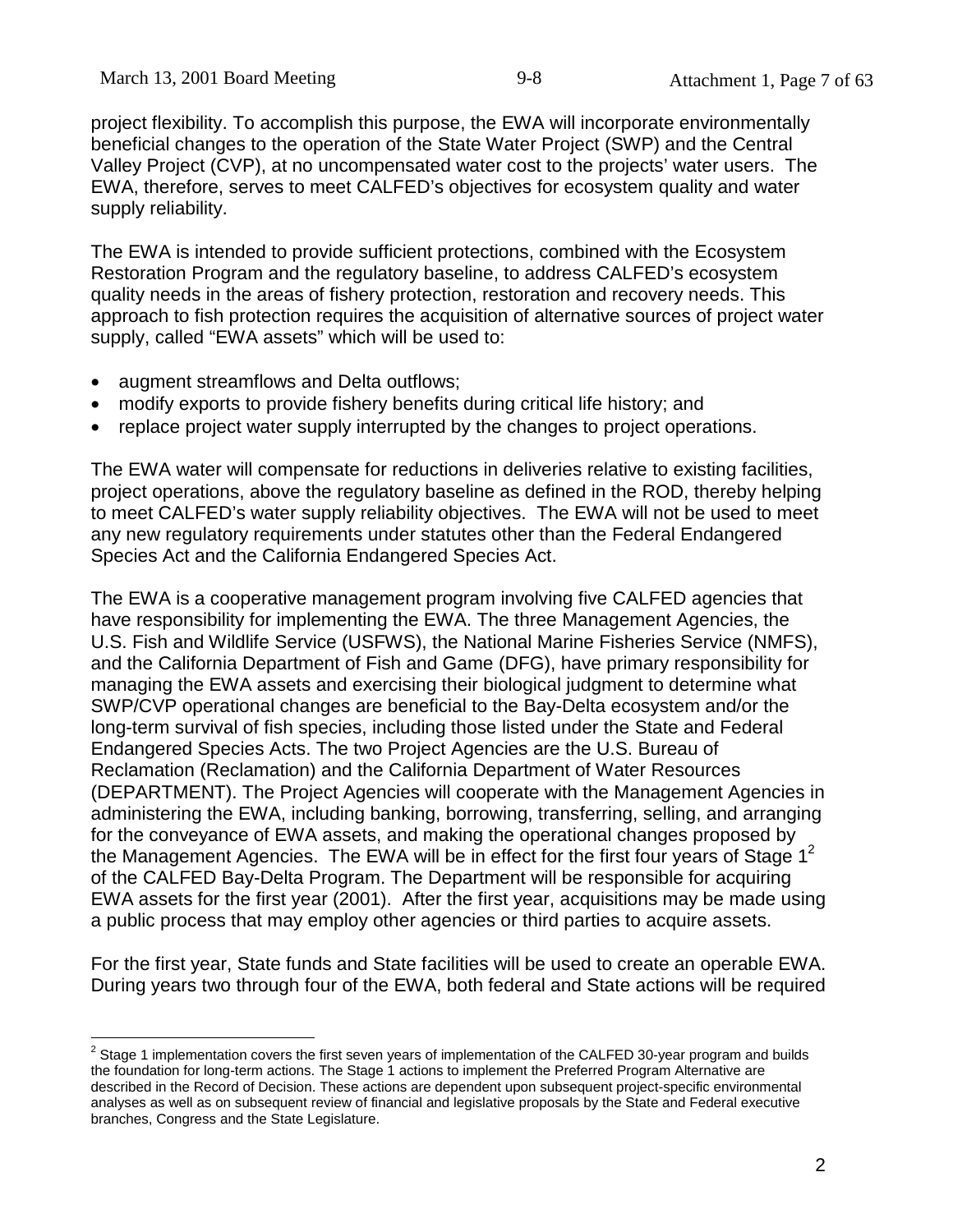to maintain the EWA (Appendix A)<sup>3</sup>. CEQA compliance will occur for all first year actions to create the EWA (Appendix B)<sup>4</sup>. CEQA and NEPA compliance will be accomplished for EWA establishment actions implemented in years two through four.

#### **Specific MWDSC (Semitropic) Water Purchase Project Purpose and Need for Action**

To provide water for the EWA during 2001, the Department proposes to purchase up to 31,500 acre-feet from MWDSC stored water in the Semitropic Groundwater Banking Program. This water is important to the EWA because it will be stored south of the Delta and can be used to provide assurances for SWP supplies and deliveries. Water purchases south of the Delta are specified in the ROD and are essential to the EWA Program.

## **Scheduling Use of EWA Assets during Water Year 2001**

The timing of targeted fishery resources within the affected streams and rivers will depend on a number of environmental factors (photoperiod, Delta outflow, temperature, etc). The periods of greatest vulnerability to aquatic resources in the Delta vary from year to year. Coordination through the CALFED Operations Group<sup>5</sup> and the (b)(2) Implementation Team<sup>6</sup> meetings will be conducted monthly to optimize all environmental water for fishery benefits. Using an adaptive management approach, EWA assets will be scheduled by the Management Agencies in coordination with the Project Agencies. Decisions designed to protect species such as chinook salmon, Delta smelt, and splittail will be made based on real-time assessments of relative risk and benefit. The following operational scenario could be used for Water Year 2001 EWA and (b)(2) actions. It should be emphasized that the following example is highly provisional; actual actions will be based upon biological factors and hydrologic conditions.

Starting as early as December 2000, the Management Agencies may initiate Delta pumping cutbacks when fish are in the vicinity of the export pumps. As the cutbacks occur, the Management Agencies will release EWA assets to the Project Agencies to allow continued delivery of water supplies to water contractors.

In January, actions would focus on improving the survival of juvenile salmon emigrating through the Delta. This would be accomplished by curtailing project exports during

1

<sup>3</sup> Appendix A contains an overview of the four year EWA program.

<sup>4</sup> Appendix B contains an overview of proposed EWA first year operations.

<sup>&</sup>lt;sup>5</sup> CALFED Operations Group: The CALFED Ops group is charged with coordinating the operation of the water projects with requirements of the the CALFED Framework Agreement, the December 15, 1994 Principles of Agreement for the Bay-Delta Esturary and the State Water Resources Control Board Water Right decision 1641. DWR, USBR, NMFS, USFWS, EPA, DFG and SWRCB staff comprise the Ops group.

<sup>6</sup> (b)(2) Implementation Team: The (b)(2) Implementation Team implements the Central Valley Project Improvement Act Section 3406 (b)(2) reallocating 800,000 acre-feet of water for environmental purposes. Representatives of the USBR, USFWS, NMFS, DFG and DWR serve on the team.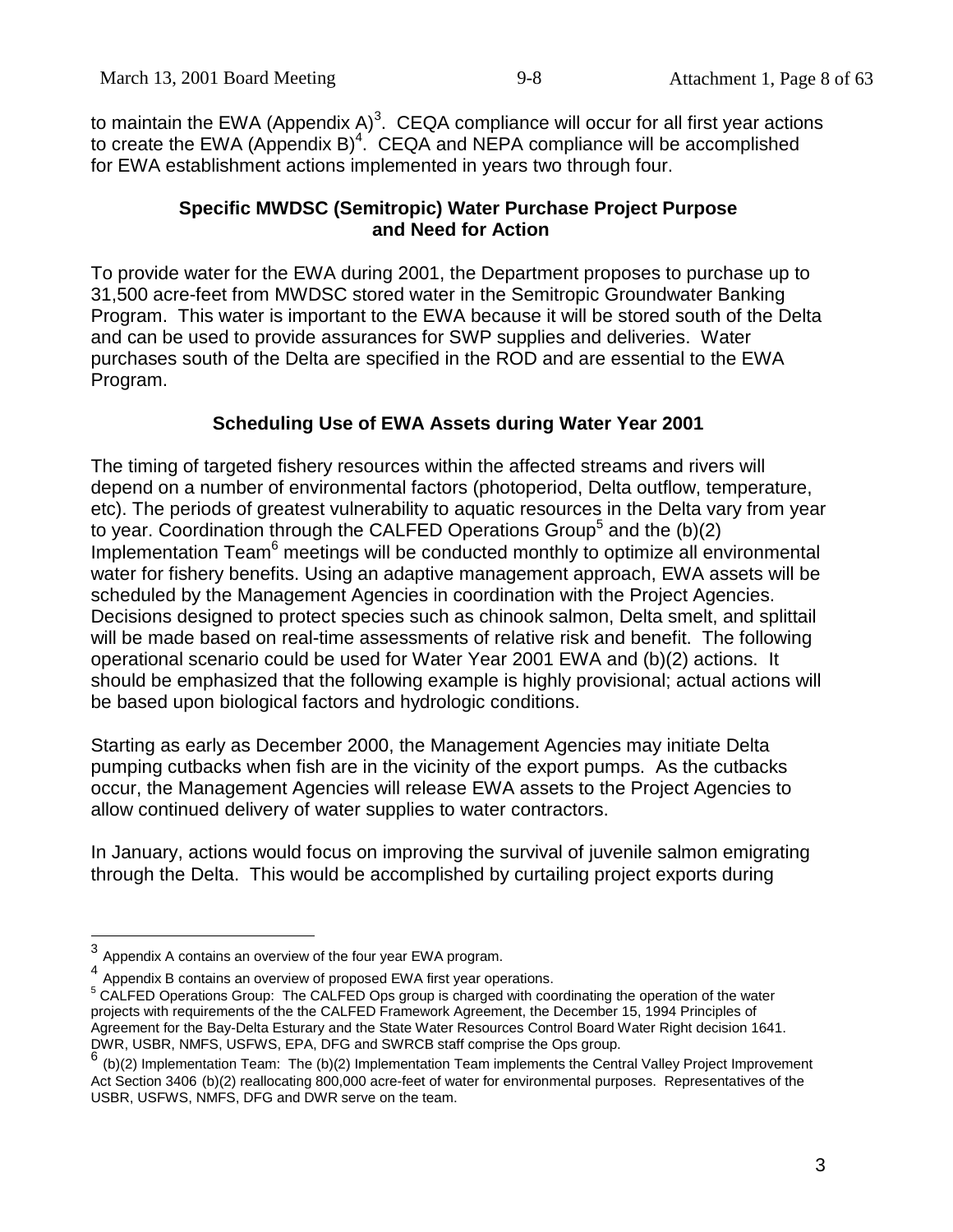critical periods to increase the survival of juvenile salmon. The timing and duration would be determined by a combination of biological factors.

To ensure survival of sensitive fish species, during February and March, the projects would curtail exports when fish densities are high near the pumps. The anticipated amount of curtailment is about 50,000 acre-feet. In dry conditions, exports would not be as high and there would be no need to curtail pumping.

In April and May both (b)(2) and EWA assets would be used to reduce exports before and after the VAMP<sup>7</sup> period. Assets would also be used to fill San Luis Reservoir.

During June and July exports could be reduced to avoid high salvage of sensitive species, such as delta smelt and splittail. EWA assets would be released to compensate for such actions. For the most part, upstream actions during water year 2001 would involve water releases from reservoirs to improve instream flow conditions for migration, spawning, egg incubation, rearing, and juvenile emigration of anadromous fish.

#### **CEQA Compliance**

The California Environmental Quality Act, California Public Resources Code sections 21000 et. seq. (CEQA) requires that prior to deciding to implement a project, environmental effects of the project must be described and appropriately addressed. CEQA provides for tiering environmental documents. This document tiers from the CALFED Programmatic EIS/EIR, has considered the information, analysis and conclusions of the PEIR/EIR, and incorporates the PEIS/EIR by reference. The documentation for acquiring EWA assets during the first year will be evaluated using either an Initial Study, Negative Declaration, Mitigated Negative Declaration, Environmental Impact Report or deemed exempt. This Initial Study and proposed Negative Declaration were prepared to comply with the provisions of CEQA. The purpose of this Initial Study is to provide decision makers, public agencies, and the general public with an objective and informative document that fully discloses any potential impacts including mitigation associated with impacts that could be made by the project. All phases of project planning, implementation, and operation were considered in the Initial Study of this project. The Project Description Section discusses actions to be taken to secure a particular water supply as part of the EWA. The Project Location Section describes the major project features. Environmental Setting and Potential Environmental Impacts Section describes the existing environmental resources and analyzes potential impacts of the project on those resources.

<sup>1</sup> <sup>7</sup> Vernalis Adaptive Management Program (VAMP): Under dry conditions (90% hydrology), CVP and SWP exports will be reduced to a combined total of 1,500 cfs for 31 days. Under normal conditions (50% hydrology), exports will be reduced to 2,250 cfs for 3 days. The reduction will be accomplished using a combination of (b)(2) and EWA assets. For example, (b)(2) will be used to reduce CVP exports and SWP exports from the "2:1" level contained in the delta smelt biological opinion down to the SWP share of the export objective during the VAMP period. The difference between "1:1" and "2:1" will be covered by the EWA.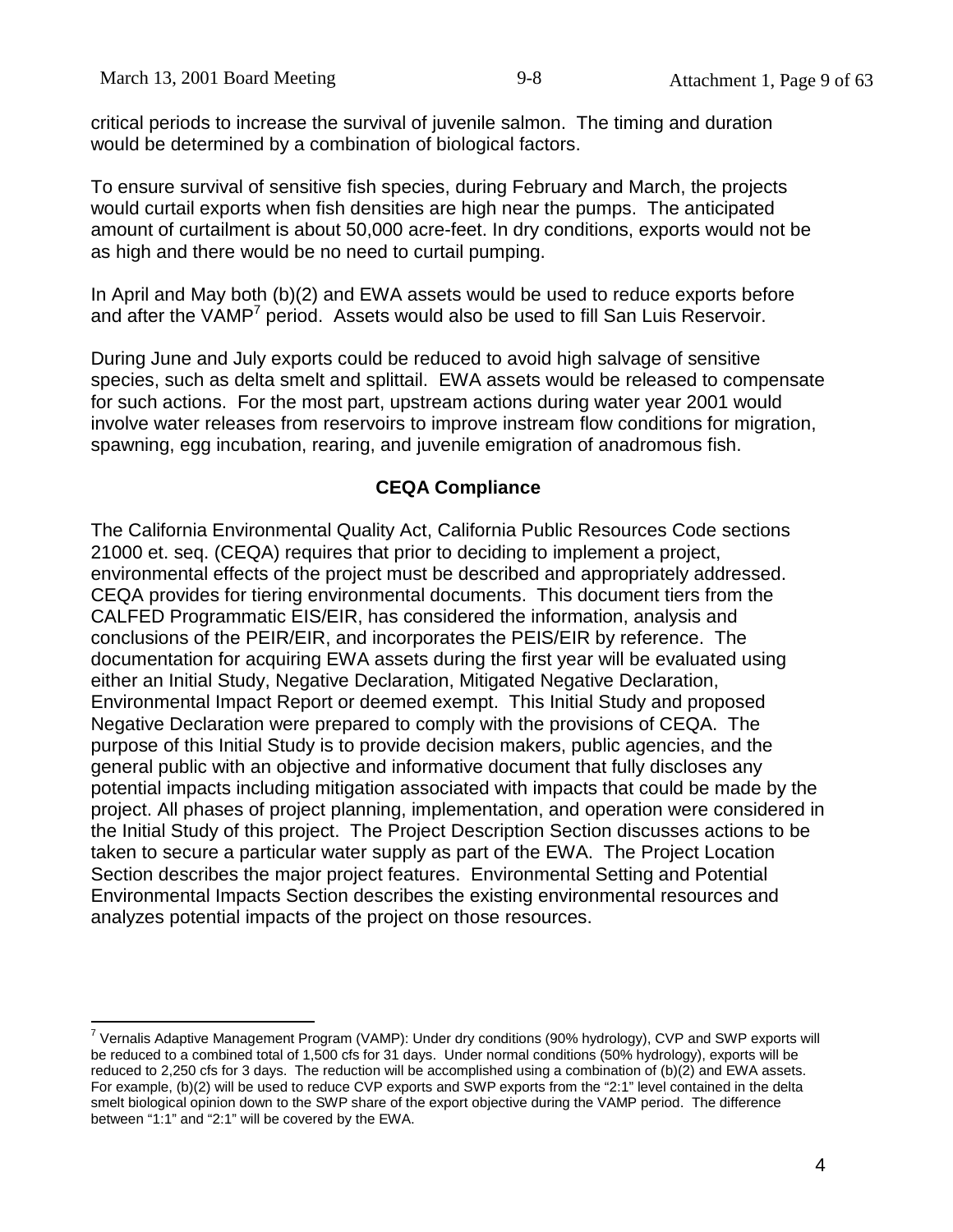## **II. PROJECT DESCRIPTION**

The Department would purchase up to 31,500 acre-feet of MWDSC's SWP entitlement water stored in the Semitropic Groundwater Banking Program for use by the Environmental Water Account during 2001. This acquisition will be used for the first year EWA program. The EWA (managed by the regulatory agencies USFWS, NMFS and DFG) would use the water for the purpose of fish protection. The agreement includes an option of up to 31,500 acre-feet of recovery capacity during 2001 available only if the SWP allocation is greater than 70 percent. There would also be an option for the Department to recover the purchased water for EWA during 2002-04 at times mutually agreeable to the Department and MWDSC.

This project will make use of an existing agreement between MWDSC and Semitropic Water Storage District for groundwater banking in the existing Semitropic Groundwater Banking Program. The Semitropic Groundwater Banking Program was evaluated in the Semitropic Groundwater Banking Project Environmental Impact Report (July 1994). Semitropic's 1994 EIR is hereby incorporated by reference.

#### A. Water Purchase

MWDSC offers the Department an option to purchase up to 31,500 acre-feet of MWDSC's share of water in the Semitropic Groundwater Bank. Through entitlement exchange, this purchase will make available water in San Luis Reservoir for EWA. This purchase is on a one time only basis, during 2001. MWDSC is responsible for replacement of the water in the Semitropic Groundwater Bank with revenue from this project. This water would be recovered as described in (B) below.

#### B. Recovery Capacity

1

MWDSC offers up to 31,500 acre-feet of recovery capacity $^8$  when SWP allocations are 70 percent or greater during 2001 only. Recovery could also occur in 2002-2004, but only after MWDSC water requirements from the Semitropic Project have been met. MWDSC shall notify Semitropic of its intent to take delivery of the banked water as early in the year as possible, but no later than May 1 of the same year. If such notification is provided after May 1, Semitropic, at its sole discretion, may make reasonable efforts to comply with MWDSC's request. In the event of an emergency need for water by MWDSC, Semitropic shall endeavor to return banked water to MWDSC to the maximum extent feasible.

Recovery capacity: Recovery capacity refers to the ability for the Department to retrieve the purchased water from the Semitropic Groundwater Bank.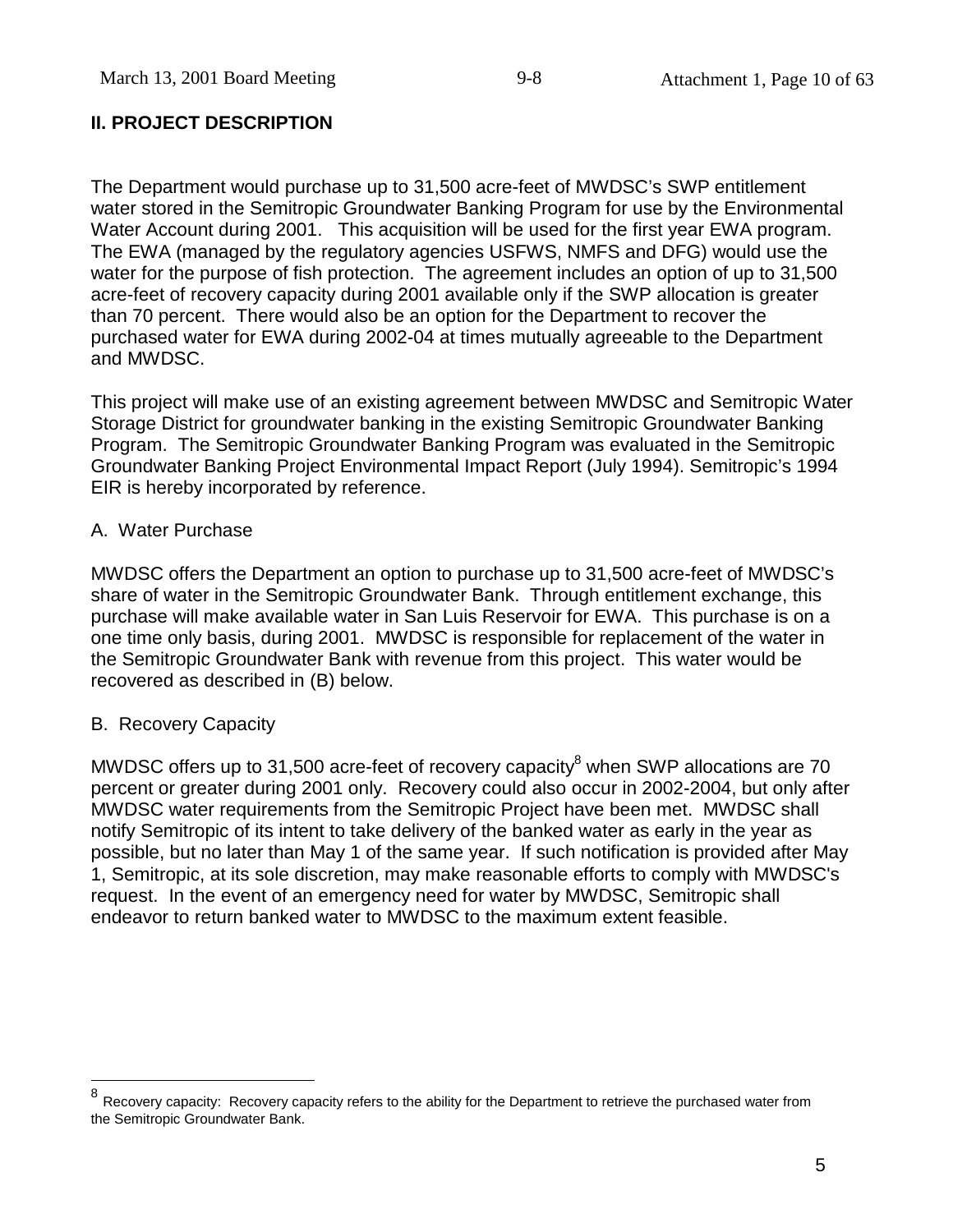The Department can obtain the water from the Groundwater Bank either through pumping and then transfer into the California Aqueduct or through exchange of SWP entitlement water. In the case of exchange, Semitropic would forego an equivalent amount of SWP water deliveries and make use of groundwater for their local needs. The water in the Aqueduct (made available by recovery or entitlement exchange) would be delivered to Southern California in exchange for an equivalent amount of EWA water that would remain in San Luis Reservoir.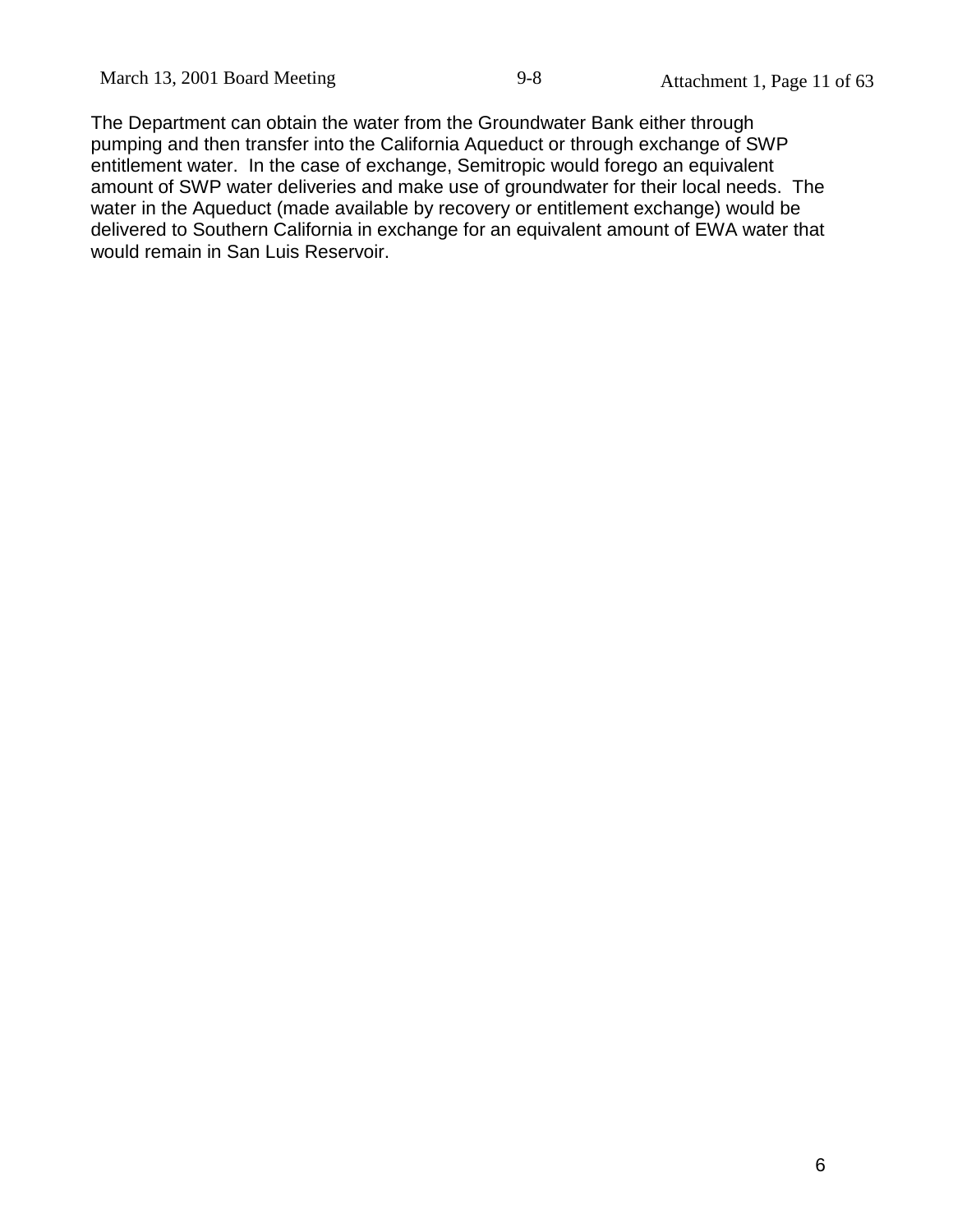## **III. PROJECT LOCATION**

1

## **Metropolitan Water District of Southern California**

MWDSC was formed in 1928 under an enabling act of the California State Legislature. Historically, MWDSC has provided supplemental water to the Southern California coastal plain. MWDSC's deliveries augment local water supplies developed through surface catchment, groundwater production and water reclamation. This supplemental water is delivered to MWDSC's 27 member agencies through a regional network of canals, pipelines, reservoirs, treatment plants, and related facilities.

MWDSC's 5,135-square-mile service area covers portions of the six-county region of Ventura, Los Angeles, Orange, Riverside, San Bernardino, and San Diego counties. MWDSC currently provides approximately 65 percent of the total water used in its service area. MWDSC serves a population of approximately 17 million in its service area.

Imported water is delivered to the MWDSC service area from northern California sources via the California Aqueduct to storage reservoirs such as Pyramid Lake, Castaic Lake, Silverwood Lake and Lake Perris. Other water supplies include Colorado River Aqueduct, local groundwater supplies, MWDSC reservoirs and reclamation. Water is delivered to MWDSC's 27 member agencies through a regional network of canals, pipelines, reservoirs, treatment plants, and related facilities.

MWDSC's SWP entitlement<sup>9</sup> is 2.01 million acre-feet of water per year. MWDSC has requested their full entitlement for the 2001 calendar year.

## **State Water Project**

The SWP includes 29 storage facilities, 18 pumping plants, 4 pumping-generating plants, 5 hydroelectric power plants, and approximately 660 miles of canals and pipelines. Its main purpose is water supply; that is, to divert and store surplus water during wet periods and distribute it to areas of need in Northern California, the San Francisco Bay area, the San Joaquin Valley, the Central Coast, and Southern California. Other project purposes include flood control, power generation, recreation, fish and wildlife enhancement, and water quality improvement in the Sacramento-San Joaquin Delta.

Twenty-nine urban and agricultural water agencies have long-term contracts for an ultimate total of just over 4 million acre-feet per year of water from the SWP. Figures 1 and 2 show major SWP features and contracting agencies, respectively.

 $9\,$  SWP entitlement: SWP water supply contracts signed in the 1960s included an estimate of the amount of water the agency could expect to be delivered annually (annual entitlement). That amount was designed to increase gradually until the maximum amount of annual entitlement was reached, assuming full development of the SWP.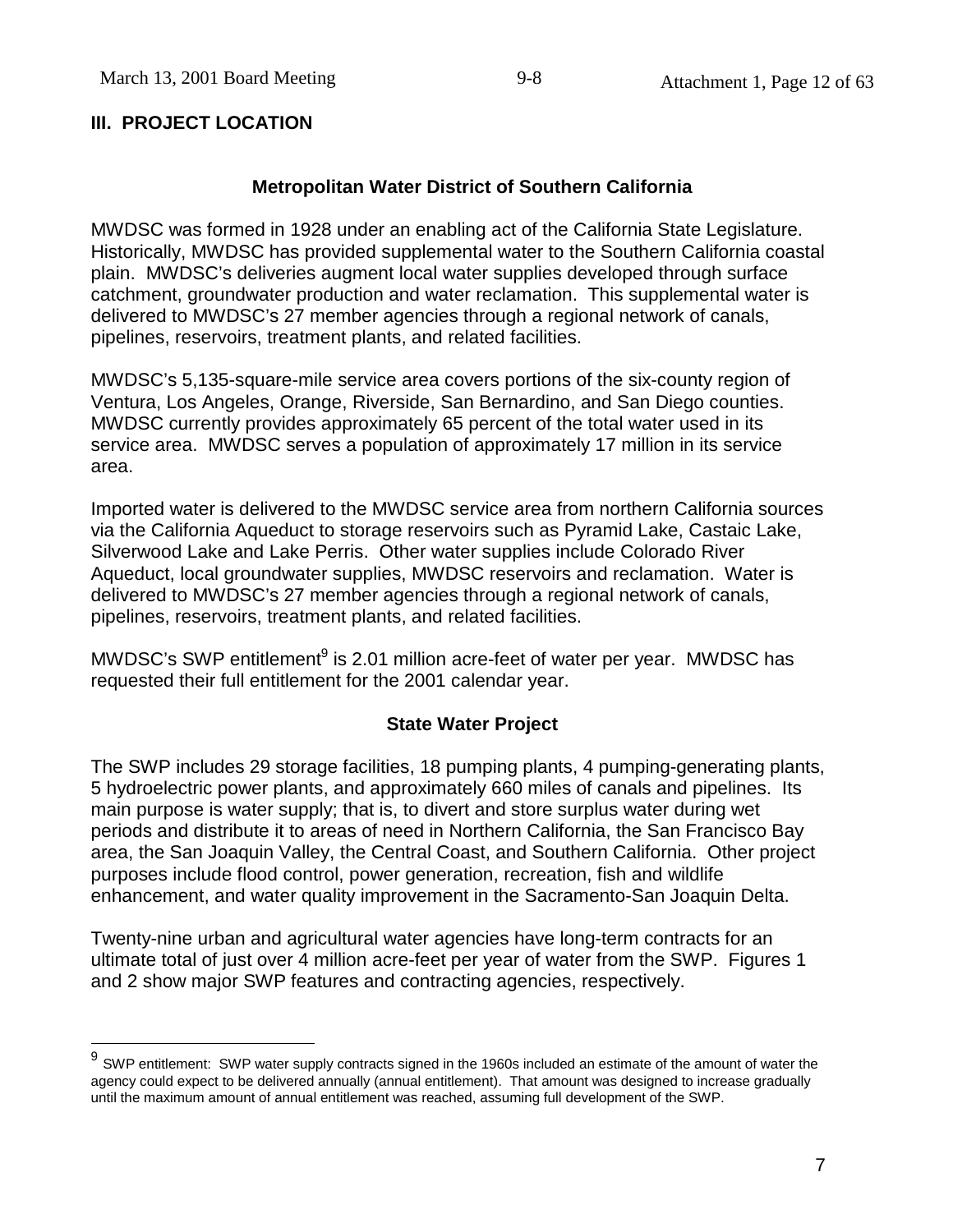Hyatt

Powerplant

Sacramento

River





Figure 1. State Water Project Features

8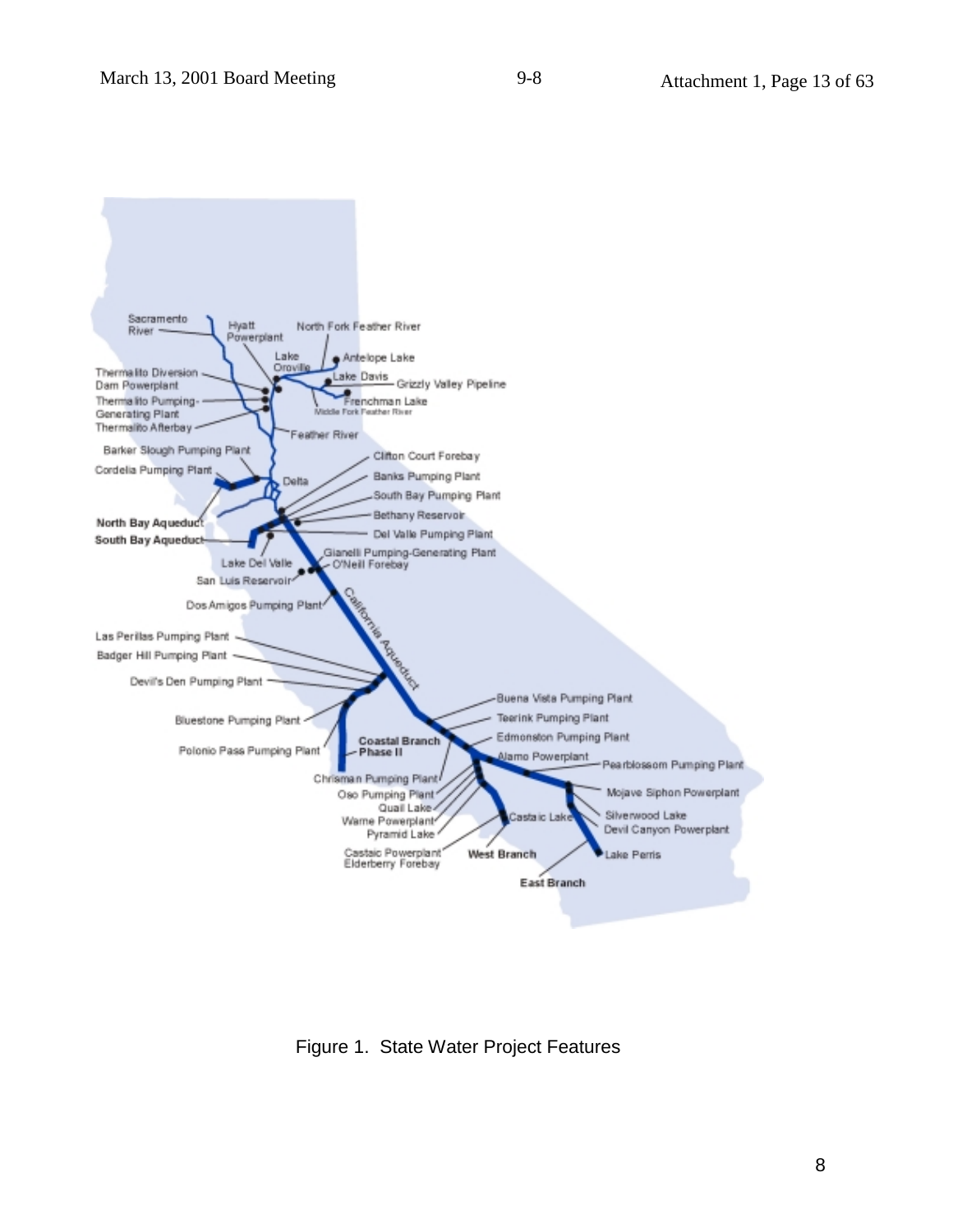

Figure 2. State Water Contractors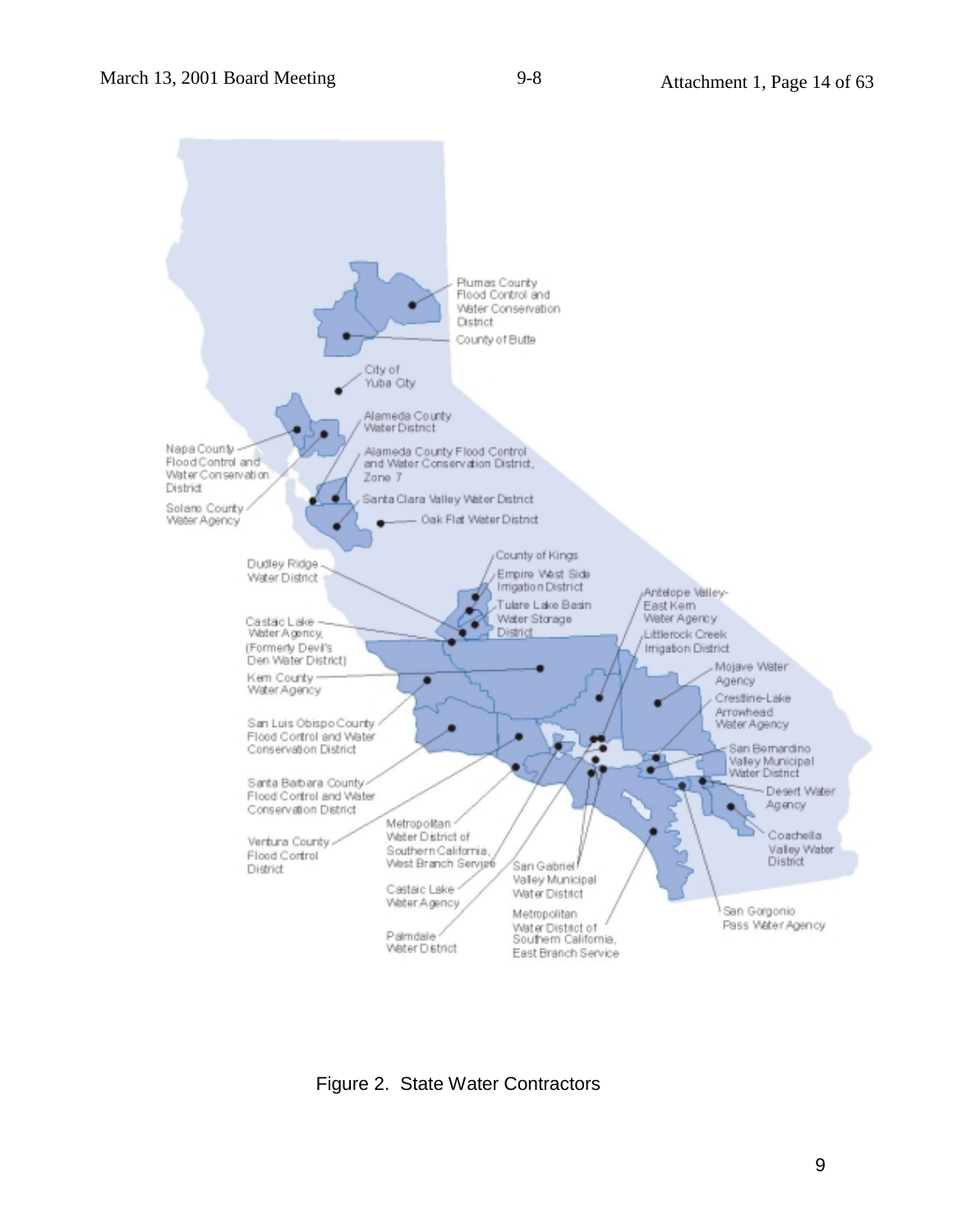#### **San Luis Reservoir**

The San Luis Reservoir, part of the State-federal San Luis Joint-Use Complex, is located in the eastern foothills of the Diablo Mountain Range in central California. The Reservoir holds water diverted from the Sacramento-San Joaquin River Delta for subsequent delivery to CVP and SWP contractors in the San Joaquin Valley, Southern California, and the federal San Felipe Project. The San Luis Reservoir can store a total of approximately 2 million acre-feet, of which approximately 1 million acre-feet is the State's share.

The Department pumps water as it is available for diversion from the Delta and delivers it directly to SWP contractors and/or stores it in the San Luis Reservoir for later delivery. San Luis Reservoir water is used to supplement other Project water during periods of constrained operations in the Delta and when demands exceed maximum capacity at Banks Pumping Plant.

## **California Aqueduct**

The California Aqueduct is the main conveyance facility of the SWP. It conveys water from the Harvey O. Banks Pumping Plant at Clifton Court Forebay in the southern portion of the Delta to SWP water contractors located in the South Bay, San Joaquin Valley and Southern California.

## **Semitropic Water Storage District**

The Semitropic Water Storage District is located in north-central Kern County in the San Joaquin Valley, about 20 miles northwest of the City of Bakersfield (Figure 3). The predominant land use is agriculture. The total area of Semitropic is approximately 221,000 acres (345 square miles), with about 136,000 acres (213 square miles) irrigated. There are no incorporated cities within the Semitropic Water Storage District.

Semitropic was organized in 1958 for the purpose of supplying supplemental water within its service area boundaries. During the 1960s, Semitropic developed plans for main conveyance and distribution system facilities to extend from the California Aqueduct to farm delivery locations. Prior to these deliveries, the irrigated agriculture within Semitropic was totally dependent on pumping the underlying groundwater.

#### Semitropic Groundwater Banking Program

In 1995, Semitropic began implementation of the Semitropic Groundwater Banking Program. The Program is a long-term water storage program designed to recharge groundwater and reduce overdraft, increase operational reliability and flexibility, and optimize the distribution and use of available water resources between Semitropic and potential banking partners. Under the program, the banking partner would deliver a portion of its unused SWP, CVP or other surface water supplies to Semitropic during periods when such water is available. Semitropic may use this water in lieu of pumping groundwater for irrigation or to directly recharge the underlying groundwater basin. Upon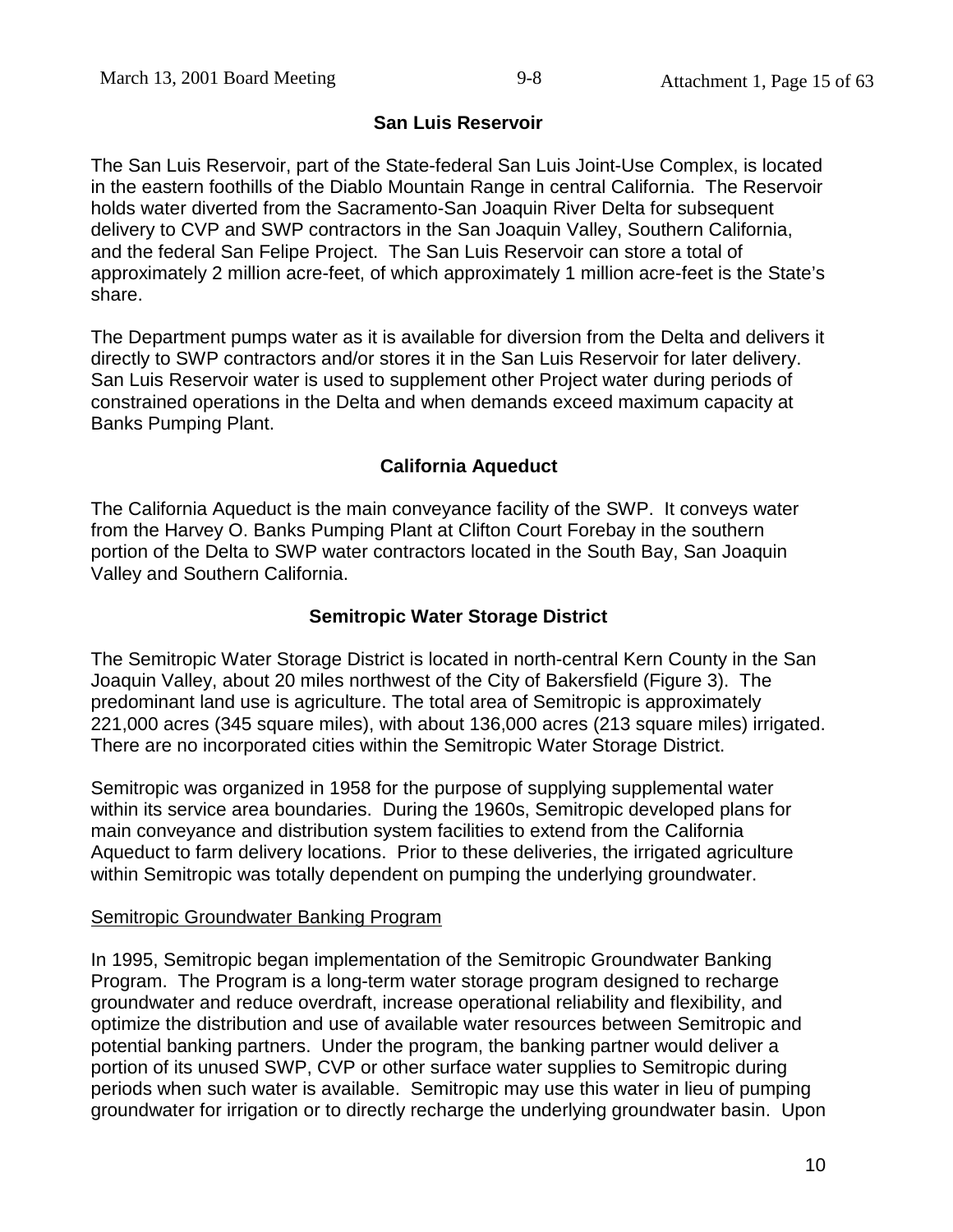Figure 3. State Water Project – Semitropic Water Storage District Regional Map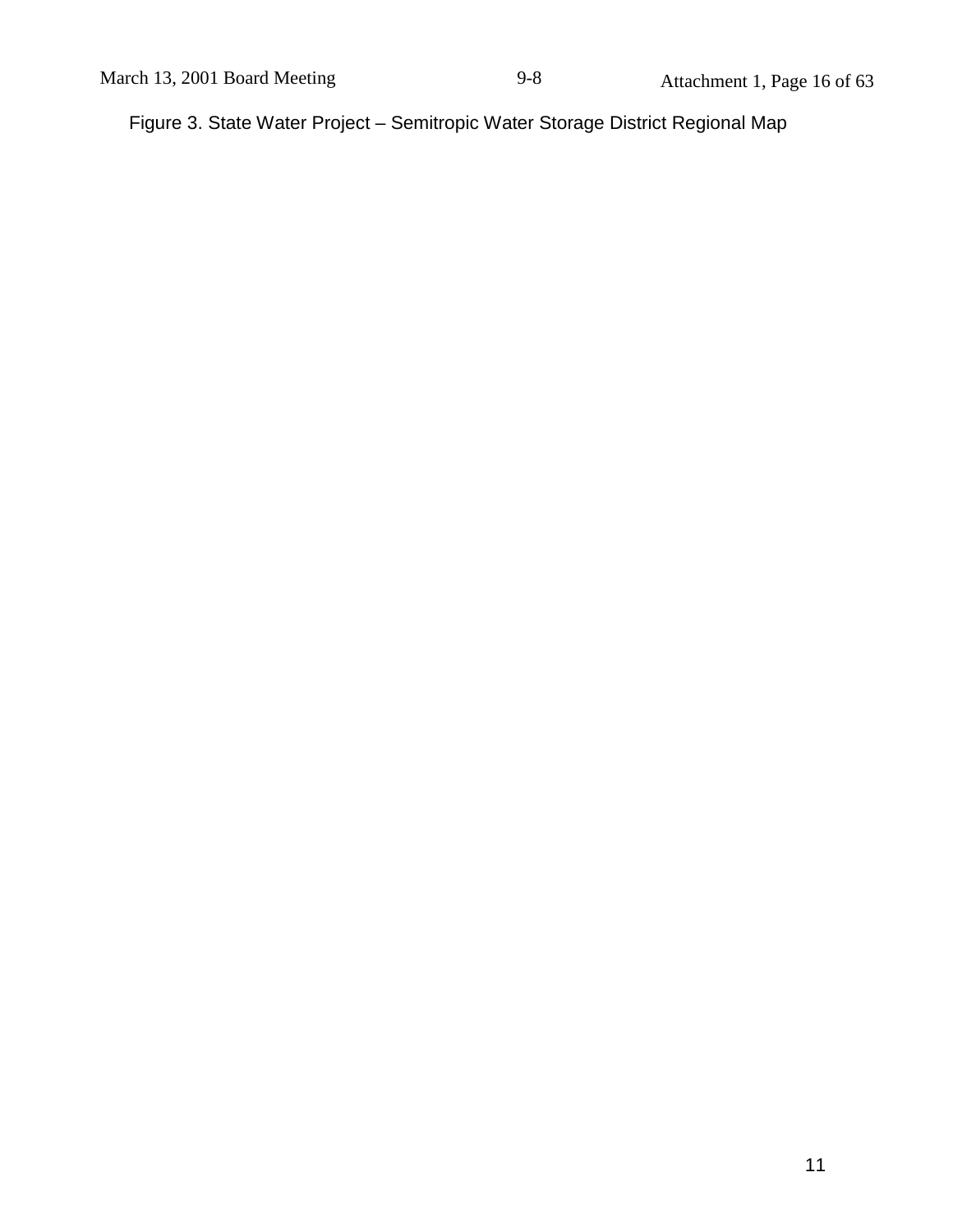request, Semitropic would return the banking partner's previously stored water, either by pumping the water from its groundwater basin through pumpback facilities into the California Aqueduct, or by providing the banking partner with an equivalent portion of its SWP water supply. Under the first method (delivery of recovered banked water to the California Aqueduct), the water is delivered to the SWP water supply pool from which deliveries would be made to the banking partners.

The potential environmental impacts which may result from the construction and operation of the Semitropic Groundwater Banking Project were addressed in the Program's Final EIR which was approved and certified by Semitropic's Board of Directors as being in compliance with CEQA, on July 13, 1994.

Semitropic's defined total capacity is 1,000,000 acre-feet of which MWDSC has contracted for 350,000 acre-feet (35 percent) to store SWP entitlement water. As of April 2000, MWDSC had approximately 392,000 acre-feet stored in Semitropic. Total program annual withdrawal amounts are restricted by the size of the pumpback facility, contemporaneous scheduled SWP deliveries to Semitropic, and the proportion of the total program capacity that has been contracted to other banking partners. The annual withdrawal capacity of MWDSC's stored water currently ranges from 31,500 acre-feet per year up to 78,000 acre-feet subject to those items listed above including SWP allocations.

#### *Semitropic Groundwater Monitoring Program*

A groundwater monitoring program was established in 1994 to develop information so that any adverse impacts of the water banking project could be mitigated. The monitoring program is overseen by a committee made up of Semitropic Water Storage District, adjoining districts, and banking participants. Kern County Water Agency and the California Department of Water Resources are interested parties and participate in committee activities. Monitoring has included water level measurements in monitoring wells and groundwater quality (including salinity and nitrate) evaluations. The monitoring program includes the following (Semitropic Biennial Groundwater Monitoring Report, 1999):

- Semi-annual water level measurements in numerous water supply and monitoring wells
- Continuous water level measurements in selected monitoring wells and monthly water level measurement in other wells
- Annual water quality sampling of selected actively used water supply wells, and more frequent sampling of some monitoring wells
- Preparation of semi-annual (spring and fall) water-level elevation maps with the direction of groundwater flow indicated on the maps.
- Preparation of water-level hydrographs for many wells
- Preparation of a water-level change map for Spring 1995-Spring 1999 for use in evaluating the 1995-98 water banking activities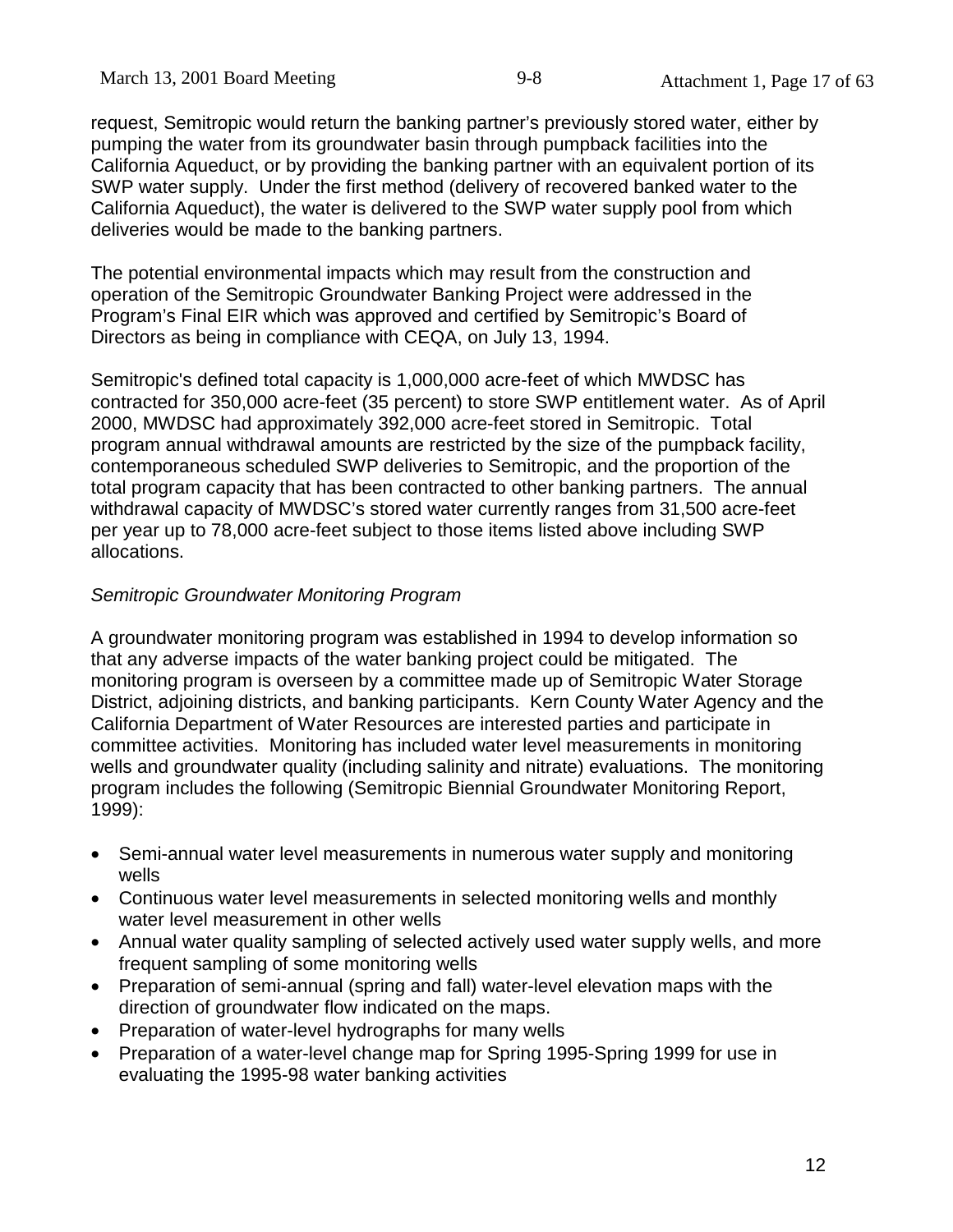- Maps of total dissolved solids in the shallow and deep groundwater and TDS hydrographs
- Nitrate maps for groundwater

In addition, activities of the Semitropic Water Storage District and the adjoining activities that affect groundwater conditions have been obtained and complied. Included are diversions of surface water into each District, crop surveys and estimate of crop consumptive use, and where available, groundwater pumpage. Knowledge of this information is essential in order to determine changes in groundwater conditions due to the water banking project.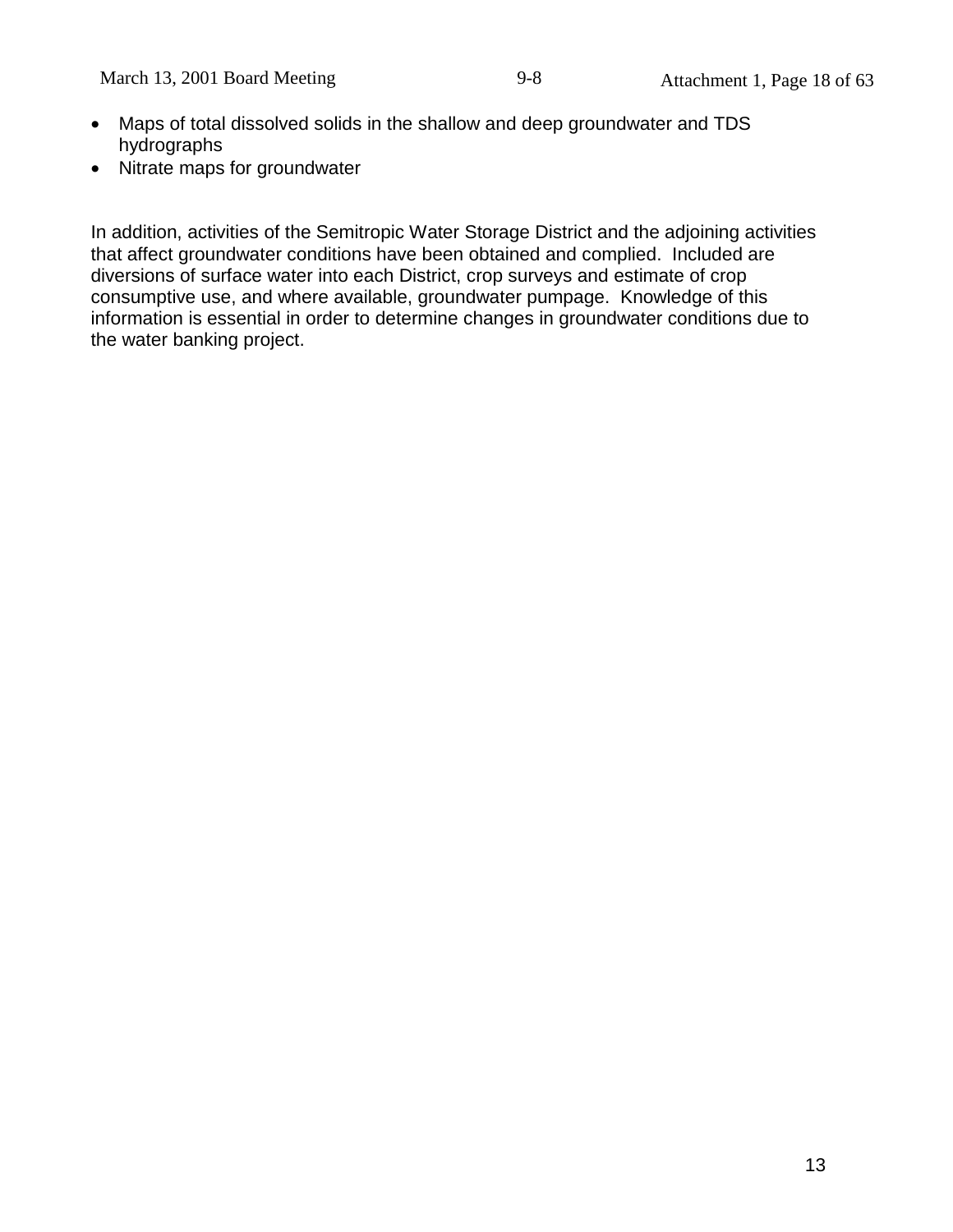## **V. ENVIRONMENTAL SETTING AND POTENTIAL ENVIRONMENTAL IMPACTS**

The environmental setting and potential environmental impacts of this project are discussed below. This Initial Study refers to the 1994 Semitropic Groundwater Banking Project EIR for environmental impacts associated with operating the Semitropic Groundwater Bank. Since the proposed project is within the scope of normal operation of the Semitropic Groundwater Bank, any environmental effects associated with the operation of the water bank were addressed in the 1994 EIR. The project does not include any new construction of water facilities, infrastructure, or any other type of construction or land disturbance. The project, therefore, will not have any impact on aesthetics, cultural resources, hazards and hazardous materials, mineral resources, noise, population and housing, transportation/traffic and utilities and service systems (Environmental Checklist, Appendix C). These categories are eliminated from the discussion below.

Potentially affected environmental resources include air quality, power, geology, and water quality from groundwater extraction. These impacts are evaluated below and judged to be less than significant impacts.

#### **Agricultural Resources**

Irrigated agriculture is the dominant land use in the Semitropic Groundwater banking area. The most extensive crop is cotton, with smaller amounts of alfalfa, hay and grains, and orchards (mostly almonds).

Impacts: None. The planned purchase and extraction are well within the normal operating levels of the groundwater bank.

## **Air Quality**

Semitropic is located in the state San Joaquin Valley Air Basin, managed by the San Joaquin Valley Air Pollution Control District. Air quality in the southern San Joaquin Valley is generally poor with respect to ozone and particulate matter (as is much of the State of California). In 1997, there were 100 State ozone standard<sup>10</sup> exceedance days and 48 State standard PM<sub>10</sub><sup>11</sup> exceedance days (1999 California Air Quality and Emissions Almanac). The reader is referred to the 1994 Semitropic EIR for more details on the area air quality. The only potential air quality effect that could result from the project would be due to an increase in energy use which would increase energy-related emissions. However, both power requirements for moving water and for groundwater pumping should be less than significant (see Energy and Power section). Therefore, the project will have a less than significant impact to air quality.

Impacts: Less-than-significant.

1

 $10$  The State ozone standard is 0.09 ppm for 1 hour not to be exceeded.

<sup>&</sup>lt;sup>11</sup> PM<sub>10</sub> refers to particles with an aerodynamic diameter of 10 microns or smaller. The State PM<sub>10</sub> standard is 50 micrograms/m<sup>3</sup> for 24 hours and 30 micrograms/m<sup>3</sup> annual geometric mean not to be exceeded.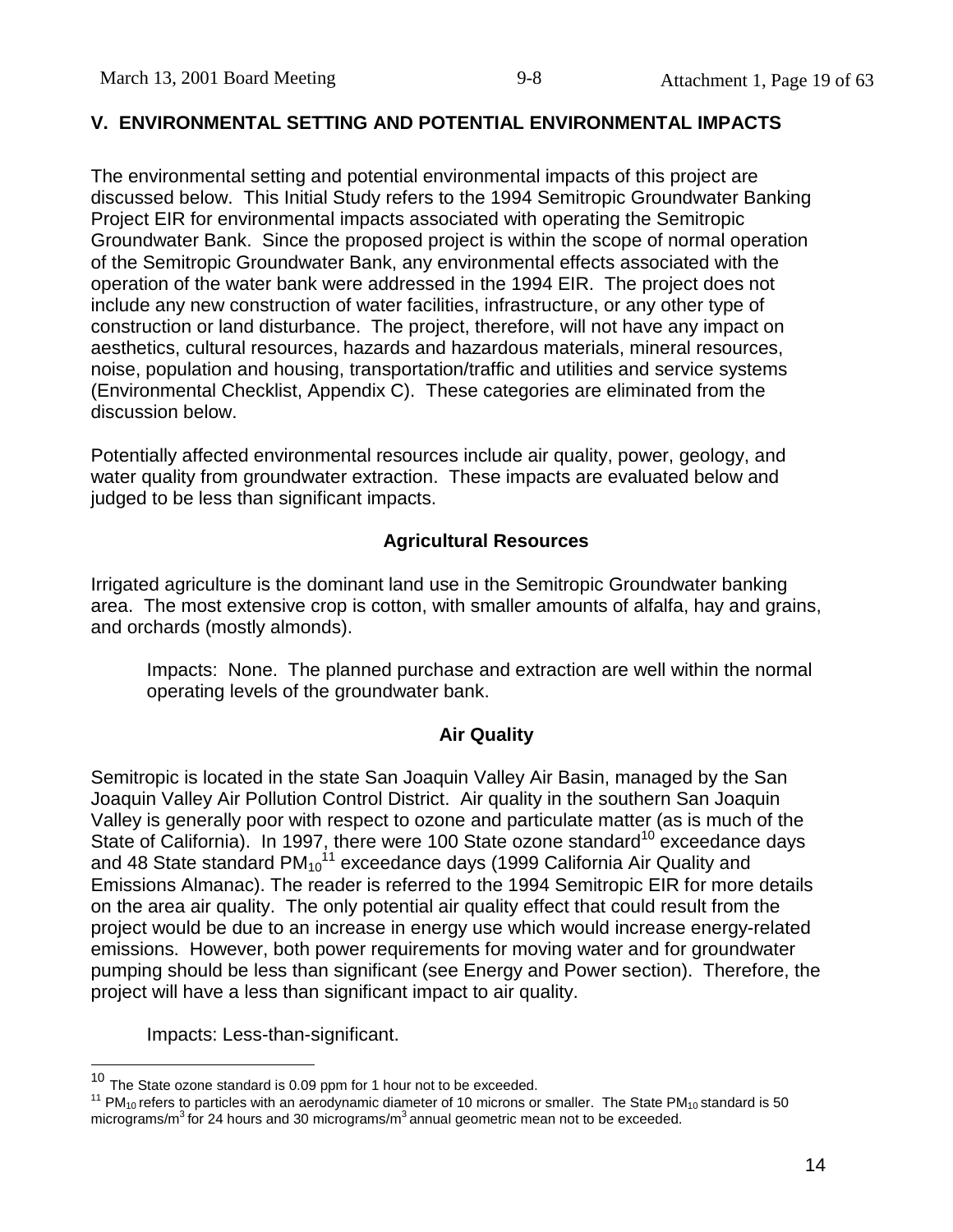#### **Biological Resources**

The non-irrigated lands in Semitropic and the Kern National Wildlife Refuge include valley mesquite, saltbrush habitat and riparian-freshwater habitat. Occurrences of the latter are not common or extensive because of the lack of freshwater to sustain the habitat throughout the year. The low lying shrubs and scattered mesquite host a variety of birds, mammals, and insects including dove, quail and partridges, coyotes, rabbits and lizards. The limited marshlands support some waterfowl and waterfowl nesting and wintering habitat.

Irrigated agriculture is not considered valuable habitat for most wildlife. "Clean " farming practices that include eradication of weeds and natural growth have eliminated the most suitable habitat for wildlife. This is especially true of large farms with cotton and barley, for example, where only a limited number of species are attracted to these areas. A few species, however, do utilize agricultural areas, including the ring-necked pheasant, the California quail, songbirds, small rodents, and amphibians.

Federal and State threatened species known to occur in areas of Kern County adjoining Semitropic are the San Joaquin antelope ground squirrel, the Tipton kangaroo rat, the San Joaquin kit fox and the blunt-nosed leopard lizard.

Impacts: None. The sale of the maximum amount of 31,500 acre-feet of groundwater will have no effect on biological resources.

## **Economic Impacts**

There will be no economic impacts from this project. The Department will use non-SWP funds (State General Fund) to pay for the project. The sale of 31,500 acre-feet represents only a small amount of the MWDSC budget (and contracted amount of Semitropic capacity), and therefore, will have no economic impact. Local water charges will not increase as a result of this project. Power costs are expected to be minimal to pump a maximum amount of 31,500 acre-feet of groundwater (see Energy and Power section).

Impacts: None.

## **Energy and Power**

Energy and power usage will not significantly increase as a result of this project. Power costs are expected to be minimal to pump a maximum amount of 31,500 acre-feet of groundwater. Energy costs from transporting the purchased water from Semitropic to SWP customers in Southern California would be less than the energy costs of transporting SWP water to Southern California from either the Delta or San Luis Reservoir.

Impacts: None.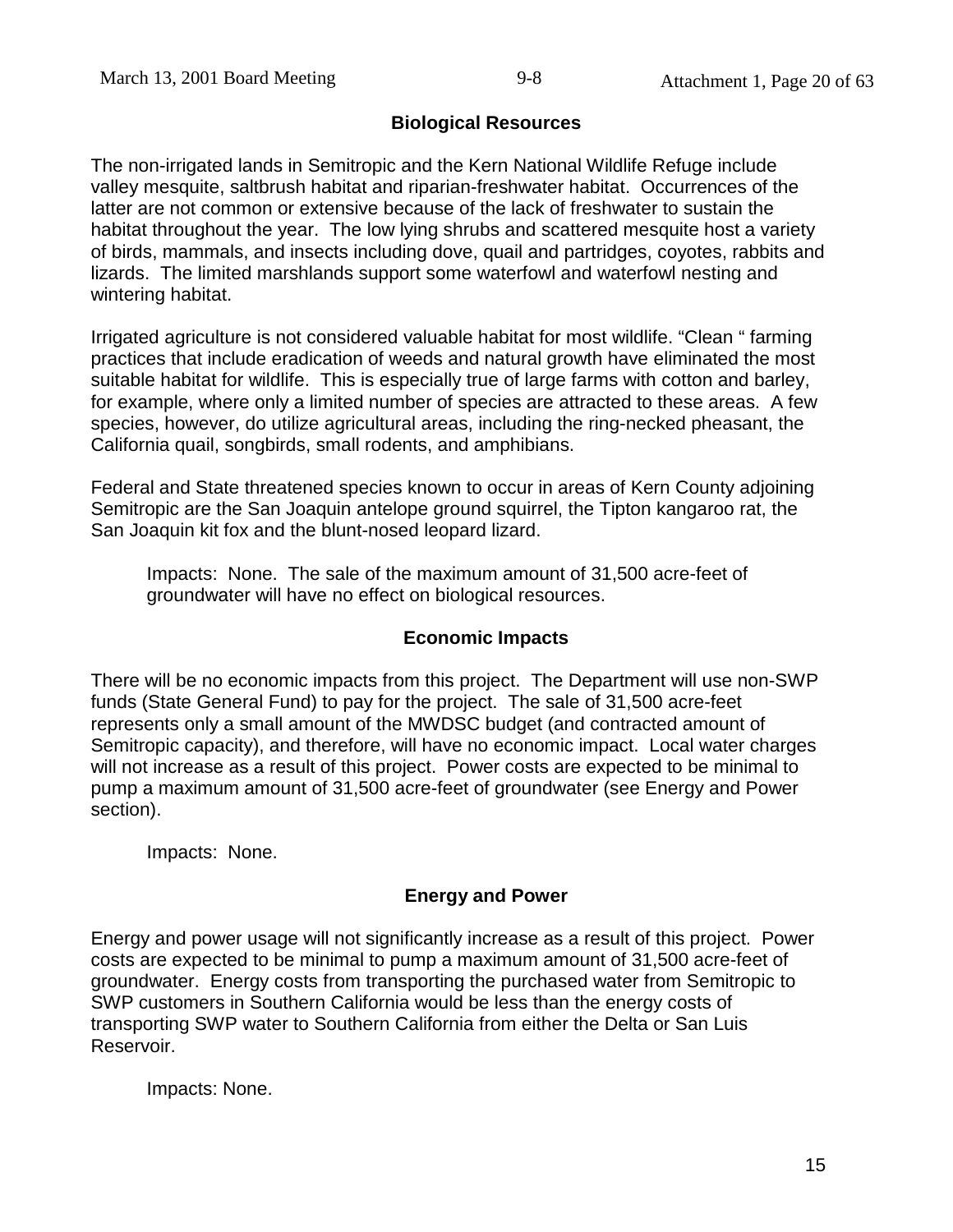#### **Environmental Justice**

The federal requirement for environmental justice refers to the fair treatment of people of all races, cultures, and incomes with respect to the development, implementation, and enforcement of environmental laws, regulations, and policies. Executive Order 12898, signed by President Clinton in 1994, requires federal government agencies to consider the potential for their actions or policies to place disproportionately high adverse human health or environmental effects on minority and low-income populations. Potential effects related to environmental justice would be effects that disproportionately affected minority populations.

Two State statutes were enacted to address State coordination and consultation requirements for Environmental Justice. These statutes, SB 115 (Solis) and SB 89 (Escutia) parallel federal mandates for environmental justice. SB 115 requires the Secretary for the California Environmental Protection Agency (CA EPA) to take specified actions in designing its mission for programs, policies, and standards within the Agency, and to develop a model environmental justice mission statement for boards, departments, and offices. SB 89 specifically requires the Secretary for CA EPA to convene a Working Group on Environmental Justice on or before January 15, 2002 to assist the CA EPA in developing an interagency environmental justice strategy.

Impacts: This project will not disproportionately affect minority or low income populations. MWDSC's SWP water that is stored in Semitropic is surplus to MWDSC's needs for its service area. The proceeds from the sale of the water will have no adverse economic impact on MWDSC's overall budget, and local water costs will not increase as a result of this project.

## **Geology and Soils**

The geology of the groundwater basin in Semitropic is complex. The basin is generally divided into confined and unconfined zones that are separated by a layer of clay. The unconfined aquifer is above the clay layer and the confined aquifer is beneath. It is not known if the clay layer is continuous throughout Semitropic. The principal source of groundwater pumped in Semitropic is from the confined aquifer.

Groundwater withdrawal from the Central Valley aquifer system varies seasonally. The highest demand is generally during the peak growing season in spring and summer, which are the driest seasons of the year.

#### **Subsidence**

The proposed project lies within an area of known and documented subsidence caused by the extraction of groundwater (Ground Water Atlas of the United States, California, Nevada, HA 730-B by Michael Planert and John S. Williams, 1995). Occasional large withdrawals from an aquifer are a viable solution to the problem of reduced surfacewater supplies in dry periods, provided the aquifer is replenished during wet years. However, continual withdrawals of ground water in excess of recharge can increase the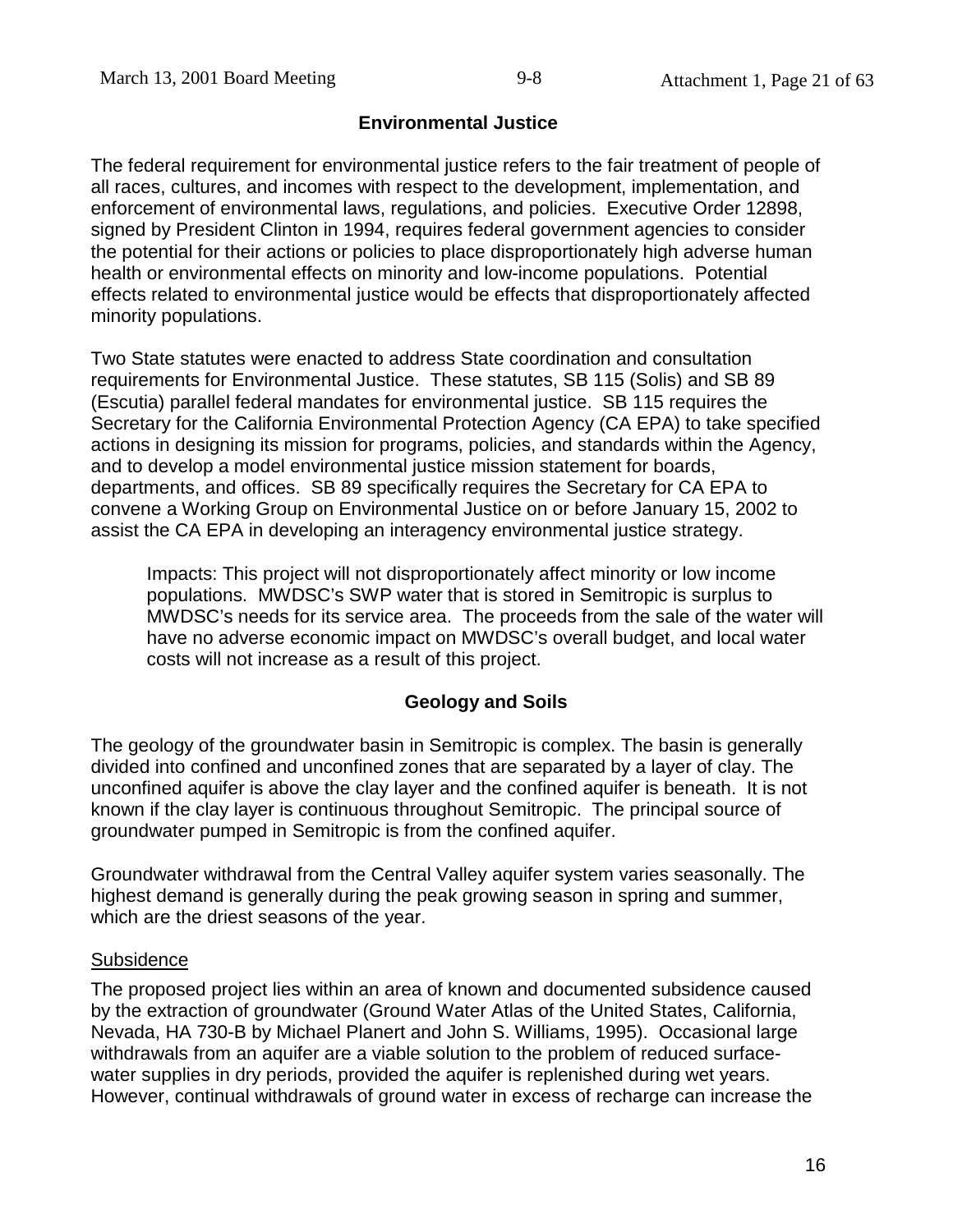cost of pumping, reduce water availability, and, in certain hydrogeologic settings, can cause land subsidence. The primary cause of land subsidence in the Sacramento and the San Joaquin Valleys has been the compaction of fine-grained sediments (predominantly clay) in the aquifer system following severe, long-term withdrawal of groundwater in excess of recharge.

There is an existing monitoring program to check groundwater levels (see Water Supply and Hydrology section). Subsidence monitoring with an extensometer has been proposed but not yet implemented.

Impacts: None. The groundwater withdrawal of up to 31,500 acre-feet is within the normal operation of the groundwater bank and should not contribute to subsidence. Groundwater levels are monitored and extraction will be stopped if the fifteen feet-three year rule is violated (see next section).

#### **Water Resources**

## **Water Supply and Hydrology**

#### Groundwater Levels

<u>.</u>

The groundwater basin underlying Semitropic, along with any potential effects of the Groundwater Banking Program were evaluated in detail in the 1994 Semitropic EIR. In this report, groundwater levels resulting from proposed MWDSC banking portion of Project operations in Semitropic were estimated using a modified version of the DEPARTMENT San Joaquin Valley Groundwater Model. The EIR showed no significant negative effect on groundwater levels due to the groundwater bank operations. However, as discussed in the EIR, a 15-feet, three-year rule<sup>12</sup> is in effect, where withdrawals will be stopped or modified at specific locations if such withdrawals would cause the average groundwater levels over a three-year period to be 15 feet less than what the average would have been without the groundwater banking project over the same three-year period.

#### MWDSC Semitropic Water Bank Supply

MWDSC currently has 392,000 acre-feet of water stored in Semitropic of the one million acre-foot defined storage capacity. The MWDSC share of Semitropic is 350,000 acrefeet. Total program annual withdrawal amounts are restricted by the size of the pumpback facility, contemporaneous scheduled SWP deliveries to Semitropic, and the proportion of the total program capacity that has been contracted to other banking partners. The annual withdrawal capacity of MWDSC's stored water currently ranges from 31,500 acre-feet per year up to 78,000 acre-feet subject to those items listed above including SWP allocations.

Impacts: This project will not have an impact on water supply. The proposed withdrawal of 31,500 acre-feet is well within the operating capabilities of the Semitropic Groundwater Banking Program, and represents about ten percent of

<sup>&</sup>lt;sup>12</sup> The fifteen-foot, three-vear rule is further explained in Appendix D.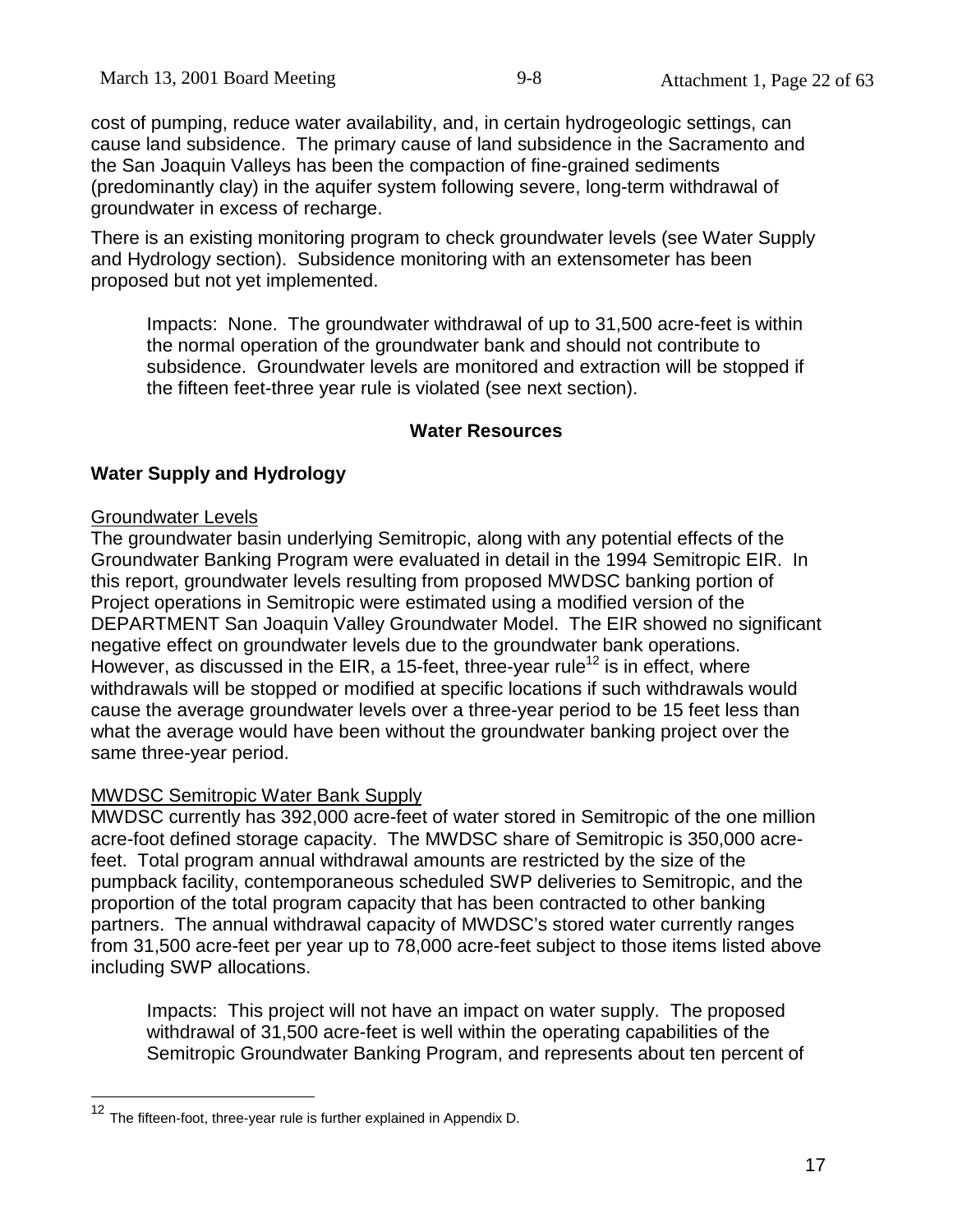the water MWDSC currently has stored in the bank. Any groundwater level changes would be detected using the existing groundwater monitoring program. In addition, MWDSC has adequate alternate sources of water to sell 31,500 acrefeet of its water supply.

#### **Water Quality**

1

#### Groundwater Quality

Groundwater quality was evaluated in detail in the 1994 Semitropic EIR. There was a concern about high salinity groundwater from the west migrating east to the Semitropic area due to banking activities. Nitrate is also a potential concern due to high nitrate levels found in shallow groundwater areas in part of the basin, and east of the Semitropic Water Storage District. The EIR showed no significant negative effect on groundwater quality due to the groundwater bank operations.

#### California Aqueduct Water Quality

Along with other parts of the State Water Project, the Department monitors California Aqueduct water quality to ensure that SWP water quality meets Department of Health Services drinking water standards and Article 19 Water Quality Objectives<sup>13</sup> for longterm SWP contracts. The objective of the SWP water quality monitoring program is to maintain project water at a quality acceptable for recreation, agriculture, and public water supply for the present and future under a policy of multiple use of the facilities. These uses included fishing, boating, and water contact sports. The Department analyzes the water for physical parameters such as water temperature, specific conductance, and turbidity and more than 60 different chemical constituents including inorganic chemicals, pesticides, and organic carbon. A list of the Department's water quality sampling locations can be found in Appendix F.

The Department also regulates the quality of water pumped into the California Aqueduct. Any groundwater pumped into the Aqueduct would have to meet Department standards. New SWP pump-in standards are currently being drafted and will probably be similar in format to the standards applied in 1994. In general, the Department assures that water quality in the Aqueduct is not degraded due to pump-ins.

Impacts: The project will not adversely affect groundwater quality underlying Semitropic or the quality of water in the California Aqueduct. The minimum withdrawal proposed for Semitropic (31,500 acre-feet) is within the operations for Semitropic Groundwater Bank and would not affect water quality. Both Semitropic and DEPARTMENT monitor water quality before allowing water into the California Aqueduct, and DEPARTMENT monitors water quality in the Aqueduct. Note also

<sup>&</sup>lt;sup>13</sup> Article 19 Objectives are included as standard provisions in the Department's water supply contracts. They require the collection and analysis of water quality samples in the SWP and the compilation of records. Article 19 (a) states: "It shall be the objective of the State and the State shall take all reasonable measures to make available, at all delivery structures for the delivery of Project water to the District, Project water of such quality that the following constituents do not exceed the concentrations stated." The constituents table is in Appendix E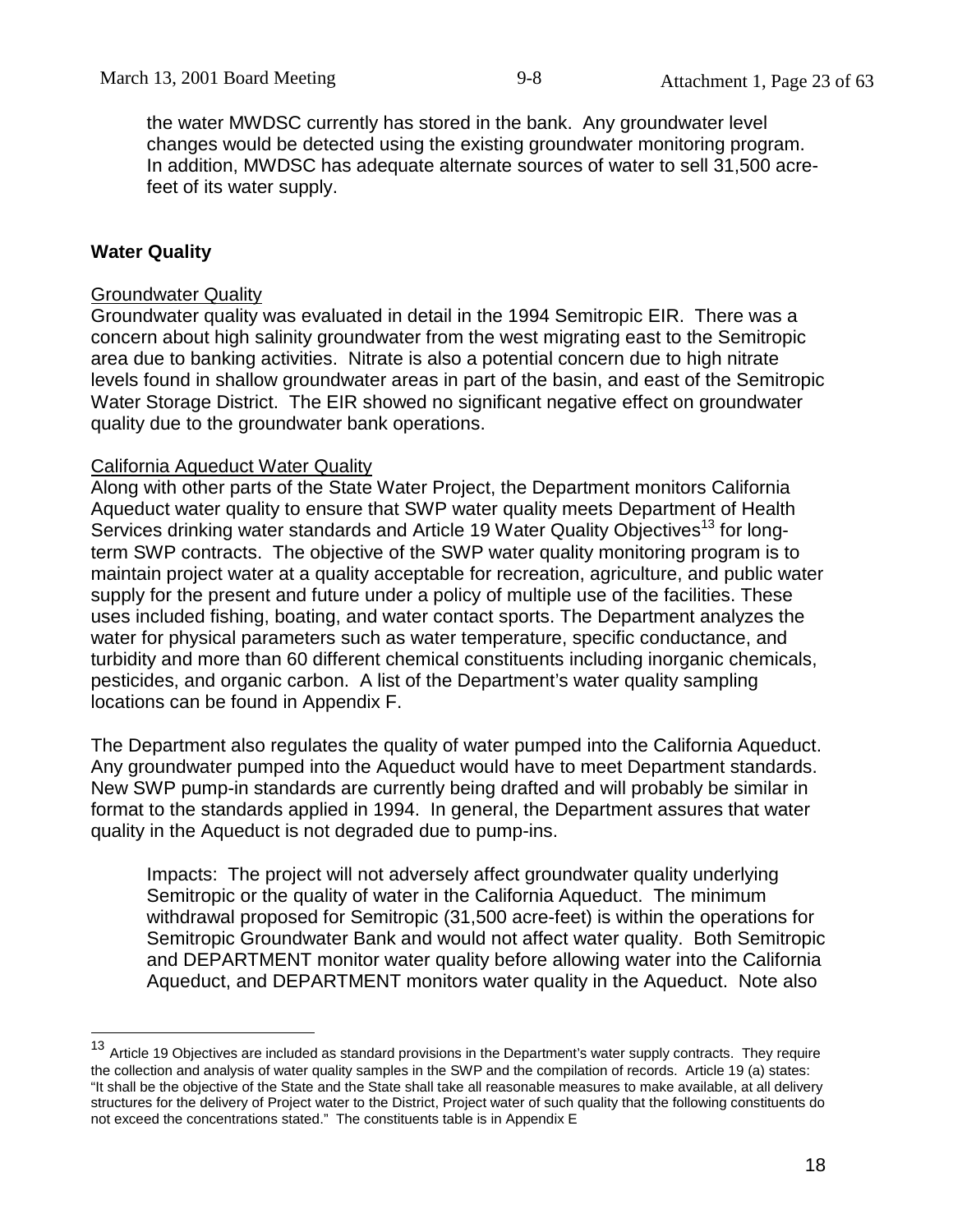that the water may be paid back via entitlement exchange which will not involve pumping groundwater into the Aqueduct.

#### **Land Use and Planning**

The project will not change existing land use in the Semitropic area. The Semitropic Groundwater Storage Bank is a permitted land use, and this project is part of the Storage Bank operations. No new facilities will be constructed with this project.

Impacts: None.

## **Population and Housing**

The project will have no effect on population and housing. MWDSC's water stored in the Semitropic Groundwater Storage Bank and made available for sale to the EWA as part of this project will be sold to EWA for fisheries purposes, and not for urban uses.

Impacts: None.

#### **Public Services**

As with Population and Housing, the project will have no effect on public services.

Impacts: None.

#### **Recreation**

The project will take place in the Semitropic area and the California Aqueduct. Since there is no recreation associated with these facilities, the project will not have any effect on recreation.

Impacts: None.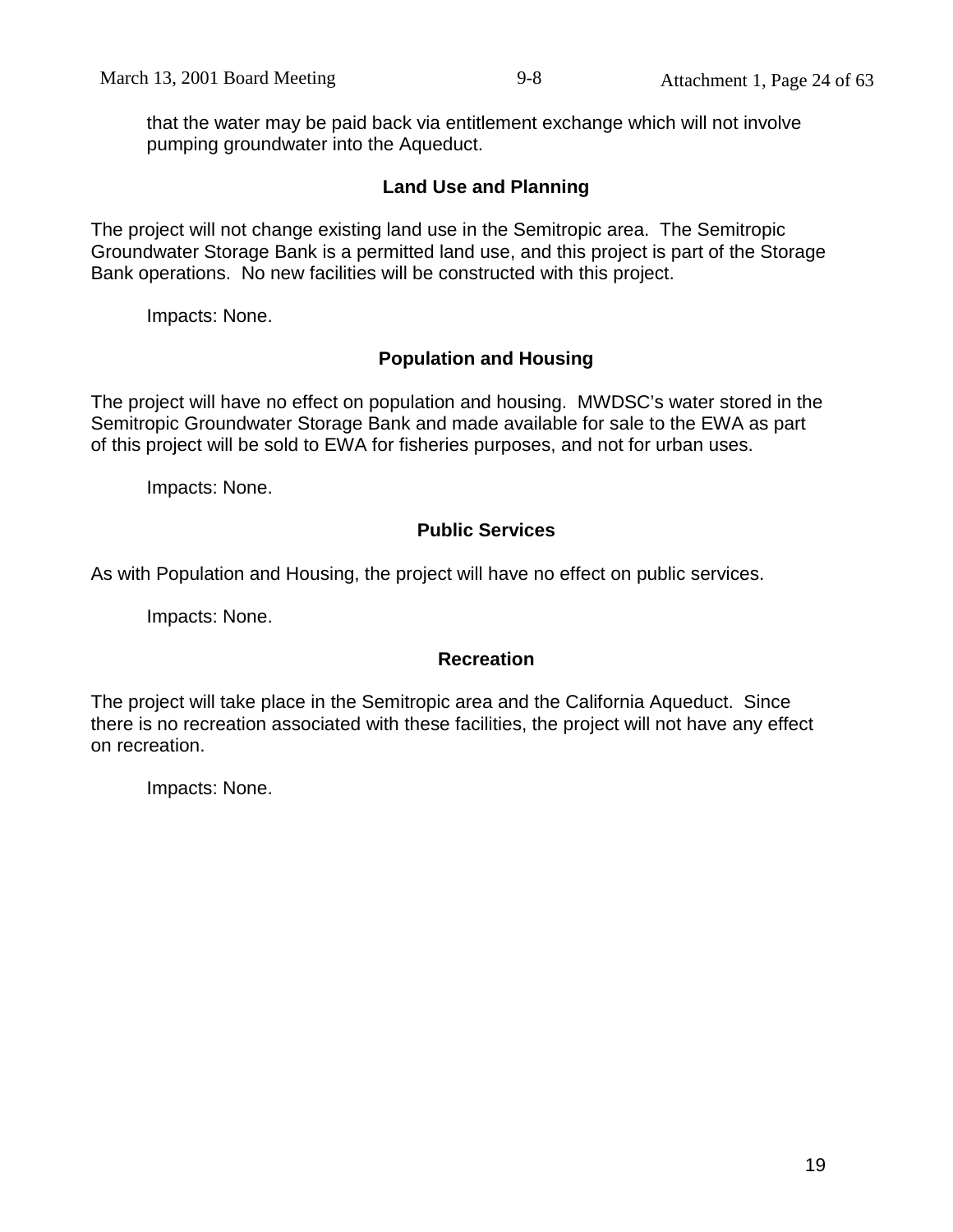## **V. RELATED PROJECTS**

The full array of EWA Program assets for 2001 that have been identified to date are shown in Figure 4 and are generally described in Appendix B, EWA Program Description. It is possible that other water transfers are proposed for 2001 between currently unknown and unidentified parties. The number and volume of water transfers in 2001 is to some degree, dependent upon the hydrologic conditions over this winter. Consequently, it is too speculative to determine to what degree other transfers will be proposed and implemented.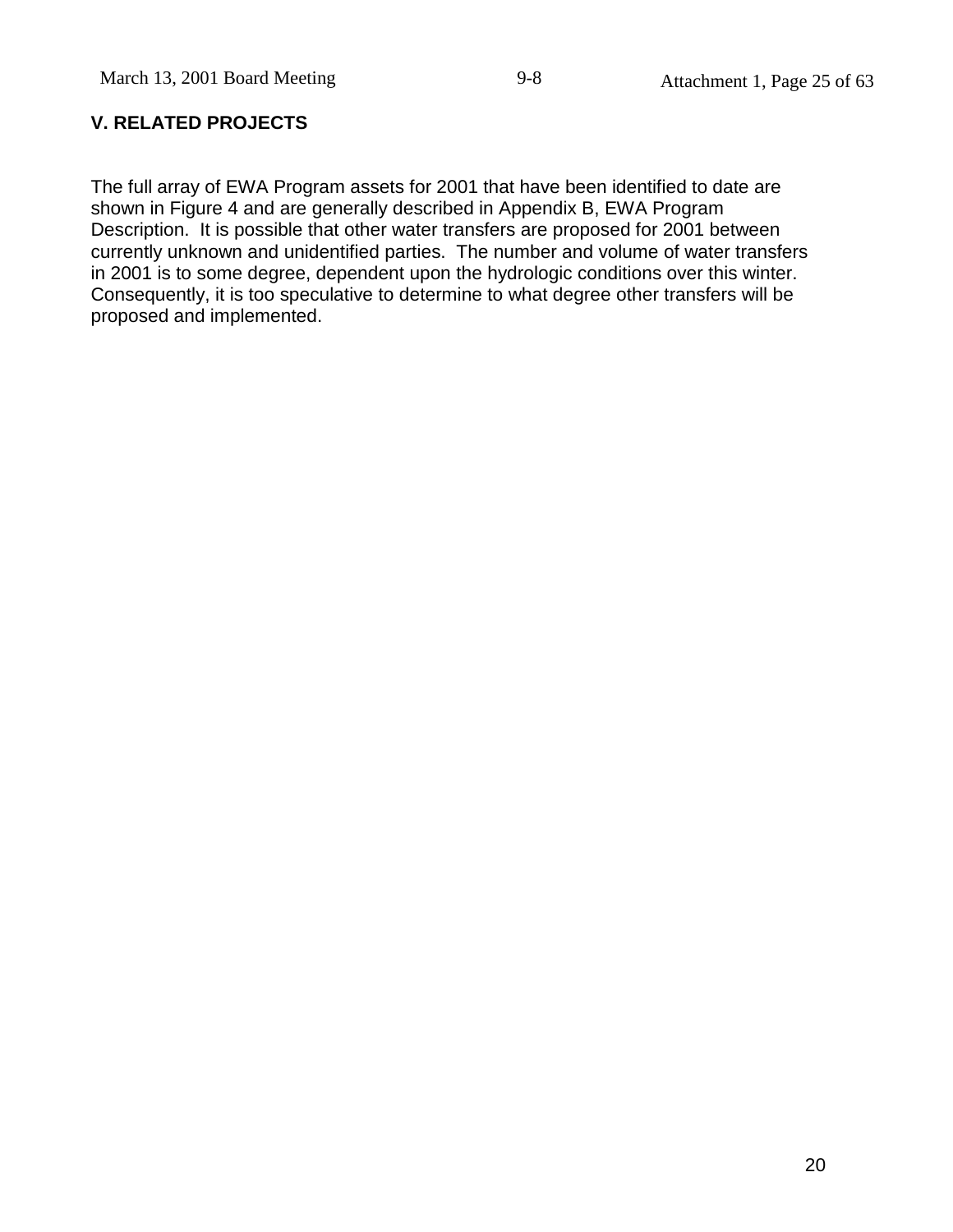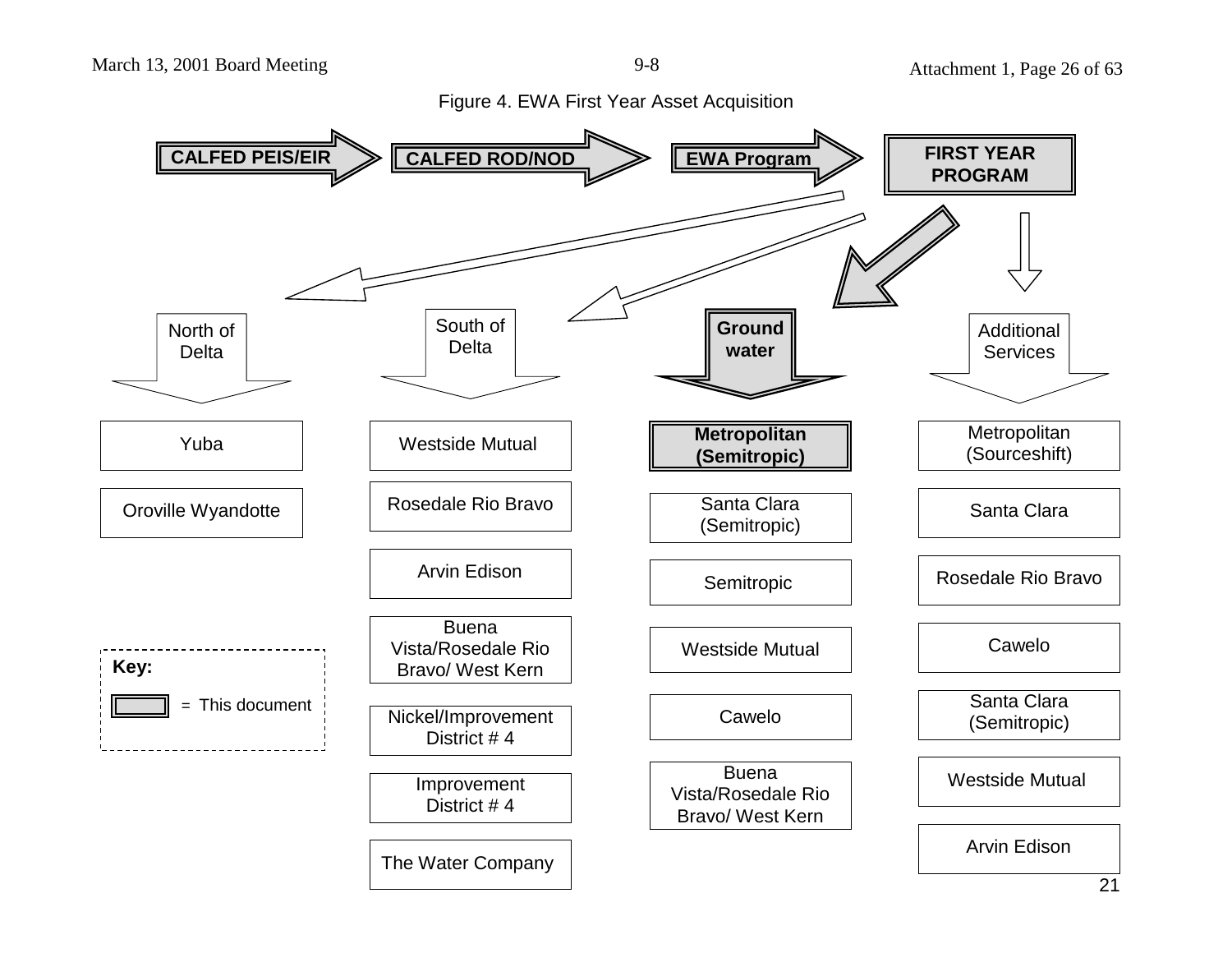## **VI. CUMULATIVE EFFECTS**

No cumulative effects are expected for any environmental resources during 2001. None of the related projects have significant effects in the following categories: Aesthetics, Agricultural Resources, Air Quality, Cultural Resources, Economic Impact, Environmental Justice, Geology and Soils, Hazards and Hazardous Materials, Mineral Resources, Noise, Water Quality, Land Use and Planning, Population and Housing, Public Services, Recreation, Transportation/Traffic, and Utilities and Service Systems.

Although there are no anticipated cumulative effects to the environmental resource categories, Water Supply and Power, these resource categories are discussed below because many of the related projects may involve changes in the timing of the use of these resources.

#### **Water Supply**

The EWA is expected to make relatively small changes in the overall operations of the SWP and CVP facilities. Overall, the EWA should result in beneficial effects including increased instream flows and increased water levels in San Luis Reservoir. Operational changes in 2001 can be generally characterized as shifts in pumping rates at the SWP delta diversion pumps, shifts in the storage and release patterns at SWP reservoirs, shifts in groundwater pumping and storage patterns within KCWA, and shifts in surface water storage release patterns among local and regional agencies. Operations related to EWA will be affected by precipitation. In wet years, surface water will be the primary EWA asset and in dry years, groundwater will become the primary EWA asset and operations will shift accordingly. In general, the EWA will be expected to increase instream water levels and to provide for water in San Luis Reservoir similar to historical conditions.

The EWA will allow the further curtailment of Delta pumping to reduce the entrainment of fish at the SWP Banks pumping plant to achieve benefits beyond the existing environmental baseline. Pumping could increase when substantial impacts to sensitive fish are not likely, in order to move water controlled by the EWA. However, the final pumping pattern will remain within the possible patterns that the SWP is allowed under the existing SWRCB Water Quality Control Plan (WQCP).

San Luis Reservoir storage will drop in response to EWA Delta export cuts or if the EWA delivers water out of San Luis Reservoir to repay past borrowing from MWDSC, the SWP or the CVP. San Luis Reservoir storage will increase in response to higher Delta exports on behalf of the EWA or due to voluntary shifts in delivery patterns, water purchases in the export area, exchanges, or source shifts. However, San Luis storage patterns will range within the historical patterns that the CVP and SWP already allowed under existing regulations.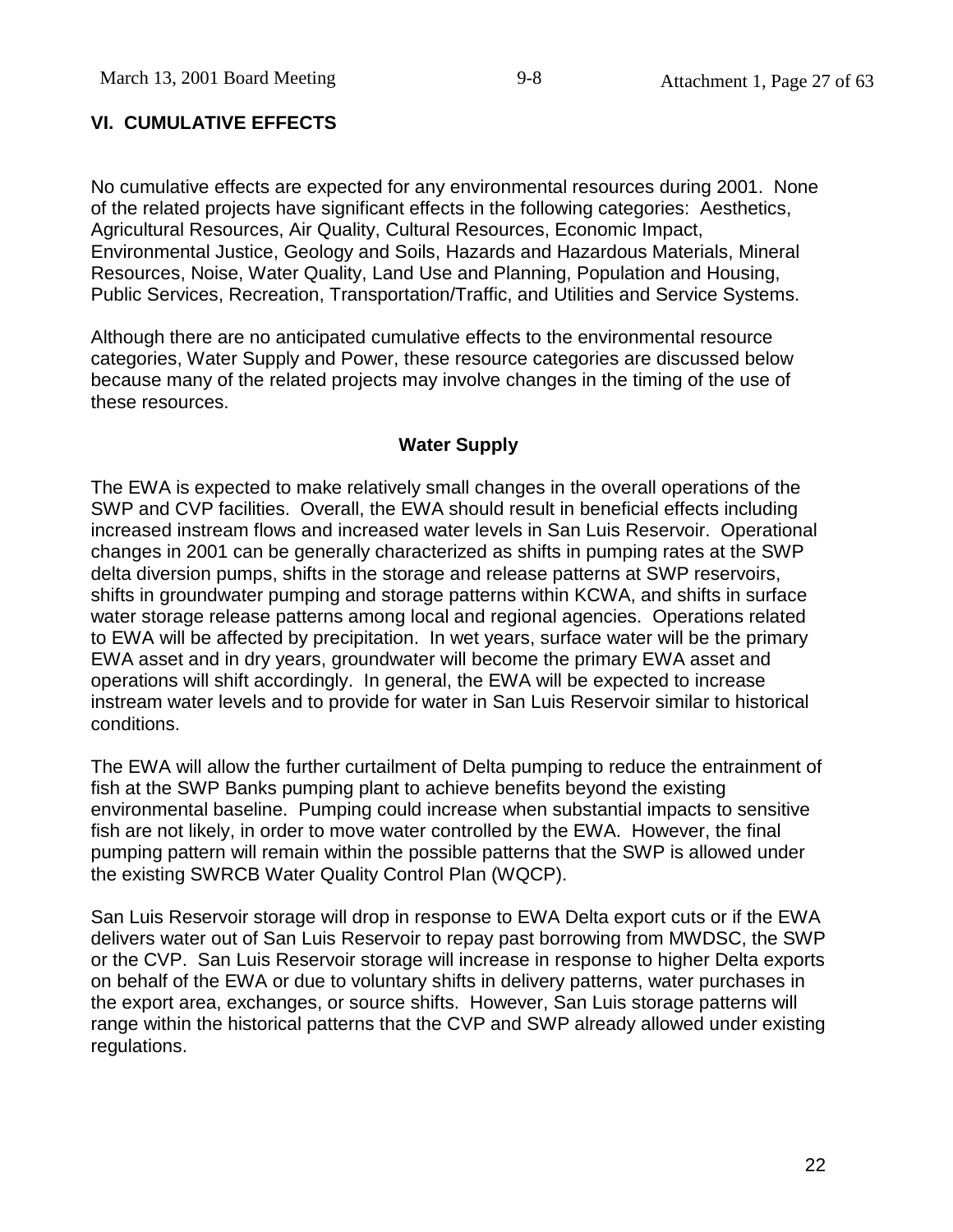Purchases from the KCWA agencies will generally lead to increased groundwater pumping in 2001, with recovery of groundwater levels in subsequent years. If EWA takes advantage of the opportunity to deposit water into groundwater storage, groundwater levels could rise in 2001 in KCWA aquifers. Withdrawal could take place either in 2001 or in subsequent years. Groundwater extraction in subsidence prone areas (such as Semitropic) could contribute to subsidence, though extraction would be limited to established withdrawal rates for the groundwater banks to avoid this impact.

The source shifting agreement with MWDSC could lead to fluctuations in reservoir levels within the MWDSC service area. A water purchase from Yuba County Water Agency would lead to a reduction in storage levels in New Bullards Bar Reservoir over the course of the summer of 2001. That storage reduction would either be recovered through reduced spills in the following winter(s) or through increased groundwater pumping within YCWA.

Changes in storage levels and release patterns at Oroville Reservoir (SWP) could result from changes in operations at the Banks pumping plant in the Delta. In most instances, changes in operations will lead to temporary increases in storage levels. In some instances, the EWA could borrow water from upstream reservoirs, thereby lowering storage levels. Because the EWA assets are being acquired from diverse geographical areas of the State, there will be no cumulative impacts on any one water supply from EWA actions.

#### **Energy and Power**

One of the EWA assets, an MWDSC Source Shift Agreement, would result in less pumping during the summer months and possibly greater pumping in the fall/winter. However, other water transfers proposed during the first year of EWA operations may result in moving water during the summer. The quantity of water moved during the spring/early summer would be less than SWP historically has moved during this time period. Therefore, although there may be changes in the timing of the movement of the water from historical patterns, the volume of water moved will not change and there should be no overall increase in power used to move water.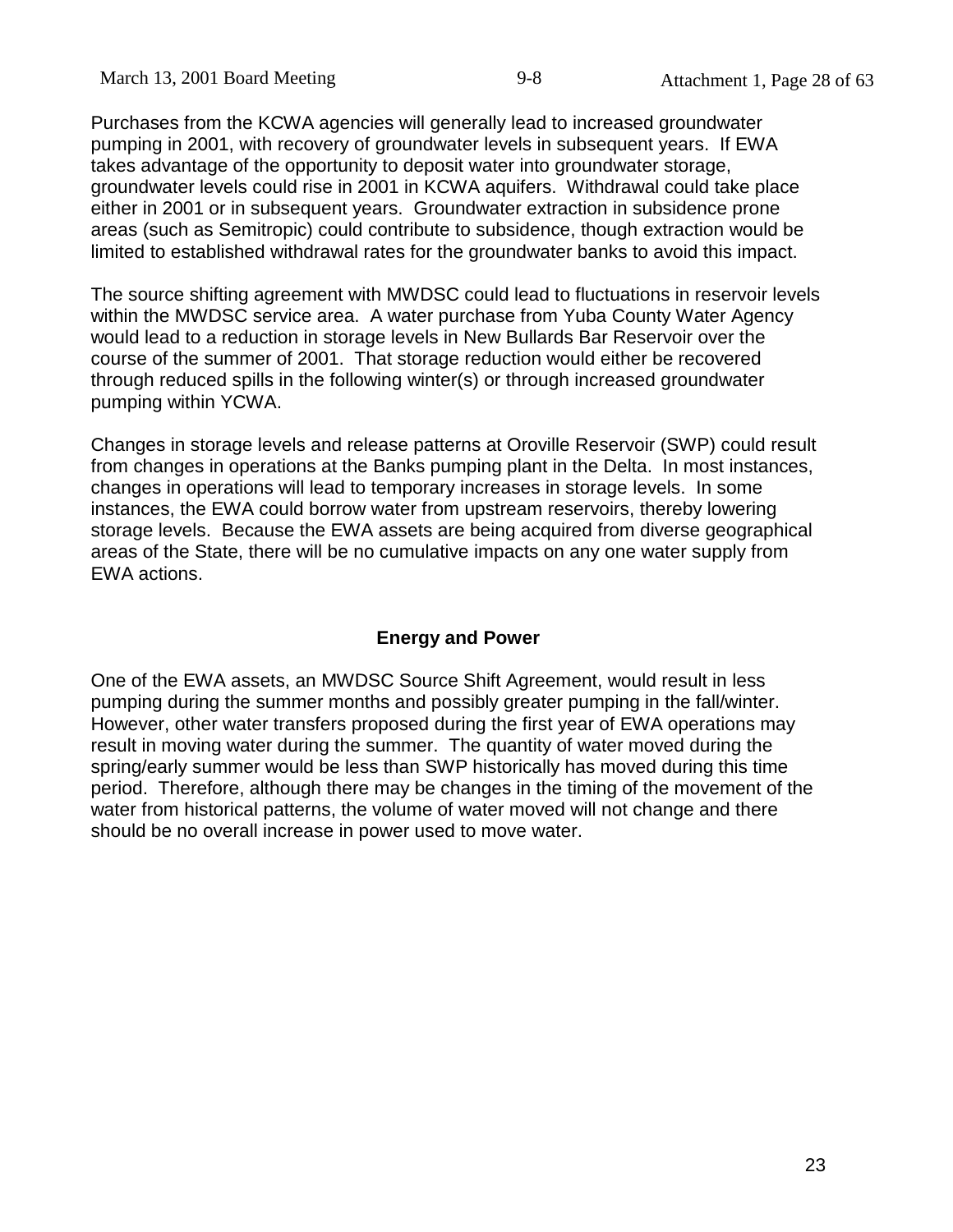## **VII. MANDATORY FINDINGS OF SIGNIFICANCE**

The project does not have the potential to significantly affect an environmental resource. No mitigation is proposed since no potentially significant effects were found.

## **VIII. CONSISTENCY WITH PLANS AND POLICIES**

This project is consistent with the following policies and groundwater banking programs.

#### Coordinated Operations Agreement

The Project Agencies shall continue to adhere to the general sharing principles contained in the 1986 Coordinated Operations Agreement (COA) as modified by interim operating agreements to reflect changes in regulatory standards, facilities, and operating conditions, including the EWA.

Southern San Joaquin Groundwater Banking Programs Arvin-Edison Groundwater Banking Program Kern Water Bank Pioneer Project Semitropic Groundwater Banking Program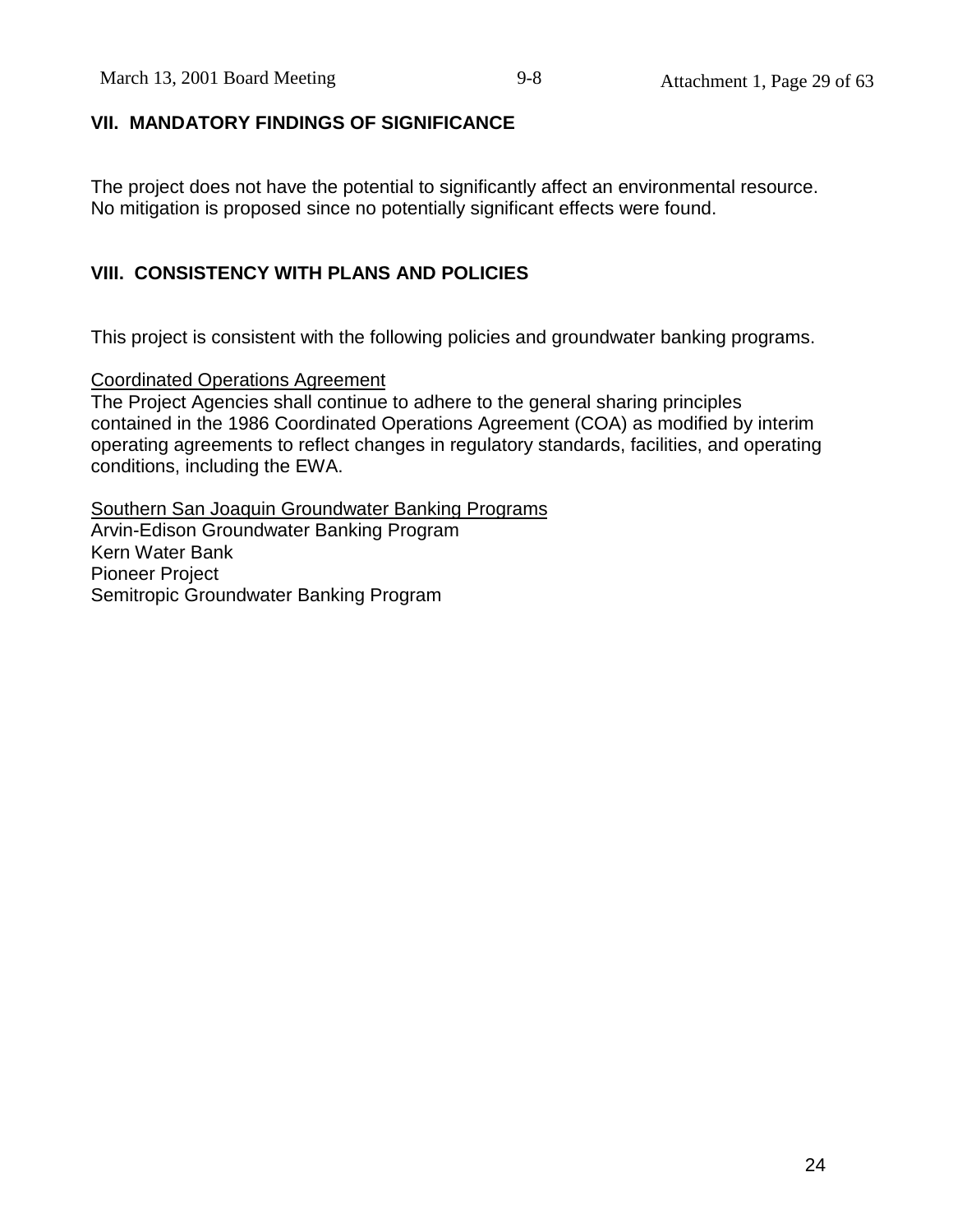## **IX. CONSULTATION AND COORDINATION**

This Initial Study was prepared in consultation and coordination with applicable requirements. The Department of Water Resources is the Lead Agency responsible for preparing this Initial Study.

Persons Contacted Wilmar Boschman (SEMITROPIC) Rick Breitenbach (CALFED) Scott Cantrell (DFG) Dave Fullerton (CALFED) Teresa Geimer (DWR, SWPAO) Steve Hirsch (MWDSC) Larry Joyce (DWR, O&M) Kellye Kennedy (USBR) Christiana Kuewa (MWDSC) Martie Kie (CALFED) John Leahigh (DWR, O&M) John Pacheco (DWR, OSWPP) Victor Pacheco (DWR, EXECUTIVE) Nancy Quan (DWR, SWPAO) Dave Robinson (USBR) Laura Simonek (MWDSC) Curtis Spencer (DWR, SWPAO) Al Steele (DWR, DPLA) Jim White (DFG) Ed Winkler (MWDSC) Leo Winternitz (DWR, EXECUTIVE)

## **X. NAMES OF PREPARERS**

Delores Brown, Environmental Program Manager, DWR Collette Zemitis, Environmental Specialist IV, DWR Aric Lester, Environmental Specialist II, DWR Lalania Garner-Winter, Environmental Specialist I, DWR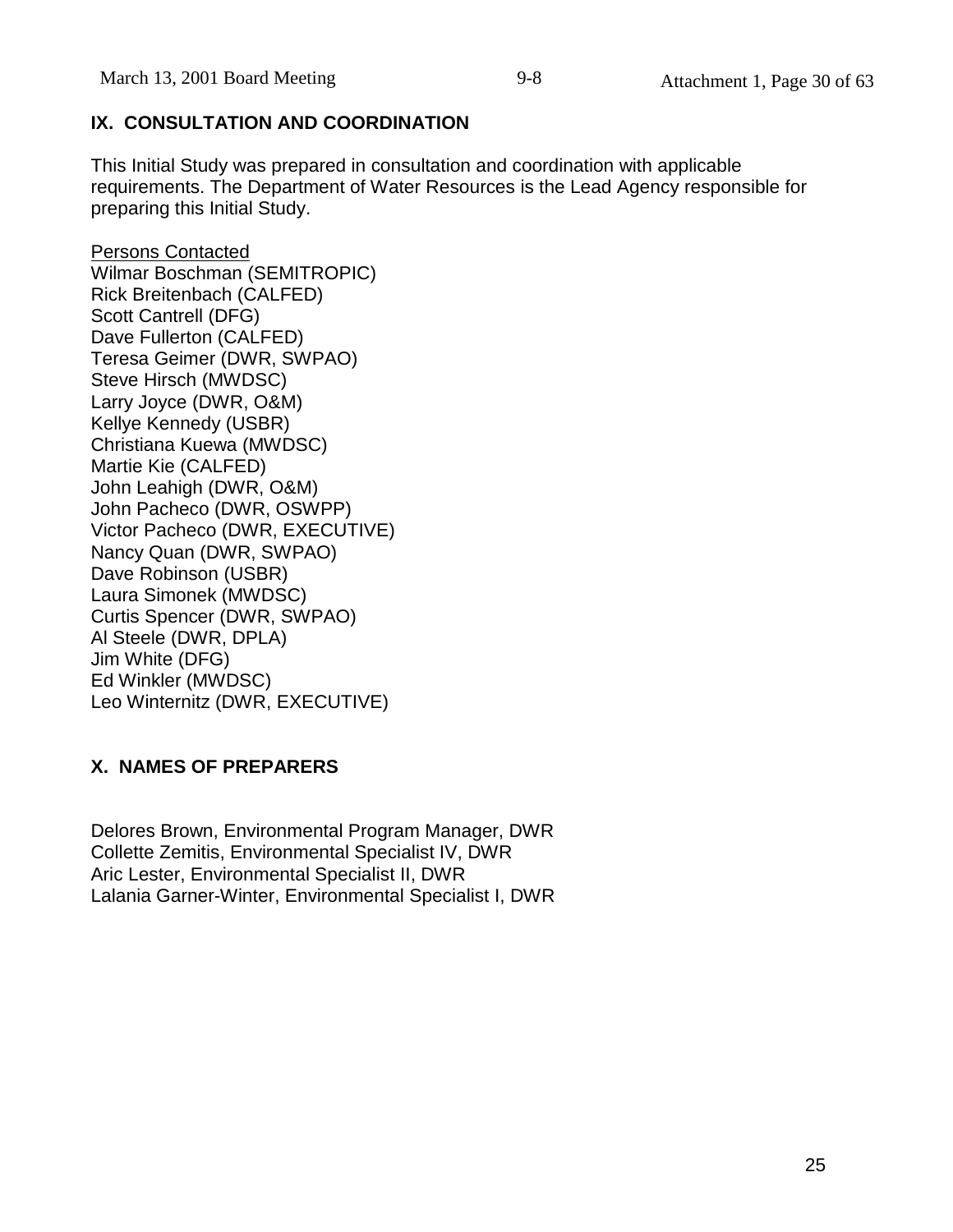#### **XI. REFERENCES**

- Arvin-Edison Water Storage District. 1996. Arvin-Edison Water Management Project Negative Declaration. May 1996. Arvin, CA.
- Bass, R. E., A. I. Herson, K. M. Bogdan. 1999. CEQA Deskbook. Solano Press Books: Point Arena, CA.
- CALFED Bay-Delta Program. Final Programmatic Environmental Impact Statement/Environmental Impact Report. July 2000. Sacramento, CA.
- CALFED Bay-Delta Program. 2000a. Programmatic Record of Decision. August 2000. Sacramento, CA.
- CALFED Bay-Delta Program. 2000b. Environmental Water Account Operating Principles Agreement, Attachment 2 to Programmatic Record of Decision. August 2000. Sacramento, CA.
- California Air Resources Board. 1999 California Air Quality and Emissions Almanac.
- California State Water Resources Control Board. 1995. Water quality control plan for the San Francisco Bay/Sacramento-San Joaquin Delta Estuary. Sacramento, CA.
- California Department of Water Resources. 1998. Bulletin 132-99: SWP. November, 1998. Sacramento, CA.
- California Department of Water Resources. 1998. Bulletin 160-98: California Water Plan. November, 1998. Sacramento, CA.
- California Resources Agency. 2000. Notice of Determination. August 2000. Sacramento, CA.
- California Resources Agency. 2000. Certification of the Secretary. August 2000. Sacramento, CA
- Central Coast Water Authority. 1995. Implementation of the Monterey Agreement Draft Program Environmental Impact Report. Prepared by Science Applications International Corporations, Santa Barbara, CA.
- Metropolitan Water District of Southern California. 1991. Eastside Reservoir Project Draft Environmental Impact Report. June, 1991. Los Angeles, CA.
- National Marine Fisheries Service. 1993. Biological opinion for the operation of the federal Central Valley Project and the California State Water Project. Long Beach, CA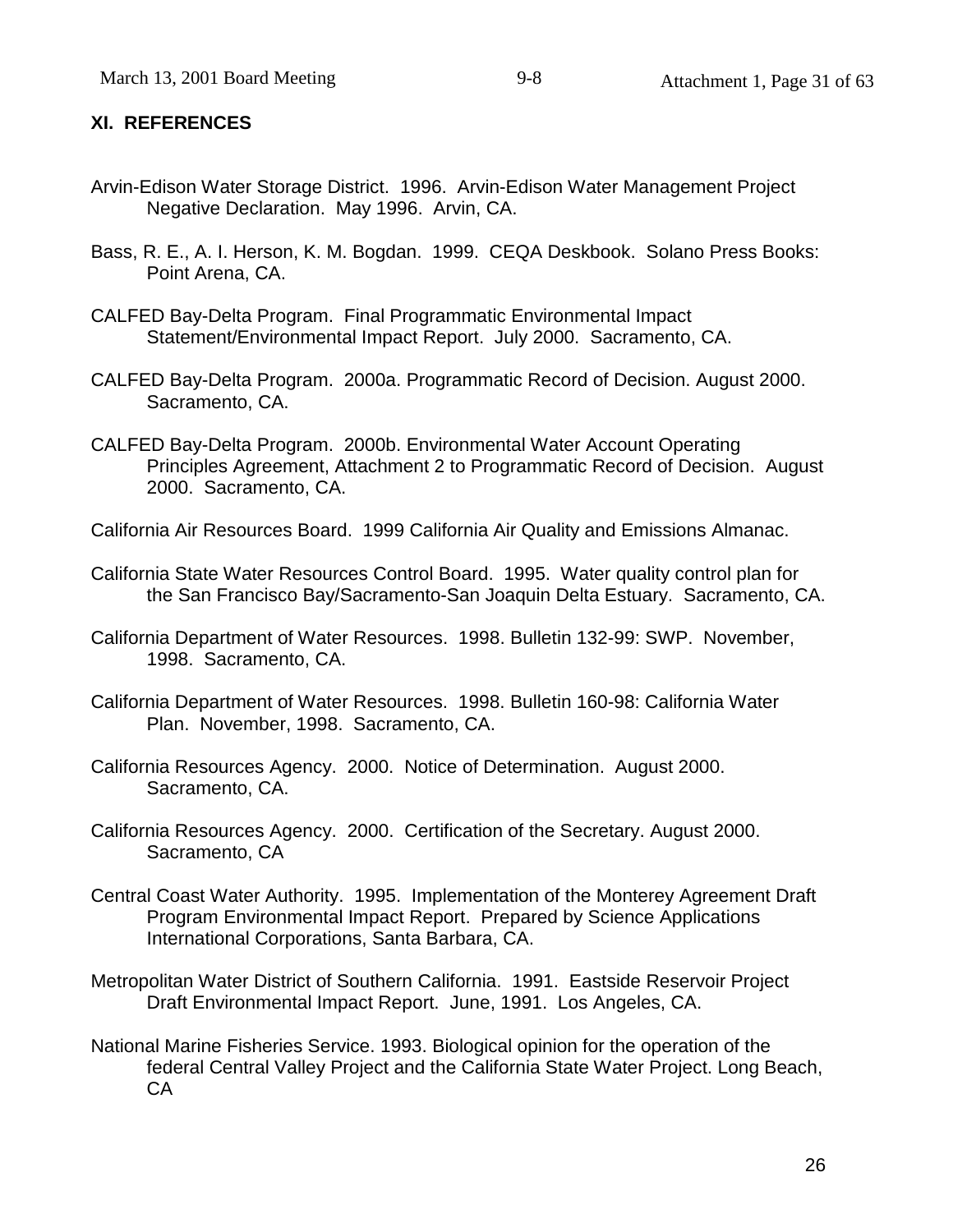- Schmidt, K. and Associates. October 1999. Biennial Groundwater Monitoring report for the Semitropic Water Storage District Water-Banking Project (1997-1998) Prepared for Semitropic Water Storage District, Buena Vista Water Storage District, North Kern Water Storage District, Rose-dale-Rio Bravo Water Storage District, Shafter-Wasco Irrigation District and South San Joaquin Municipal Utility District. Fresno, CA.
- Semitropic Water Storage District and Metropolitan Water District of Southern California. Semitropic Groundwater Banking Project Final Environmental Impact Report. July 1994.
- Semitropic Water Storage District. September 1999. Stored Water Recovery Unit Supplemental Environmental Impact Report.
- U.S. Department of the Interior. Central Valley Project Improvement Act Final Programmatic Environmental Impact Statement. October 1999. Sacramento, CA.
- U.S. Fish and Wildlife Service. 1995. Formal Consultation and Conference on Effects of Long-Term Operation of the Central Valley Project and State Water Project of the Threatened Delta Smelt, Delta Critical Habitat, and Proposed Threatened Sacramento Splittail. March 6, 1995. Sacramento, CA.
- U.S. Geological Survey. 1995. Ground Water Atlas of the United States, HA 730-B (California, Nevada) by Michael Planert and John S. Williams.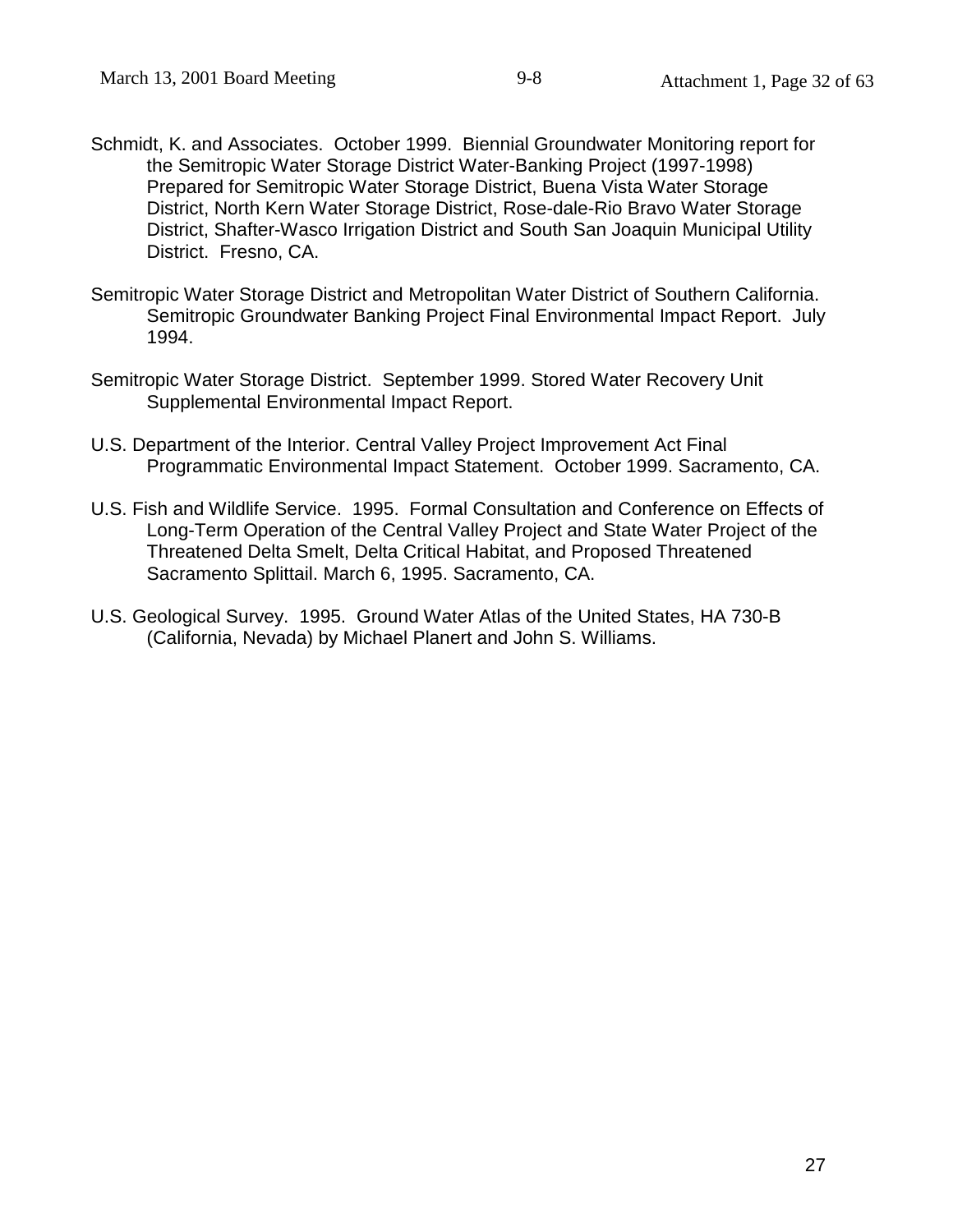## **APPENDIX A**

## **Overview of the Four-Year EWA Program**

The EWA was established to provide a supplemental water supply for the protection and recovery of fish beyond what currently exists through the pre-CALFED Program environmental baseline. The existing regulatory baseline<sup>14</sup> programs established to provide a level of fishery protection include:

- 1993 Winter-run Biological Opinion (NMFS);
- 1995 Delta Water Quality Control Plan, State Water Resources Control Board (SWRCB);
- 1995 Delta Smelt Biological Opinion (USFWS);
- management of the full 800,000 acre-feet of CVP Yield Pursuant to Section 3406(b)(2) (or (b)(2) Water) of the Central Valley Project Improvement Act (CVPIA) ; and
- other environmental protections, including Level  $2^{15}$  refuge water supplies as required by the CVPIA.

Assets acquired for the EWA will vary from year to year depending on hydrologic and regulatory conditions, and are therefore not certain. As stated in the Introduction, the EWA will be implemented over four years. The initial water purchases and lease of groundwater storage will be secured by the Project Agencies from willing sellers by the end of 2000. The Project Agencies will enter into one-year contracts with the willing sellers. Several processes may be used to acquire EWA assets and/or functional equivalent sources of project water supply to offset the effects of operational curtailments under the EWA program so that deliveries will not be affected.

- 1. Acquisition of Water for the EWA
	- A. Purchases

1

The Project Agencies will use EWA funds to purchase EWA assets from willing sellers both north and south of the Delta. Purchases can include leases, options, long-term agreements, and any other property or contractual transaction that make alternative project supplies available south of the Delta or available for conveyance to south of the Delta. Purchases will also include the acquisition of storage space in groundwater basins to bank EWA assets. The Management Agencies will identify assets to replace water lost to the projects due to operational curtailment, and to be pledged as collateral when the EWA borrows from the Projects. The Project Agencies will accept the asset if the collateral meets the agreed guidelines for borrowing. The release of the asset shall be in accordance with a schedule agreed to by both the

 $14$  If an operable EWA is not in place by December 31, 2000, then the existing regulatory baseline would remain in place.

<sup>&</sup>lt;sup>15</sup> Level 2 – The 1989 and 1992 Refuge Water Supply Studies define Level 2 refuge water supplies as the average amount of water the refuges received between 1974 and 1983.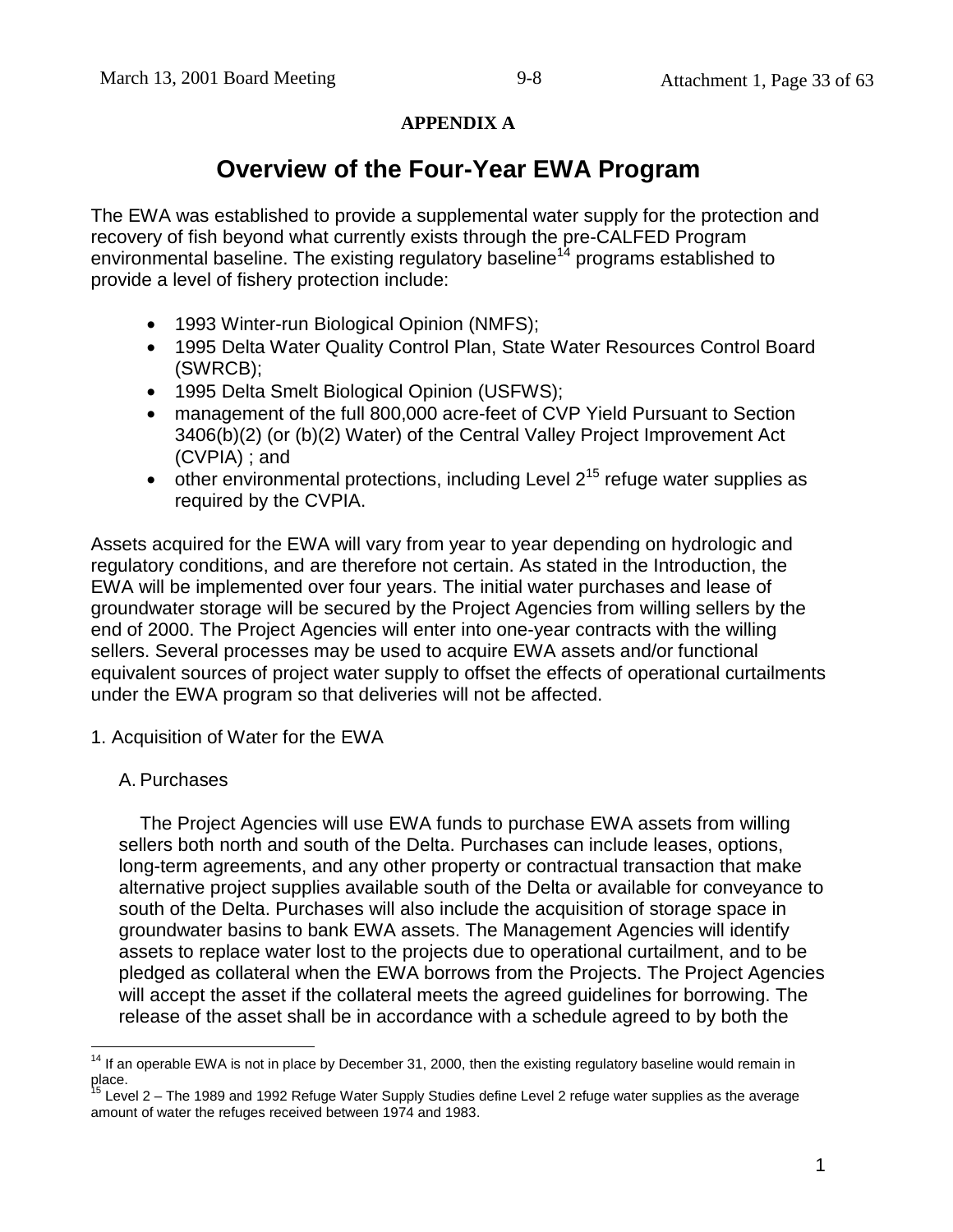Management Agencies and the Project Agencies. A tentative release schedule will accompany an identified asset. The Project Agencies will coordinate EWA water acquisition with Level  $4^{16}$  refuge water acquisitions to ensure the priority accomplishment of both each year.

B. Delta Operations

1

Delta project operations will involve four mechanisms by which EWA water assets are acquired.

i. Sharing of (b)(2) and Ecosystem Restoration Program (ERP) Water Pumped by the SWP.

The SWP and the EWA will share, on a 50-50 basis, the lesser of:

- a) water released from storage or made available for upstream purposes under either CVPIA Section 3406(b)(2) or the Ecosystem Restoration Program (ERP) and arrives in the Delta with no further ERP or (b)(2) purposes to serve;
- b) water that exceeds the export capacity of the CVP Tracy pumping plant;
- c) water that the SWP and EWA have demand south of the Delta; and
- d) water the SWP has capacity to pump.
- ii. Joint  $Point^{17}$ : SWP Wheeling of CVP and EWA water.

The SWP will use excess capacity at its Harvey O. Banks Pumping Plant to pump water for both the CVP and the EWA, to be shared between them on a 50-50 basis. The CVP water could be either from storage or from its Delta water rights to divert unstored water. The EWA water could be either from nonproject water acquired north of the Delta or stored or unstored water pumped under CVP or SWP water rights. If either the CVP or EWA is demand-limited<sup>18</sup>, the other's use of joint point will not count against its 50 percent share.

Use of excess capacity at Banks for the EWA and CVP will take precedence over all other non-project pumping, except for wheeling water to respond to facility outages and wheeling to supply CVP contractors for whom the SWP has traditionally wheeled CVP water. The relative priority of Level 4 refuge water is currently being determined.

iii. SWP Appropriation of Unregulated Flow.

 $16$  Level 4 – Level 4 refuge water supplies are defined in the 1989 and 1992 Refuge Water Supply Studies as the amount of water for full development of the refuges based upon management goals developed in the 1980s. The term joint point is used here to refer primarily to the use of the SWP point of diversion alone, and specifically, to the wheeling of EWA as well as CVP water.

<sup>18</sup> Demand-limited- A project is demand-limited if no contractors want any more water than they are currently receiving, and if available storage facilities and/or conveyance facilities are full.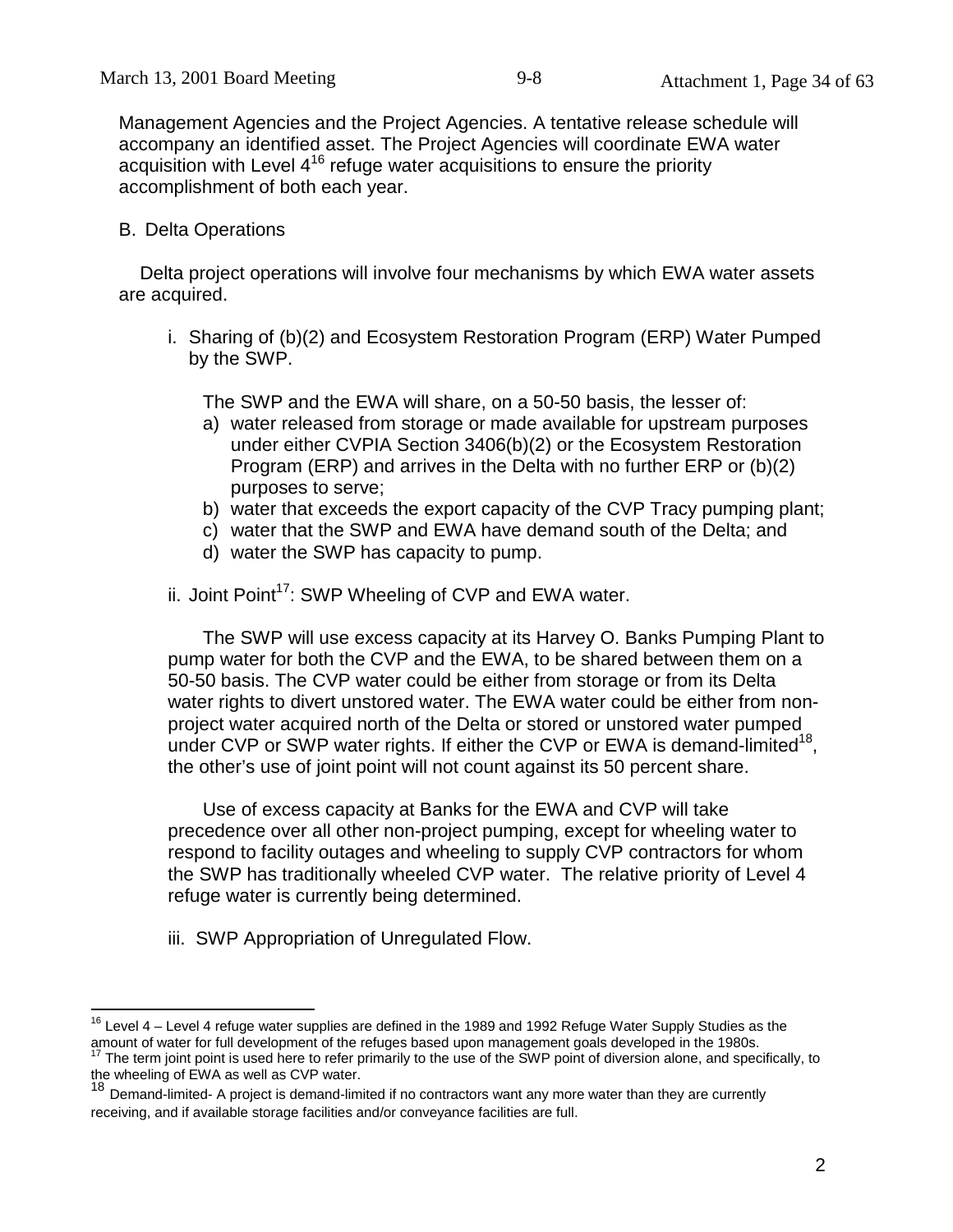1

The SWP may use its Delta diversion rights to pump water from the Delta for EWA purposes when the demand for SWP supplies is less than the available supply. The SWP diversion rights would be used in cases where Joint Point could also be used but where it would be preferable to create EWA assets south of the Delta to offset SWP rather than CVP losses to operational curtailments. As an adjunct to Joint Point, it would simply utilize SWP rather than CVP water rights to pump excess flows for the EWA's share. It would not affect the CVP's own share of excess SWP capacity.

iv. Project Pumping made Possible by Regulatory Relaxation

(a) Relaxation of the Section 10 Constraint

The SWP is limited under Section 10 of the Rivers and Harbors Act<sup>19</sup>, pursuant to US Army Corps of Engineers (Corps) Public Notice 5829-A, to a three-day average rate of diversion of water into Clifton Court Forebay of 13,250 acre-feet per day. This is equal to an average, around the clock diversion rate of 6,680 cfs. This rate may be increased during winter months when the San Joaquin River flow is above 1,000 cfs.

The Corps granted permission to the SWP to increase the base diversion rate by the equivalent of 500 cfs to an average of 7,180 cfs for the months of July through September, through 2002. This 500 cfs will be dedicated to pumping for the EWA.

(b) Relaxation of the Export/Inflow Ratio

Under D-1641 $20$ , and anticipated under the SWRCB order to be issued upon completion of the Bay-Delta water rights hearing, project exports are limited at different times of the year to a certain percentage of Delta inflow (usually 35 or 65 percent). This limitation is called the Export/Inflow, or E/I ratio. Both D-1641 and the 1995 Water Quality Control Plan, consistent with the 1994 Principles for Agreement (Bay-Delta Accord), allow for these ratios to be relaxed upon the meeting of certain requirements. Relaxation of the E/I ratio will be sought as appropriate and used to create EWA assets south of the Delta. By relaxing the E/I ratio, up to 20,000 acre-feet could be exported for the EWA. This water would be exported by the SWP and held in San Luis Reservoir for later use.

<sup>&</sup>lt;sup>19</sup> Section 10 of the Rivers and Harbors Act prohibits the obstruction or alteration of navigable waters of the U.S. without a permit from the Army Corps of Engineers. Under Section 10, the Corps regulates projects or construction of structures that could interfere with navigation. A department of the Army permit is needed to construct any structure on any navigable water of the United States, to excavate or deposit material in such waters, or to do any work affecting the course, location, condition, or physical capacity of such waters.

<sup>20</sup> D-1641-The State Water Resources Control Board issued Decision 1641 on December 29, 1999. The order requires DEPARTMENT and the USBR maintain their respective outflow standards until November 30, 2001 or until the Board adopts a further decision during its water rights hearings. It is currently in litigation, but DEPARTMENT continues to voluntarily comply with the standards.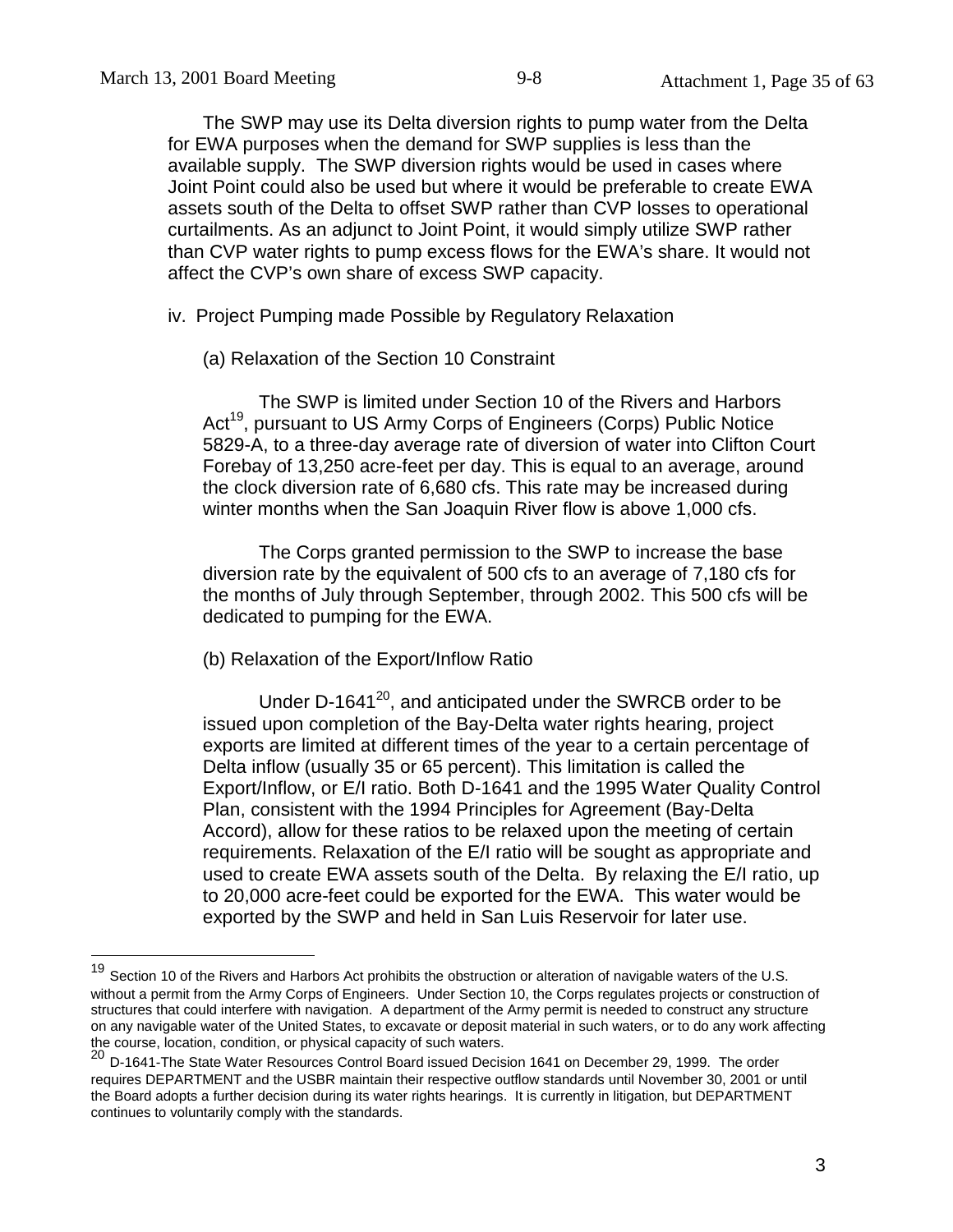The decisions for implementation of EWA actions and using the various EWA assets will be coordinated through the CALFED Operations Group. The Ops Group will be used to report regularly on the EWA's operations, to help resolve issues that may arise, and to communicate to stakeholders. In addition, staff for the Managing and Project agencies is developing protocols for use of EWA assets. Once the protocols are completed, the CALFED Science Program will convene a scientific panel to review the EWA operations on an annual basis. The management agencies and the project agencies will keep this panel informed on a monthly basis through the CALFED Ops Group reporting process.

#### 2. Banking of EWA Assets

#### A. Generally

Banking is the storage of water for later use that otherwise would be used or lost in the present. Water can be banked and used within the same water year or carried over for use in a subsequent water year. Even though the acquisition of stored water does not convert a transitory asset into a durable asset, banking is included as an EWA transaction. Like the acquisition of assets, banking transactions must provide for access to and the release of the stored EWA assets to the projects.

Priority of EWA assets in storage generally will be controlled by the provisions of the banking document. Unless the Management Agencies and the Project Agencies make other arrangements, EWA assets will have a lower priority for storage in project reservoirs than project water and thus will spill first. Project reservoirs are operated for project purposes such as flood control, downstream temperature control, minimum downstream flows for fish, meeting regulatory requirements, and providing contract water supply including contractor carryover water.

#### B. Banking in Project Reservoirs

EWA assets may be stored or "banked" in project reservoirs upstream of the Delta as well as in San Luis Reservoir, provided the Projects do not incur any additional adverse operational impacts. The EWA will share this lower storage priority with water acquired for Level 4 refuge needs. The Project and Management Agencies shall jointly establish reasonable and practical standards for determining when an EWA asset may be stored and when it would spill or be lost from upstream project storage.

Banking EWA water south of the Delta will be important because it creates highly reliable assets which are both durable and which may be released without Delta constraints being an issue.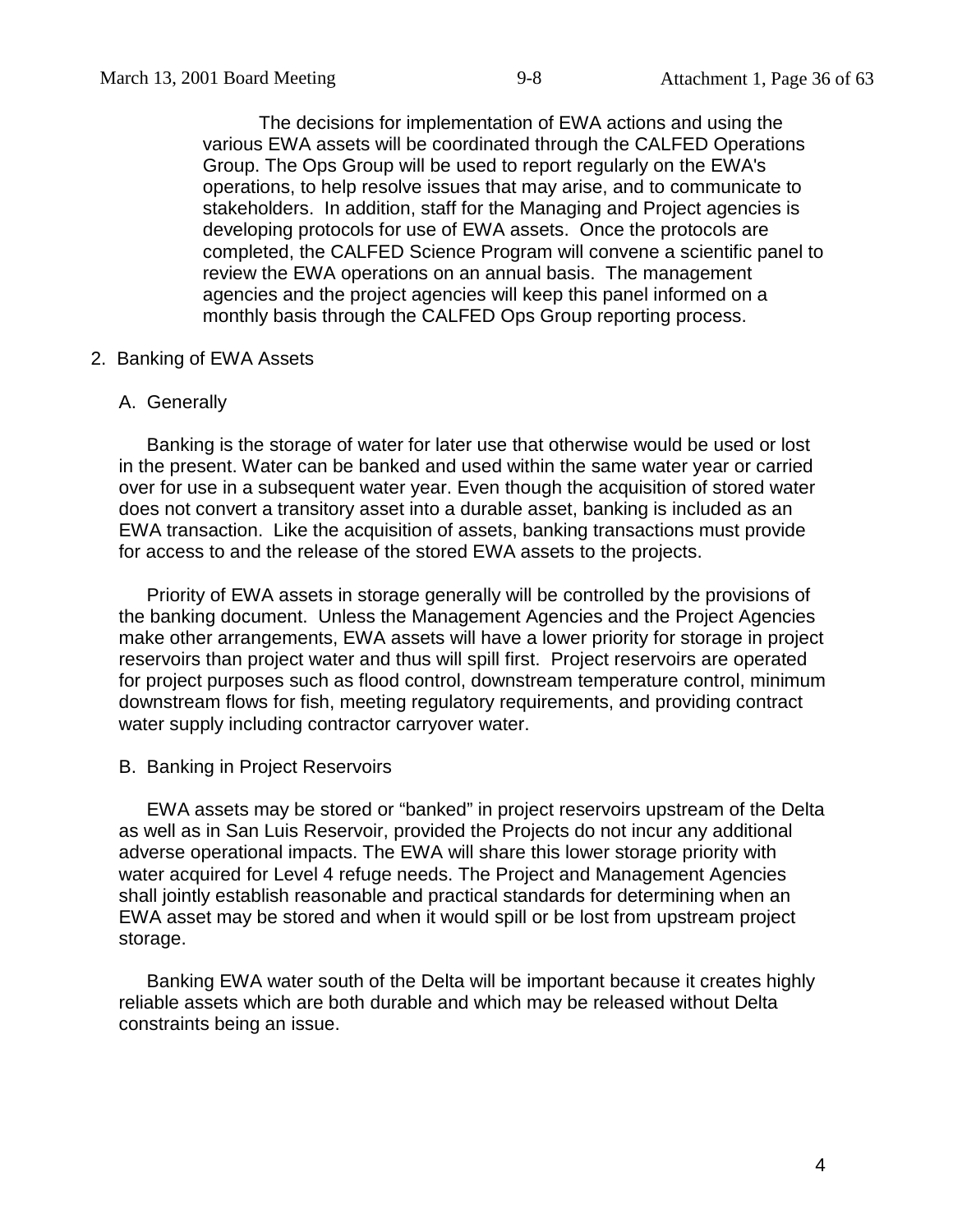#### C. Groundwater Banking

At times, the EWA may bank surface water within existing groundwater banks to prevent loss by spilling from project reservoirs. Usually, if imported water is physically stored in a groundwater basin, the storing agency will have a first and exclusive right to the water stored.

#### D. Source-Shifting Agreements

The purpose of water banking is to have water available for use at a time other than its original availability. Source-shifting agreements fall under this functional definition of "banking". Source-shifting agreements are executed with a water agency that is able, at certain times, to call on non-Delta water sources to temporarily create an asset for use by the EWA. In these cases, the water agency is agreeing to a reduction in deliveries so these assets can be used for EWA operational curtailments. Replacement of the source-shifted water occurs at a mutually agreed upon time with the water agency without any incremental impacts to the Projects.

The proposed source-shifting agreement with The Metropolitan Water District of Southern California (MWDSC) described in more detail at p. 21 is an example of such a banking arrangement. MWDSC would provide 100,000 to 200,000 acre-feet to be used to enhance the effectiveness of the EWA, and to help provide assurance that SWP and CVP water deliveries and operations will not be affected by EWA operations.

#### 3. Borrowing

Borrowing agreements will allow the EWA to borrow water from the CVP and SWP for fish protection during a water year as long as the water can be repaid without affecting the current or following year's allocations. Borrowing of project water, specifically water in San Luis Reservoir, is intended to enhance the effectiveness and use of EWA assets. Project water in San Luis Reservoir may be borrowed to support an operational curtailment in lieu of immediately releasing an EWA asset when the borrowed water is not needed at that time to make project deliveries. Borrowing can only take place when the borrowed water would not create or exacerbate water quality and supply problems associated with the San Luis low point, and it meets reasonable carryover storage objectives.

An appropriate EWA asset will be pledged to assure that, if the borrowed water is not otherwise made up, release of the pledged asset will not cause project deliveries to be affected by the borrowing transaction.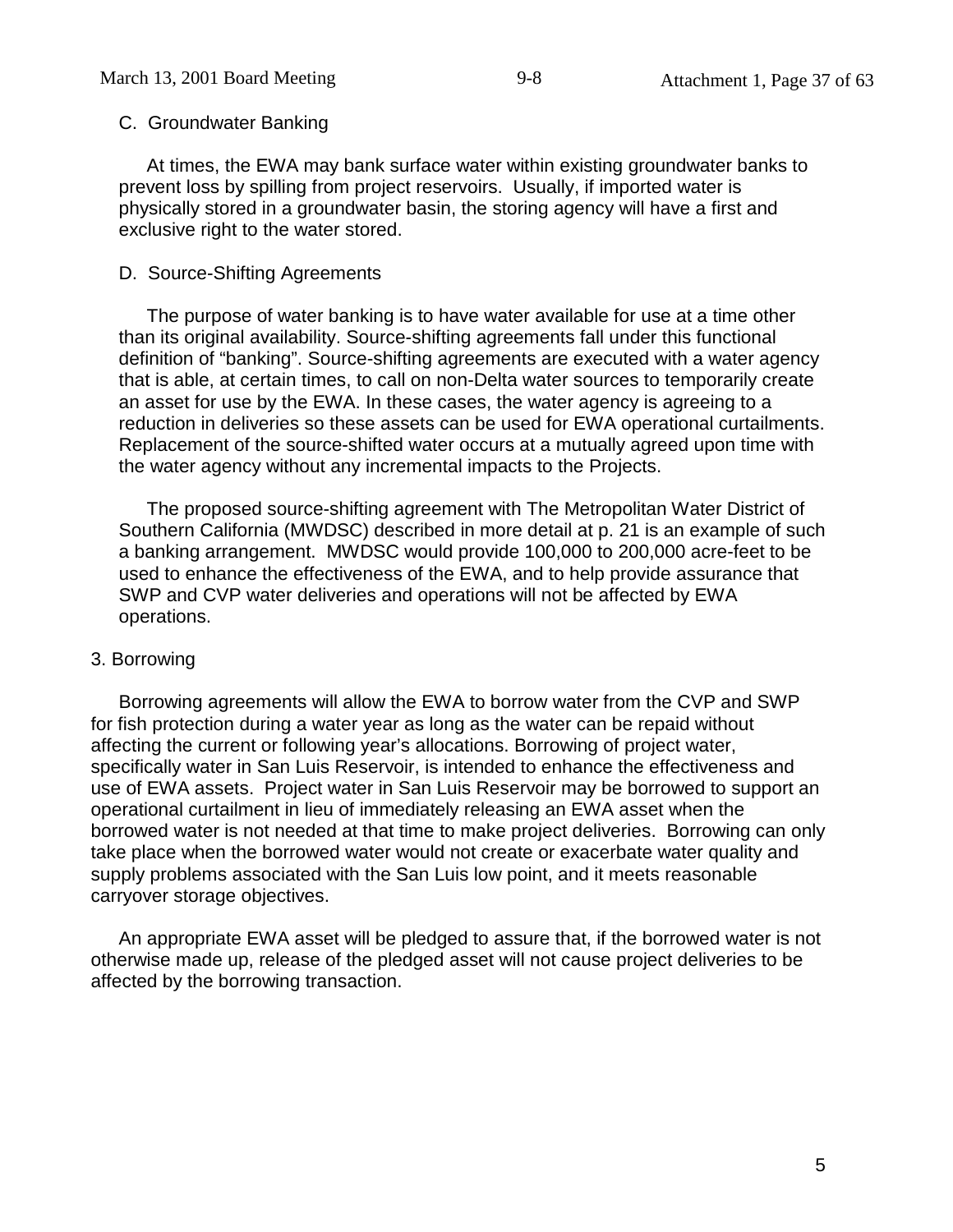4. Transfers Using Delta Conveyance

Transfers will be used to create assets south of the Delta out of assets upstream of the Delta. They can also be used to make acquisitions south of the Delta suitable for release to project use, where a change in the legal place or purpose of use or point of diversion of the water is needed.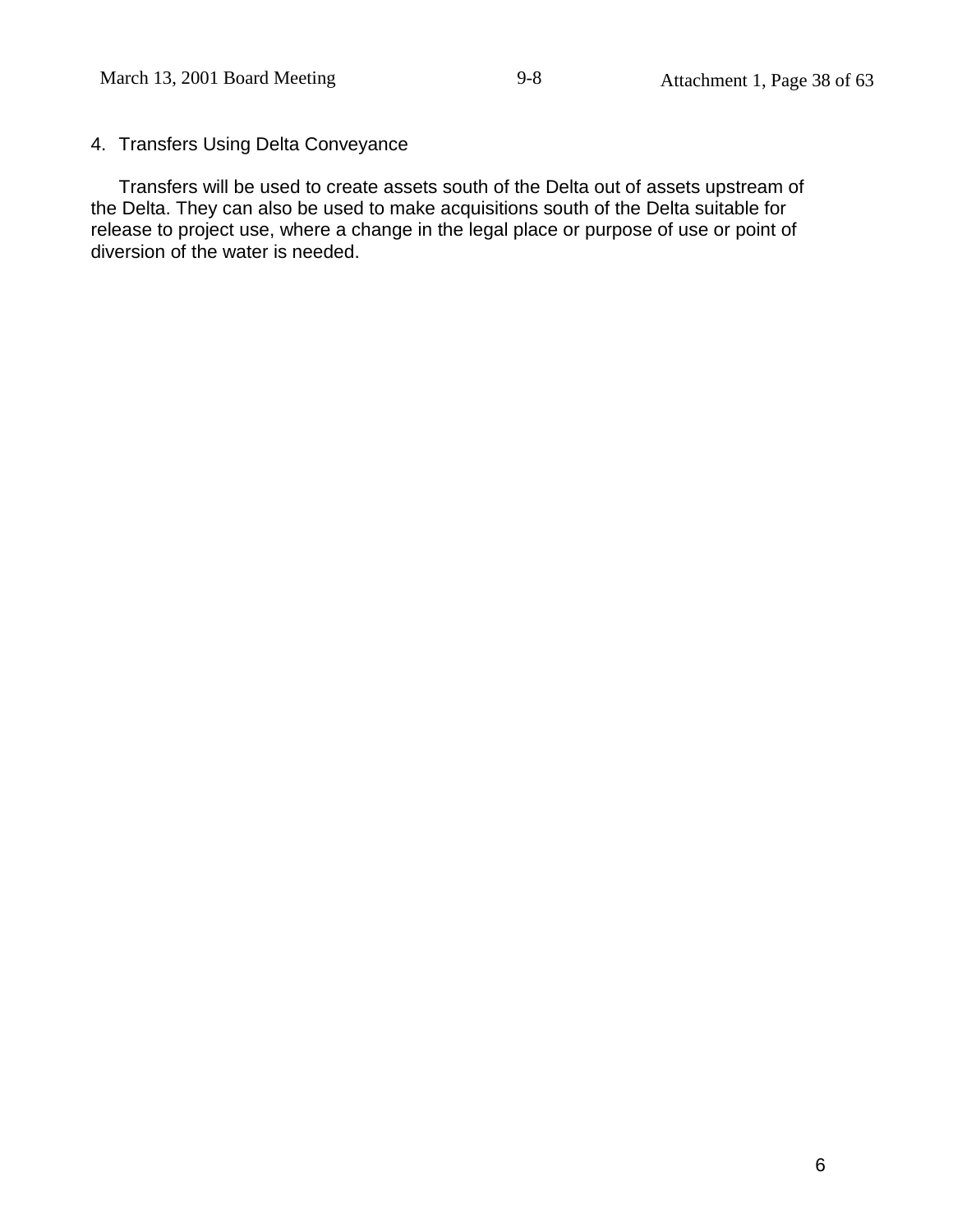## **APPENDIX B**

# **Overview Of First Year EWA Operation**

In the year 2001, the Environmental Water Account (EWA) expects to make relatively small changes in the overall operations of the SWP, the CVP, and certain local and regional water agencies. The environmental water account is expected to have available to it certain "assets", defined by the CALFED Programmatic EIS/EIR Record of Decision/Notice of Determination (NOD) (see Table 1). Any subsequent reference in this document to the ROD includes the EIS/EIR and NOD.

While the EWA is under no obligation to utilize each of the assets to the maximum extent possible, it could do so. Also, the actual asset mix generated for the EWA could vary somewhat from the nominal values, provided that substitute actions are functionally equivalent to the actions replaced. For example, the EWA might purchase less than 150,000 acre-feet of water south of the Delta and more than 35,000 acre-feet of water North of the Delta, if the year 2001 is a dry year.

Representatives of U.S. Bureau of Reclamation, Department, U.S. Fish and Wildlife Service, National Marine Fisheries Service, and Department of Fish and Game are currently working on purchase, storage (including water), and source shifting agreements, called for in the ROD. Table 2 shows the maximum assets that could be acquired for the first year. The table also reflects the goals for each area targeted by the ROD.

As stated in the ROD, immediate development of assets for the first year (January 1, 2001 – December 31, 2001) is critical to EWA success. Initial water purchases, lease of groundwater storage and surface water storage will be secured from willing sellers by December 31, 2000. In addition to the assets to be acquired annually, as shown in Table 1, an initial one-time deposit of water equivalent to 200,000 acre-feet of south-of-Delta storage will be acquired from a variety of sources to assure the effectiveness of the EWA and provide assurances for SWP and CVP water supplies/deliveries. With EWA assets in place, pumping at SWP delta export pumps will be reduced during critical periods for chinook salmon, delta smelt, splittail, or other fishery resources, at the discretion of the fishery agencies.

To acquire all assets listed in Table 1 in 2001, the EWA will rely on the operation of the SWP and the facilities of certain local and regional water agencies. Implementation of the EWA in the first year will not involve changes to the operation of the CVP, use of federal facilities, or use of federal funds. Therefore, the first year operation will be implemented as a state only action. Actions characterized by purchases, storage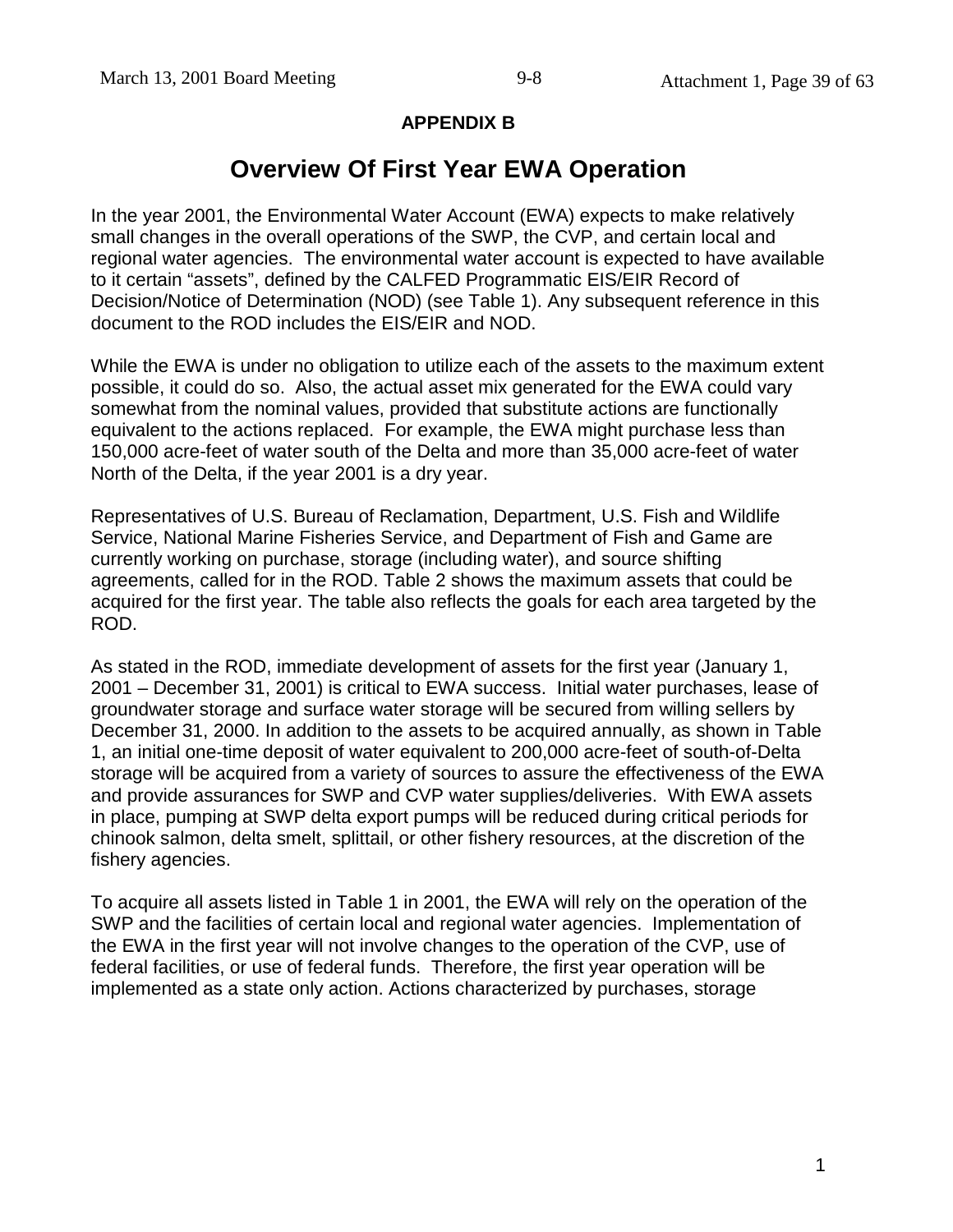| <b>Action Description</b>                | Water Available Annually (Average)    |
|------------------------------------------|---------------------------------------|
| SWP Pumping of (b)(2)/ERP                | $40,000$ acre-feet <sup>22</sup>      |
| Upstream Releases <sup>21</sup>          |                                       |
| EWA Use of Joint Point <sup>23</sup>     | 75,000 acre-feet                      |
| <b>Export/Inflow Ratio Flexibility</b>   | 30,000 acre-feet                      |
| 500 cfs SWP Pumping Increase             | 50,000 acre-feet                      |
| Purchases - South of Delta               | 150,000 acre-feet                     |
| Purchases – North of Delta <sup>24</sup> | 35,000 acre-feet                      |
| <b>TOTAL</b>                             | 380,000 acre-feet                     |
| Storage acquisition                      | 200,000 acre-feet of storage, filled; |
|                                          | acquired in Year 1 <sup>25</sup>      |
| Source Shifting agreement                | 100,000 acre-feet                     |

Table 1. EWA Assets In Accordance with the ROD

acquisitions and source shifting agreements require a negotiated agreement between EWA and participating local and regional water agencies. Agreements that have been or are being negotiated for the acquisition of assets in 2001 are given below. Each agreement will be evaluated individually under CEQA. This Initial Study evaluates the MWDSC source shifting agreement, and the description of other assets is included here as background information. Through these agreements EWA will acquire only the amount of water that is needed and may not purchase all of the water offered.

## **Proposed Purchases South of Delta**

- Agencies within Kern County Water Agency (KCWA): Up to 200,000 acre-feet will be made available from Westside Mutual, Rosedale Rio Bravo WSD, West Kern WD, Improvement District 4, Buena Vista WSD and Cawelo to the SWP for distribution either through exchange or direct groundwater pumping.
- Arvin-Edison Water Storage District: From 5,000 to 10,000 acre-feet will be made available through exchange or direct groundwater pumping.

## **Proposed Purchases North of Delta**

• Yuba County Water Agency (YCWA): Yuba County Water Agency may release up to 50,000 acre-feet in 2001 during the months of June through early September for recovery by the EWA in the Delta via SWP pumps. The water would come from storage in New Bullards Bar Reservoir.

<sup>1</sup> <sup>21</sup> The EWA and the SWP will share equally the (b)(2) and ERP upstream releases pumped by the SWP after they have served their (b)(2) and ERP purposes.<br><sup>22</sup> The amount of water derived from the first four actions will vary based on hydrologic conditions.

<sup>&</sup>lt;sup>23</sup> The EWA will share access to joint point, with the CVP receiving 50% of the benefits.<br><sup>24</sup> This is the amount of water targeted for the first year; higher amounts are anticipated in subsequent years. North of Delta assets assume a twenty percent carriage loss. The actual quantity of water acquired will be approximately 45,000 acre-feet.

 $^{25}$  Of the 200,000, 100,000acre-feet would be retrievable within the year.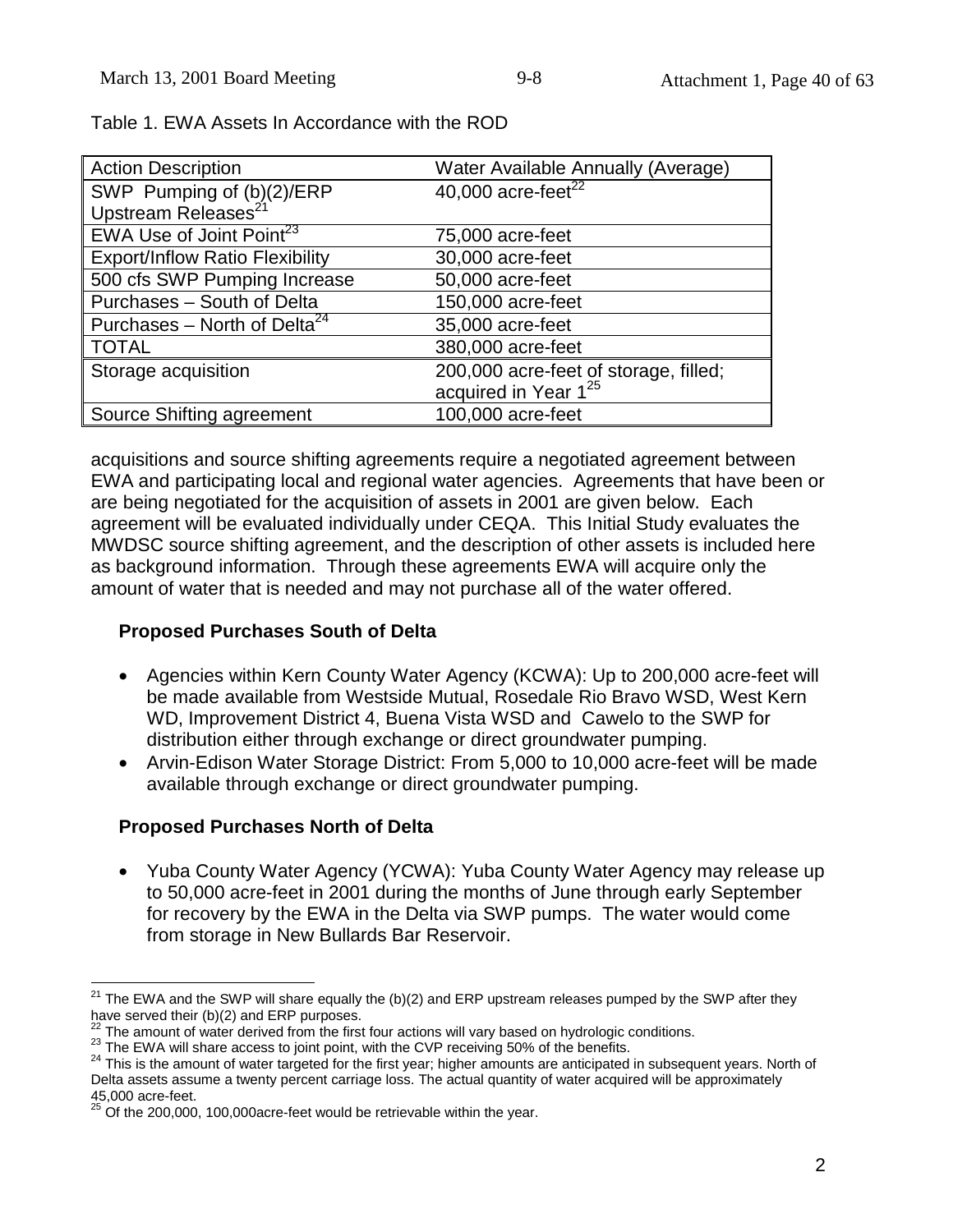Oroville-Wyandotte Irrigation District: Oroville-Wyandotte may release up to 10,000 acre-feet of water into Lake Oroville for use by the EWA.

## **Proposed Storage acquisitions**

- Agencies within KCWA: BVWSD, RRBWSD, WKWD, Westside Mutual, MWDSC (Semitropic) and Santa Clara (Semitropic) have offered to allow the EWA to deposit approximately 200,000 acre-feet of water into groundwater storage from December 2000 through mid-2001 or direct percolation.
- Arvin-Edison WSD: Arvin-Edison has offered to allow the EWA to deposit from 5 to 10,000 acre-feet of water into groundwater storage from December 2000 through mid-2001 or direct percolation.
- Santa Clara: Santa Clara may take early delivery of up to 20,000 acre-feet water and store it within its local system allowing the SWP to reduce delivery of a comparable volume of entitlement water later in the year.

## **Proposed Source Shifting agreement**

• The Metropolitan Water District of Southern California (MWDSC): MWDSC would defer 100,000 to 200,000 acre-feet of its 2001 deliveries from the SWP from January through August 2001. The water would be returned in 2002 or 2003 unless the Department and MWDSC mutually agree to delay return of the water. MWDSC will rely upon local storage to buffer the changed delivery pattern.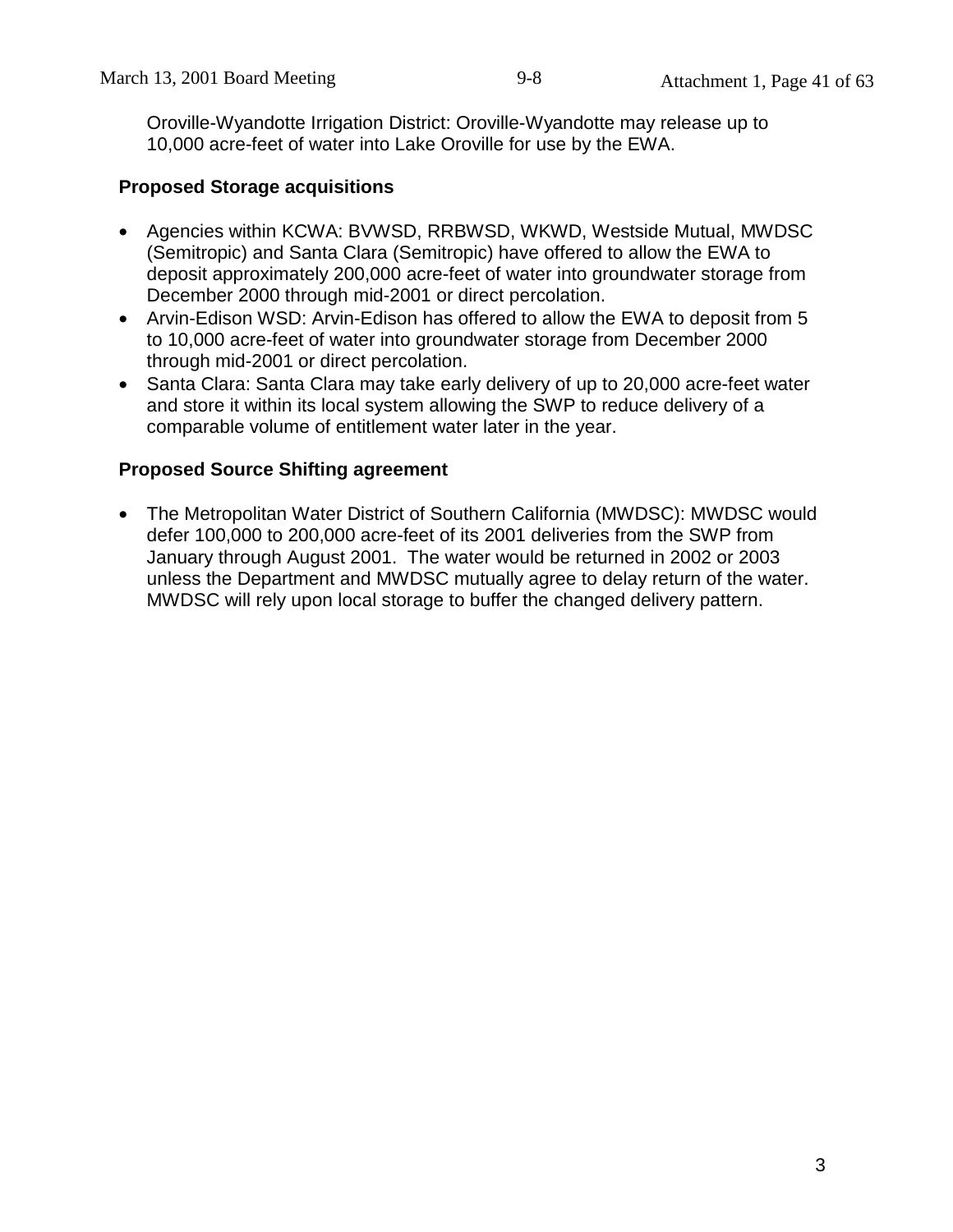| <b>North of Delta Goal</b><br>$(35)$ TAF) |                 | <b>South of Delta Goal</b><br>$(150)$ TAF) |                                                                                                              |          | <b>Groundwater Assets</b><br>GW Storage/Extraction (200/100 TAF) |                                              |         | <b>Additional GW or</b><br><b>GW</b> Equivalent |  |                                        |          |          |
|-------------------------------------------|-----------------|--------------------------------------------|--------------------------------------------------------------------------------------------------------------|----------|------------------------------------------------------------------|----------------------------------------------|---------|-------------------------------------------------|--|----------------------------------------|----------|----------|
|                                           | Dry             | Wet                                        |                                                                                                              | Dry      | Wet                                                              |                                              | Drv     | Wet                                             |  | Dry                                    |          | Wet      |
| Yuba                                      | 50              | 50                                         | EWA Water in San Luis<br>from $CVP^{26}$                                                                     | 72       | 72                                                               | MWD (Semitropic)                             | 32/0    | 32/0                                            |  | <b>MWD Source</b><br><b>Shift Base</b> | 100      | 100      |
| Oroville-<br>Wyandotte                    | 10              | $\Omega$                                   | Westside Mutual 2000 purchase                                                                                | 15       | 15                                                               | Santa Clara<br>(Semitropic)                  | 30/30   | 30/0                                            |  | <b>MWD Source</b><br>Shift Wet         | $\Omega$ | $\Omega$ |
|                                           |                 |                                            | Rosedale Rio Bravo 2000 purchase                                                                             | 19       | 19                                                               | <b>Westside Mutual</b>                       | 50/20   | 50/0                                            |  | Deposit to<br>Rosedale GW              | $\Omega$ | 20       |
|                                           |                 |                                            | Arvin Edison 2000<br>Exchange/Purchase                                                                       | 10       | 10                                                               | Cawelo                                       | $10/5$  | 10/0                                            |  | Deposit to Santa<br>Clara GW           | $\Omega$ | 10       |
|                                           |                 |                                            | Arvin Edison 2001<br>Exchange/Purchase                                                                       | 10       | 10                                                               | Buena Vista/Rosedale<br>Rio Bravo/ West Kern | 25/25   | 0/0                                             |  | <b>Westside Mutual</b>                 | $\Omega$ | 18       |
|                                           |                 |                                            | Westside Mutual 2001 wet only<br>purchase                                                                    | $\Omega$ | 55                                                               | Semitropic                                   | 20/10   | 20/0                                            |  | Cawelo                                 | $\Omega$ | 10       |
|                                           |                 |                                            | Buena Vista Water Storage District/<br>Rosedale Rio Bravo Water Storage<br>District/West Kern Water District | $\Omega$ | 35                                                               |                                              |         |                                                 |  |                                        |          |          |
|                                           |                 |                                            | Nickel/Improvement District No. 4<br>of the Kern County Water Agency                                         | 10       | 15                                                               |                                              |         |                                                 |  |                                        |          |          |
|                                           |                 |                                            | Improvement District No. 4 - 2001                                                                            | 10       | 15                                                               |                                              |         |                                                 |  |                                        |          |          |
| Subtotal                                  | 60              | 50                                         |                                                                                                              | 148      | 243                                                              |                                              | 147/145 | 109/2                                           |  |                                        |          |          |
| Carryover Credit                          |                 |                                            |                                                                                                              | 13       | 5                                                                |                                              | 11/11   | 98/98                                           |  |                                        |          |          |
| Carriage Losses                           | $\overline{12}$ | $\overline{10}$                            |                                                                                                              |          |                                                                  |                                              |         |                                                 |  |                                        |          |          |
| <b>TOTAL</b>                              | 48              | 40                                         | <b>TOTAL</b>                                                                                                 | 161      | 248                                                              | <b>TOTAL</b>                                 | 158/91  | 207/100                                         |  | <b>TOTAL</b>                           | 100      | 158      |
| Carryover credit<br>to next category:     | 13              | 5                                          |                                                                                                              | 11       | 98                                                               |                                              |         |                                                 |  |                                        |          |          |

Table 2. EWA Asset Acquisition Targeting the ROD (in TAF)

<sup>&</sup>lt;sup>26</sup> See USBR Letter to USFWS, September 21, 2000 (Appendix G)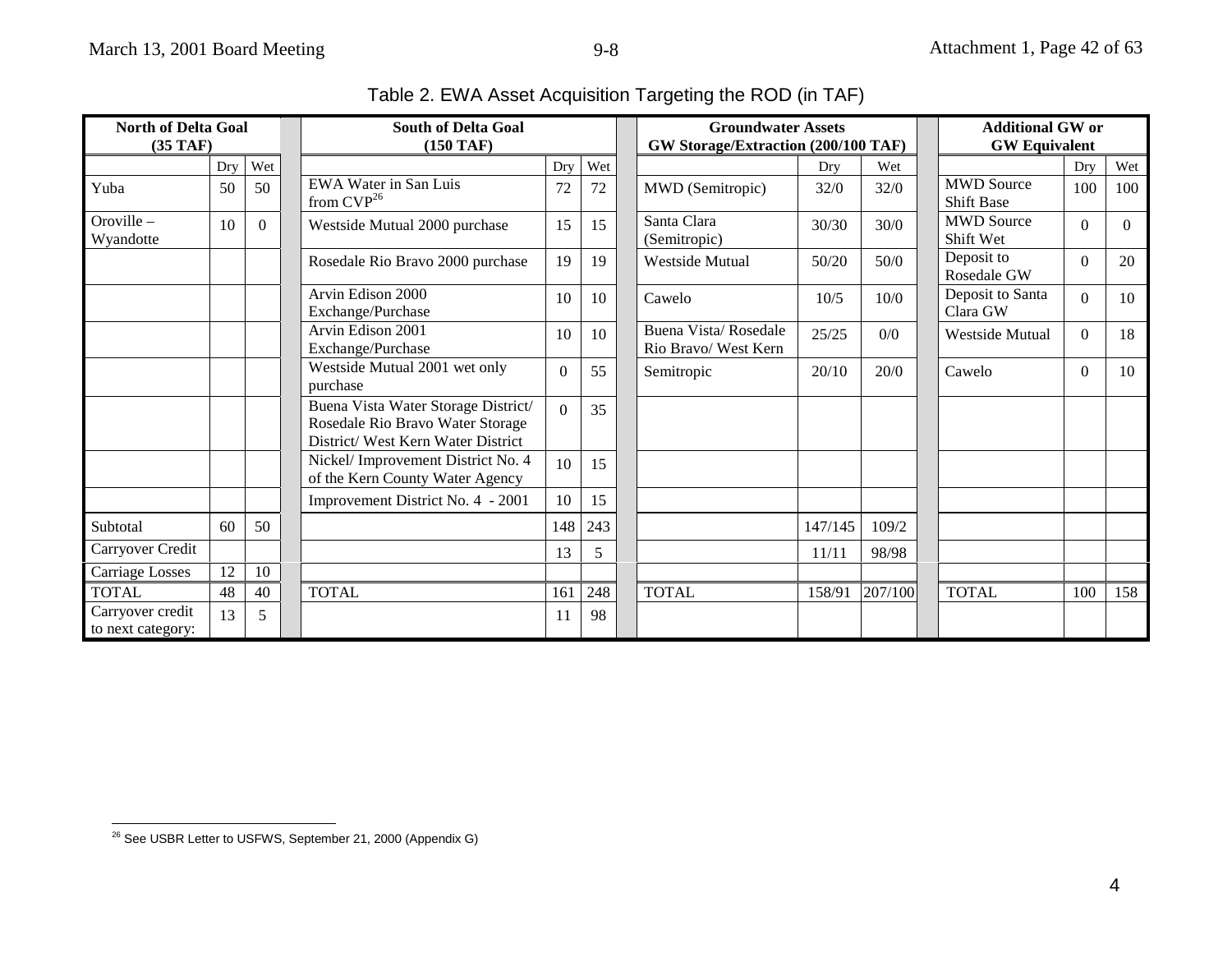#### **APPENDIX C**

## **Environmental Checklist Form**

- 1. Project title: Acquisition of Water from Metropolitan Water District of Southern California (Stored in the Semitropic Groundwater Banking Program) for the Environmental Water Account
- 2. Lead agency name and address:

 California Department of Water Resources 3251 "S" Street Sacramento, CA 95816

3. Contact person and phone number:

Delores Brown (916) 227-2407

- 4. Project location: Water will be stored in Semitropic Groundwater Storage Bank in Kern County. Water will be deferred from MWDSC service area (Los Angeles, Ventura, San Bernardino, Orange, Riverside, and San Diego counties).
- 5. Project sponsor's name and address:

 Department of Water Resources 3251 "S" Street Sacramento, CA 95816

- 6. General plan designation: N/A 7. Zoning: N/A
- 8. Description of project: (Describe the whole action involved, including but not limited to later phases of the project, and any secondary, support, or off-site features necessary for its implementation. Attach additional sheets if necessary.)

Lead State Agency, California Department of Water Resources (Department) would purchase up to 31,500 acre-feet of Metropolitan Water District of Southern California (MWDSC) State Water Project (SWP) entitlement water stored in the Semitropic Groundwater Banking Program for use by the Environmental Water Account during 2001. This acquisition will be used for the first year EWA program. The EWA (managed by the regulatory agencies USFWS, NMFS and DFG) would use the water for the purpose of fish protection. The agreement includes an option of up to 31,500 acre-feet of recovery capacity during 2001, available only if the SWP allocation is greater than 70 percent. There would also be an option for DWR to recover the purchased water for EWA during 2002-04 at times mutually agreeable to DWR and MWDSC.

<sup>27</sup> Recovery capacity: Recovery capacity refers to the ability for the Department to retrieve the purchased water from the Semitropic Groundwater Bank.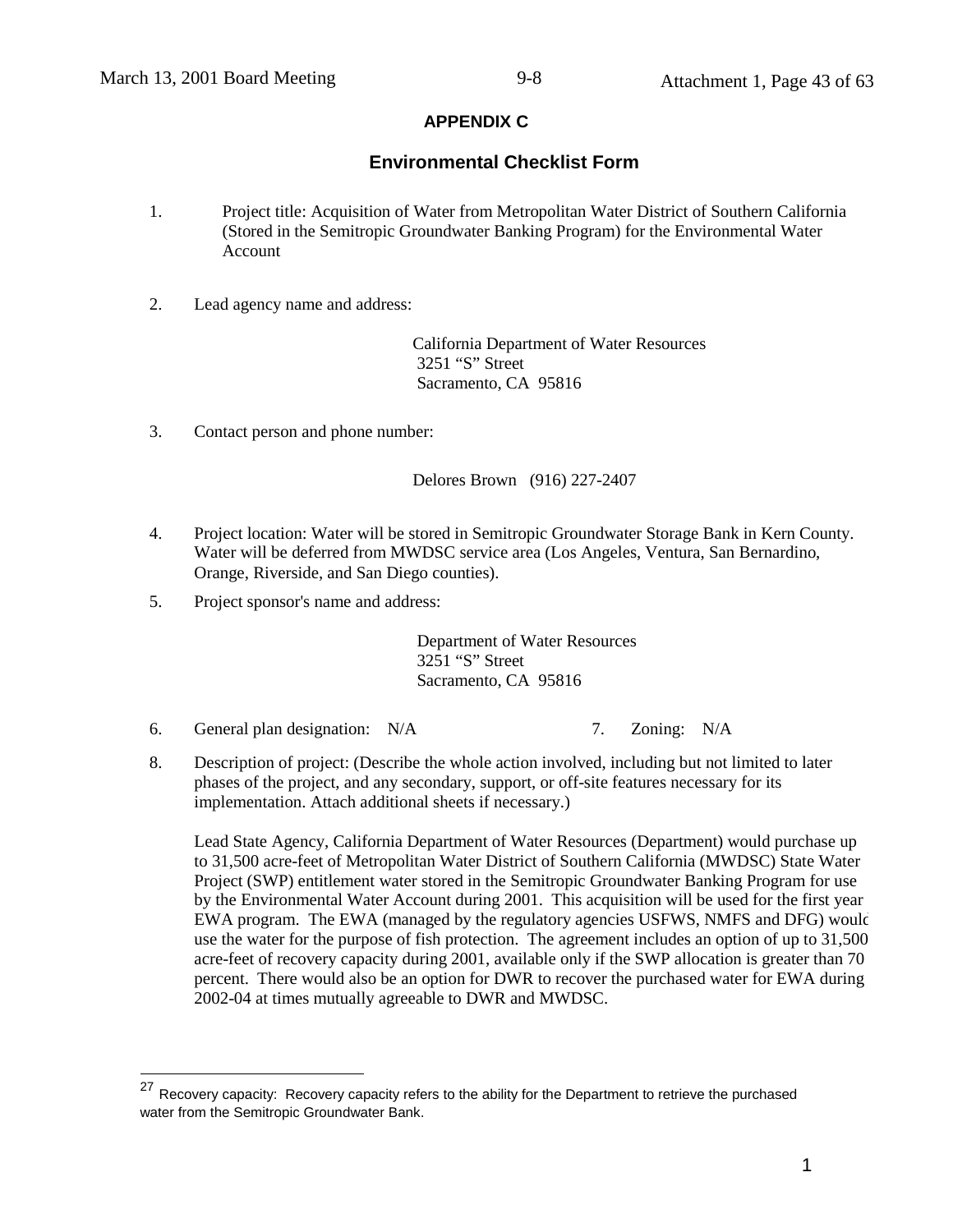#### A. Water Purchase

MWDSC offers DWR an option to purchase up to 31,500 acre-feet of MWDSC's share of water in the Semitropic Groundwater Bank. Through entitlement exchange, this purchase will make available water in San Luis Reservoir for EWA. This purchase is on a one time only basis, during 2001. MWDSC is responsible for replacement of the water in the Semitropic Groundwater Bank with revenue from this project. This water would be recovered as described in  $(B)$  below.

#### B. Recovery Capacity

MWDSC offers up to 31,500 acre-feet of recovery capacity<sup>27</sup> when SWP allocations are 70 percent or greater during 2001 only. Recovery could also occur in 2002-2004, but only after MWDSC water requirements from the Semitropic Project have been met. MWDSC shall notify Semitropic of its intent to take delivery of the banked water as early in the year as possible, but no later than May 1 of the same year. If such notification is provided after May1, Semitropic, at its sole discretion, may make reasonable efforts to comply with MWDSC's request. In the event of an emergency need for water by MWDSC, Semitropic shall endeavor to return banked water to MWDSC to the maximum extent feasible.

DWR can obtain the water from the Groundwater Bank either through pumping and then transfer into the California Aqueduct or through exchange of SWP entitlement water. In the case of exchange, Semitropic would forego an equivalent amount of SWP water deliveries and make use of groundwater for their local needs. The water in the Aqueduct (made available by recovery or entitlement exchange) would be delivered to Southern California in exchange for an equivalent amount of EWA water that would remain in San Luis Reservoir.

9. Surrounding land uses and setting: Briefly describe the project's surroundings:

State Water Project, California Aqueduct, San Luis Reservoir, Southern California Reservoirs: The California Aqueduct delivers water from the Sacramento-San Joaquin Bay-Delta through central California to SWP water contractors and Southern California reservoirs. Most of the surrounding land use is agriculture or undeveloped natural habitat.

Metropolitan Water District of Southern California Service Area: MWDSC 5,135-square-mile service area covers portions of the six-county region of Ventura, Los Angeles, Orange, Riverside, San Bernardino, and San Diego counties. MWDSC currently provides approximately 65 percent of the total water used in its service area and serves a population of approximately 17 million. The land use is largely urban.

Arvin-Edison and Semitropic Water Storage Districts: These groundwater storage districts are located in the southern San Joaquin Valley (Kern County) and are predominantly agricultural lands.

10. Other public agencies whose approval is required (e.g., permits, financing approval, or participation agreement.) DFG, NMFS and USFWS: Participation in EWA.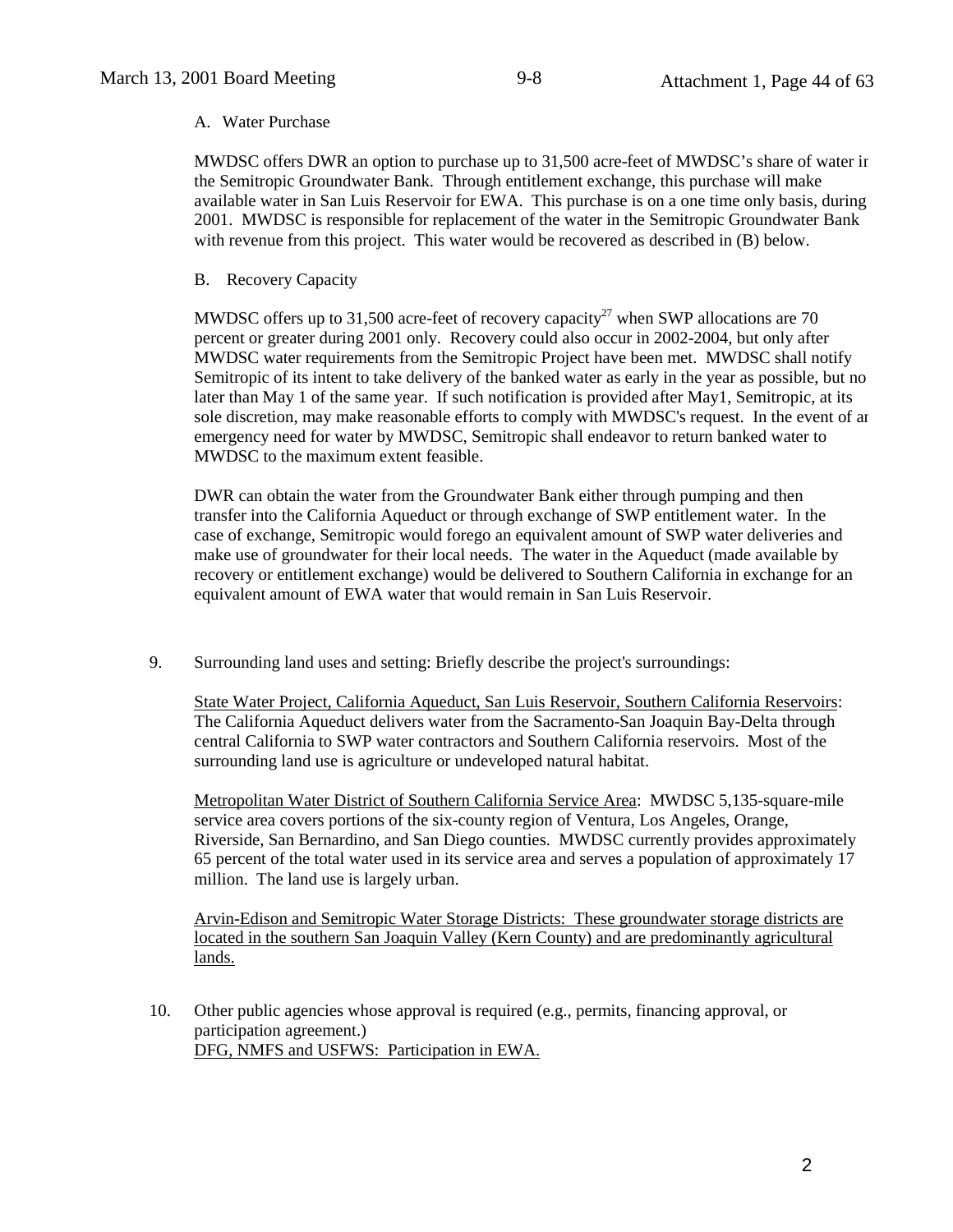#### ENVIRONMENTAL FACTORS POTENTIALLY AFFECTED:

The environmental factors checked below would be potentially affected by this project, involving at least one impact that is a "Potentially Significant Impact" as indicated by the checklist on the following pages.

| Aesthetics                              | <b>Agriculture Resources</b>       | Air Quality            |  |  |  |
|-----------------------------------------|------------------------------------|------------------------|--|--|--|
| <b>Biological Resources</b>             | <b>Cultural Resources</b>          | Geology /Soils         |  |  |  |
| Hazards & Hazardous<br><b>Materials</b> | Hydrology / Water<br>Quality       | Land Use / Planning    |  |  |  |
| <b>Mineral Resources</b>                | <b>Noise</b>                       | Population / Housing   |  |  |  |
| <b>Public Services</b>                  | Recreation                         | Transportation/Traffic |  |  |  |
| Utilities / Service Systems             | Mandatory Findings of Significance |                        |  |  |  |

#### DETERMINATION: (To be completed by the Lead Agency)

On the basis of this initial evaluation:

| I find that the proposed project COULD NOT have a significant effect on the environment, and<br>a NEGATIVE DECLARATION will be prepared.                                                                                                                                                                                                                                                                                                                                                                                  |
|---------------------------------------------------------------------------------------------------------------------------------------------------------------------------------------------------------------------------------------------------------------------------------------------------------------------------------------------------------------------------------------------------------------------------------------------------------------------------------------------------------------------------|
| I find that although the proposed project could have a significant effect on the environment,<br>there will not be a significant effect in this case because revisions in the project have been<br>made by or agreed to by the project proponent. A MITIGATED NEGATIVE<br>DECLARATION will be prepared.                                                                                                                                                                                                                   |
| I find that the proposed project MAY have a significant effect on the environment, and an<br>ENVIRONMENTAL IMPACT REPORT is required.                                                                                                                                                                                                                                                                                                                                                                                     |
| I find that the proposed project MAY have a "potentially significant impact" or "potentially<br>significant unless mitigated" impact on the environment, but at least one effect 1) has been<br>adequately analyzed in an earlier document pursuant to applicable legal standards, and 2) has<br>been addressed by mitigation measures based on the earlier analysis as described on attached<br>sheets. An ENVIRONMENTAL IMPACT REPORT is required, but it must analyze only the<br>effects that remain to be addressed. |
| I find that although the proposed project could have a significant effect on the environment,<br>because all potentially significant effects (a) have been analyzed adequately in an earlier EIR<br>or NEGATIVE DECLARATION pursuant to applicable standards, and (b) have been avoided<br>or mitigated pursuant to that earlier EIR or NEGATIVE DECLARATION, including revisions<br>or mitigation measures that are imposed upon the proposed project, nothing further is required.                                      |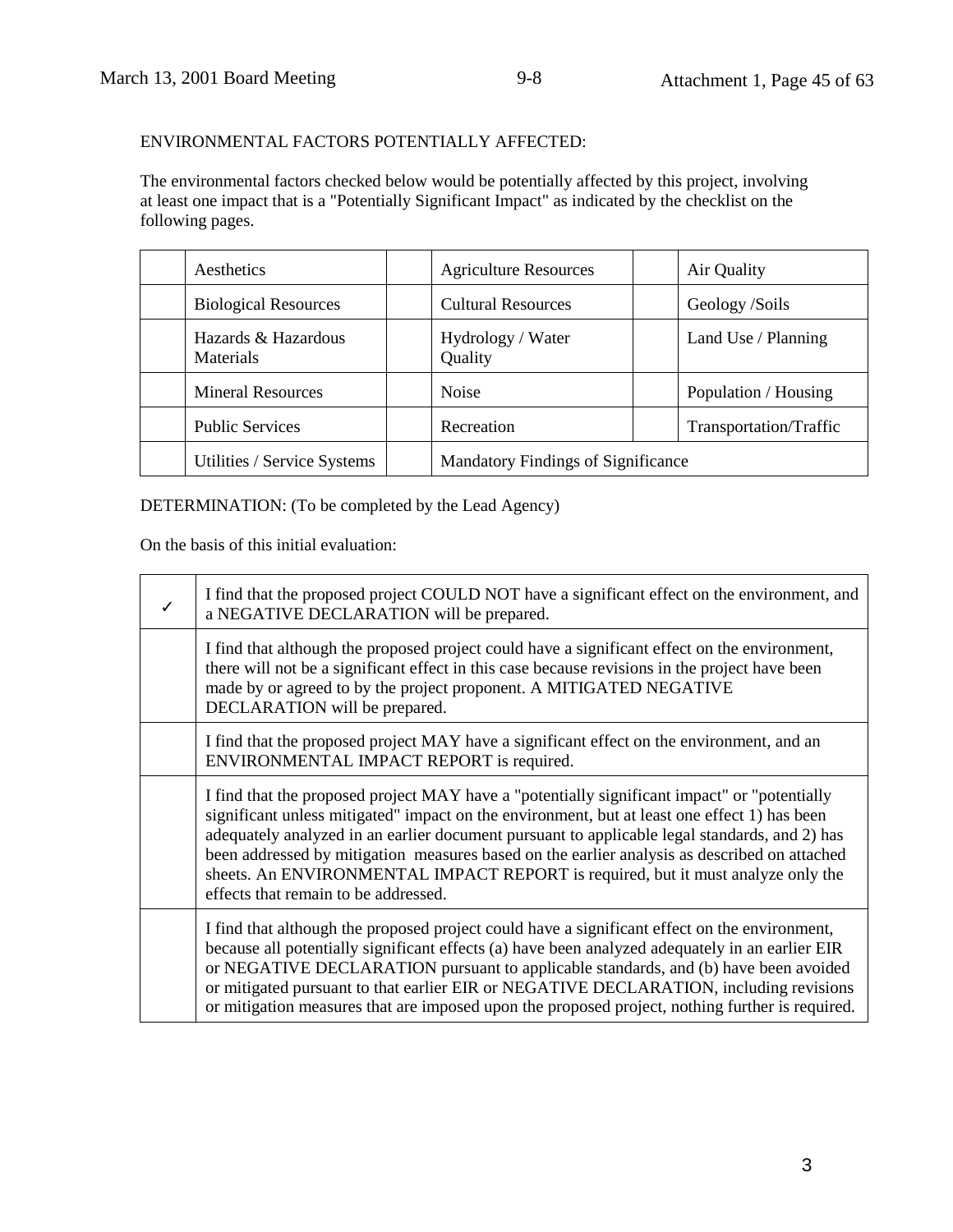| Signature | Date |
|-----------|------|
| Signature | Date |

#### EVALUATION OF ENVIRONMENTAL IMPACTS:

- 1) A brief explanation is required for all answers except "No Impact" answers that are adequately supported by the information sources a lead agency cites in the parentheses following each question. A "No Impact" answer is adequately supported if the referenced information sources show that the impact simply does not apply to projects like the one involved (e.g., the project falls outside a fault rupture zone). A "No Impact" answer should be explained where it is based on project-specific factors as well as general standards (e.g., the project will not expose sensitive receptors to pollutants, based on a project-specific screening analysis).
- 2) All answers must take account of the whole action involved, including off-site as well as on-site, cumulative as well as project-level, indirect as well as direct, and construction as well as operational impacts.
- 3) Once the lead agency has determined that a particular physical impact may occur, then the checklist answers must indicate whether the impact is potentially significant, less than significant with mitigation, or less than significant. "Potentially Significant Impact" is appropriate if there is substantial evidence that an effect may be significant. If there are one or more "Potentially Significant Impact" entries when the determination is made, an EIR is required.
- 4) "Negative Declaration: Less Than Significant With Mitigation Incorporated" applies where the incorporation of mitigation measures has reduced an effect from "Potentially Significant Impact" to a "Less Than Significant Impact." The lead agency must describe the mitigation measures, and briefly explain how they reduce the effect to a less than significant level (mitigation measures from Section XVII, "Earlier Analyses," may be cross-referenced).
- 5) Earlier analyses may be used where, pursuant to the tiering, program EIR, or other CEQA process, an effect has been adequately analyzed in an earlier EIR or negative declaration. Section  $15063(c)(3)(D)$ . In this case, a brief discussion should identify the following:
	- a) Earlier Analysis Used. Identify and state where they are available for review.
	- b) Impacts Adequately Addressed. Identify which effects from the above checklist were within the scope of and adequately analyzed in an earlier document pursuant to applicable legal standards, and state whether such effects were addressed by mitigation measures based on the earlier analysis.
	- c) Mitigation Measures. For effects that are "Less than Significant with Mitigation Measures Incorporated," describe the mitigation measures which were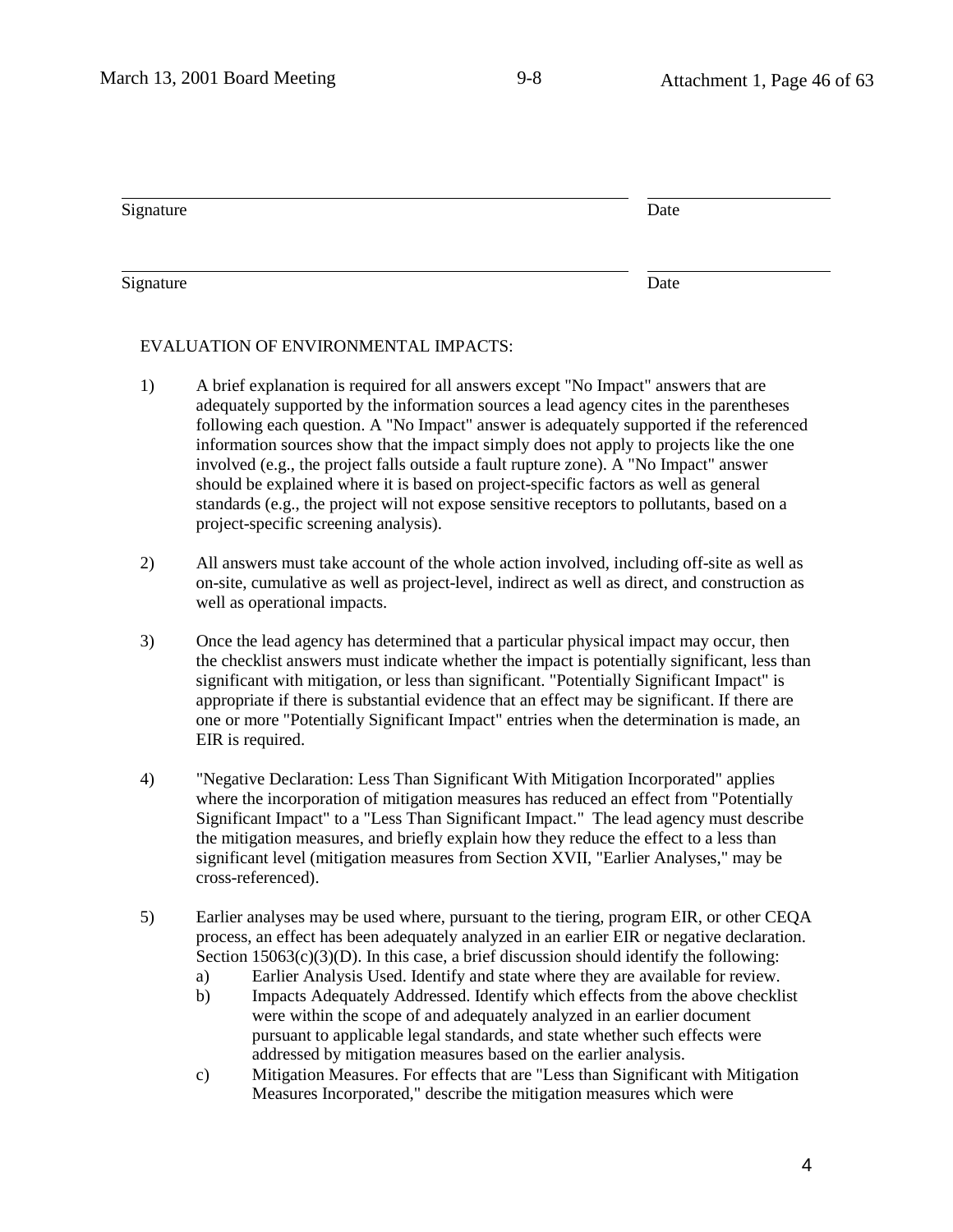March 13, 2001 Board Meeting 9-8 Attachment 1, Page 47 of 63

incorporated or refined from the earlier document and the extent to which they address site-specific conditions for the project.

- 6) Lead agencies are encouraged to incorporate into the checklist references to information sources for potential impacts (e.g., general plans, zoning ordinances). Reference to a previously prepared or outside document should, where appropriate, include a reference to the page or pages where the statement is substantiated.
- 7) Supporting Information Sources: A source list should be attached, and other sources used or individuals contacted should be cited in the discussion.
- 8) This is only a suggested form, and lead agencies are free to use different formats; however, lead agencies should normally address the questions from this checklist that are relevant to a project's environmental effects in whatever format is selected.
- 9) The explanation of each issue should identify:
	- a) the significance criteria or threshold, if any, used to evaluate each question; and
	- b) the mitigation measure identified, if any, to reduce the impact to less than significance

Issues:

|                                                                                                                                                                                                    | <b>Potentially</b><br><b>Significant</b><br>Impact | <b>Less Than</b><br><b>Significant with</b><br><b>Mitigation</b><br>Incorporation | <b>Less Than</b><br>Significant<br>Impact | N <sub>0</sub><br>Impact |
|----------------------------------------------------------------------------------------------------------------------------------------------------------------------------------------------------|----------------------------------------------------|-----------------------------------------------------------------------------------|-------------------------------------------|--------------------------|
| I. AESTHETICS -- Would the project:                                                                                                                                                                |                                                    |                                                                                   |                                           |                          |
| a) Have a substantial adverse effect on a<br>scenic vista?                                                                                                                                         |                                                    |                                                                                   |                                           |                          |
| b) Substantially damage scenic<br>resources, including, but not limited to,<br>trees, rock outcroppings, and historic<br>buildings within a state scenic highway?                                  |                                                    |                                                                                   |                                           |                          |
| c) Substantially degrade the existing<br>visual character or quality of the site and<br>its surroundings?                                                                                          |                                                    |                                                                                   |                                           |                          |
| d) Create a new source of substantial<br>light or glare which would adversely<br>affect day or nighttime views in the area?                                                                        |                                                    |                                                                                   |                                           |                          |
| II. AGRICULTURE RESOURCES: In<br>determining whether impacts to<br>agricultural resources are significant<br>environmental effects, lead agencies may<br>refer to the California Agricultural Land |                                                    |                                                                                   |                                           |                          |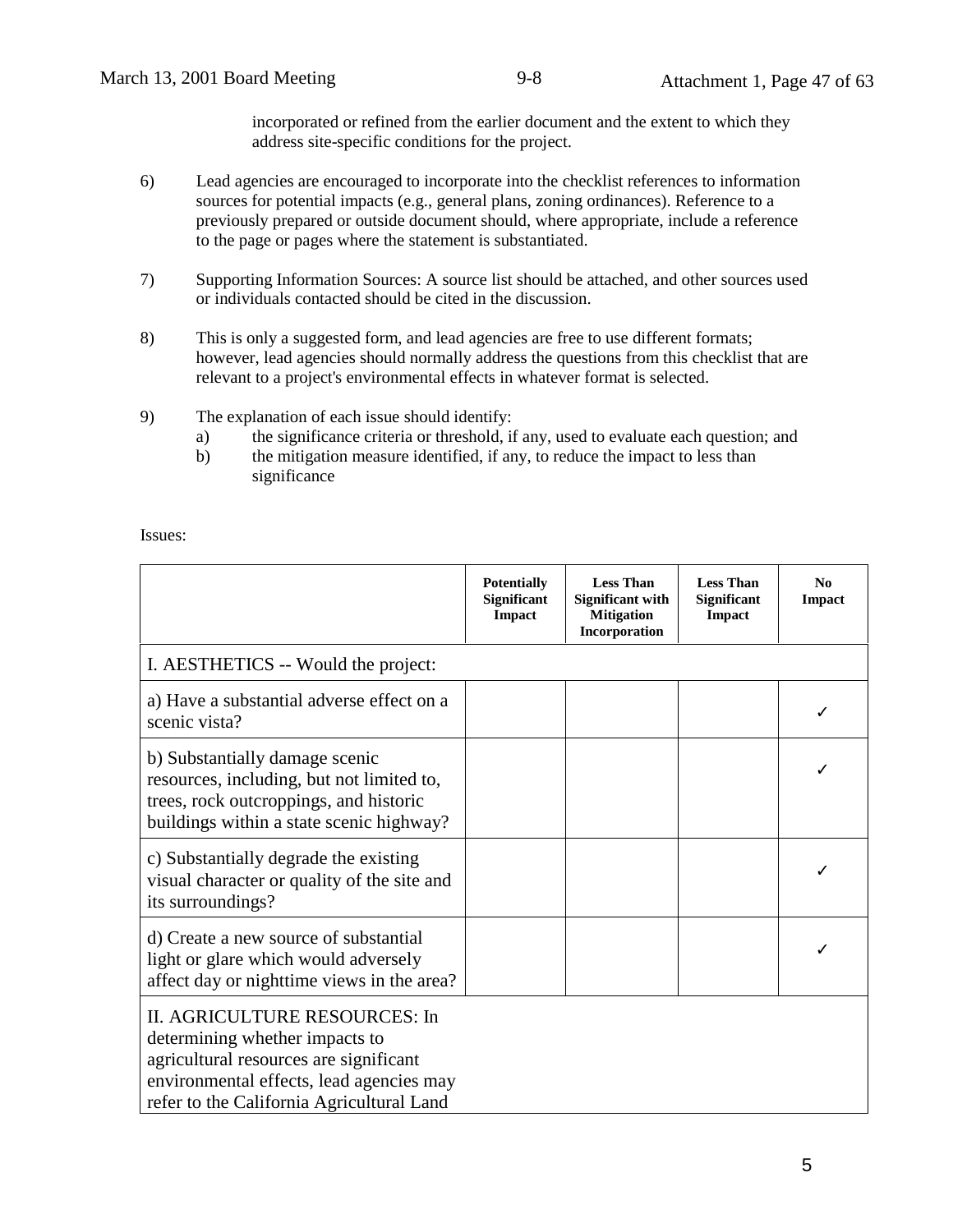|                                                                                                                                                                                                                                                                                                   | <b>Potentially</b><br><b>Significant</b><br>Impact | <b>Less Than</b><br><b>Significant with</b><br><b>Mitigation</b><br>Incorporation | <b>Less Than</b><br>Significant<br>Impact | N <sub>0</sub><br><b>Impact</b> |
|---------------------------------------------------------------------------------------------------------------------------------------------------------------------------------------------------------------------------------------------------------------------------------------------------|----------------------------------------------------|-----------------------------------------------------------------------------------|-------------------------------------------|---------------------------------|
| <b>Evaluation and Site Assessment Model</b><br>(1997) prepared by the California Dept.<br>of Conservation as an optional model to<br>use in assessing impacts on agriculture<br>and farmland. Would the project:                                                                                  |                                                    |                                                                                   |                                           |                                 |
| a) Convert Prime Farmland, Unique<br>Farmland, or Farmland of Statewide<br>Importance (Farmland), as shown on the<br>maps prepared pursuant to the Farmland<br>Mapping and Monitoring Program of the<br>California Resources Agency, to non-<br>agricultural use?                                 |                                                    |                                                                                   |                                           |                                 |
| b) Conflict with existing zoning for<br>agricultural use, or a Williamson Act<br>contract?                                                                                                                                                                                                        |                                                    |                                                                                   |                                           |                                 |
| c) Involve other changes in the existing<br>environment which, due to their location<br>or nature, could result in conversion of<br>Farmland, to non-agricultural use?                                                                                                                            |                                                    |                                                                                   |                                           |                                 |
| III. AIR QUALITY -- Where available,<br>the significance criteria established by<br>the applicable air quality management or<br>air pollution control district may be<br>relied upon to make the following<br>determinations. Would the project:                                                  |                                                    |                                                                                   |                                           |                                 |
| a) Conflict with or obstruct<br>implementation of the applicable air<br>quality plan?                                                                                                                                                                                                             |                                                    |                                                                                   |                                           |                                 |
| b) Violate any air quality standard or<br>contribute substantially to an existing or<br>projected air quality violation?                                                                                                                                                                          |                                                    |                                                                                   |                                           |                                 |
| c) Result in a cumulatively considerable<br>net increase of any criteria pollutant for<br>which the project region is non-<br>attainment under an applicable federal or<br>state ambient air quality standard<br>(including releasing emissions which<br>exceed quantitative thresholds for ozone |                                                    |                                                                                   |                                           |                                 |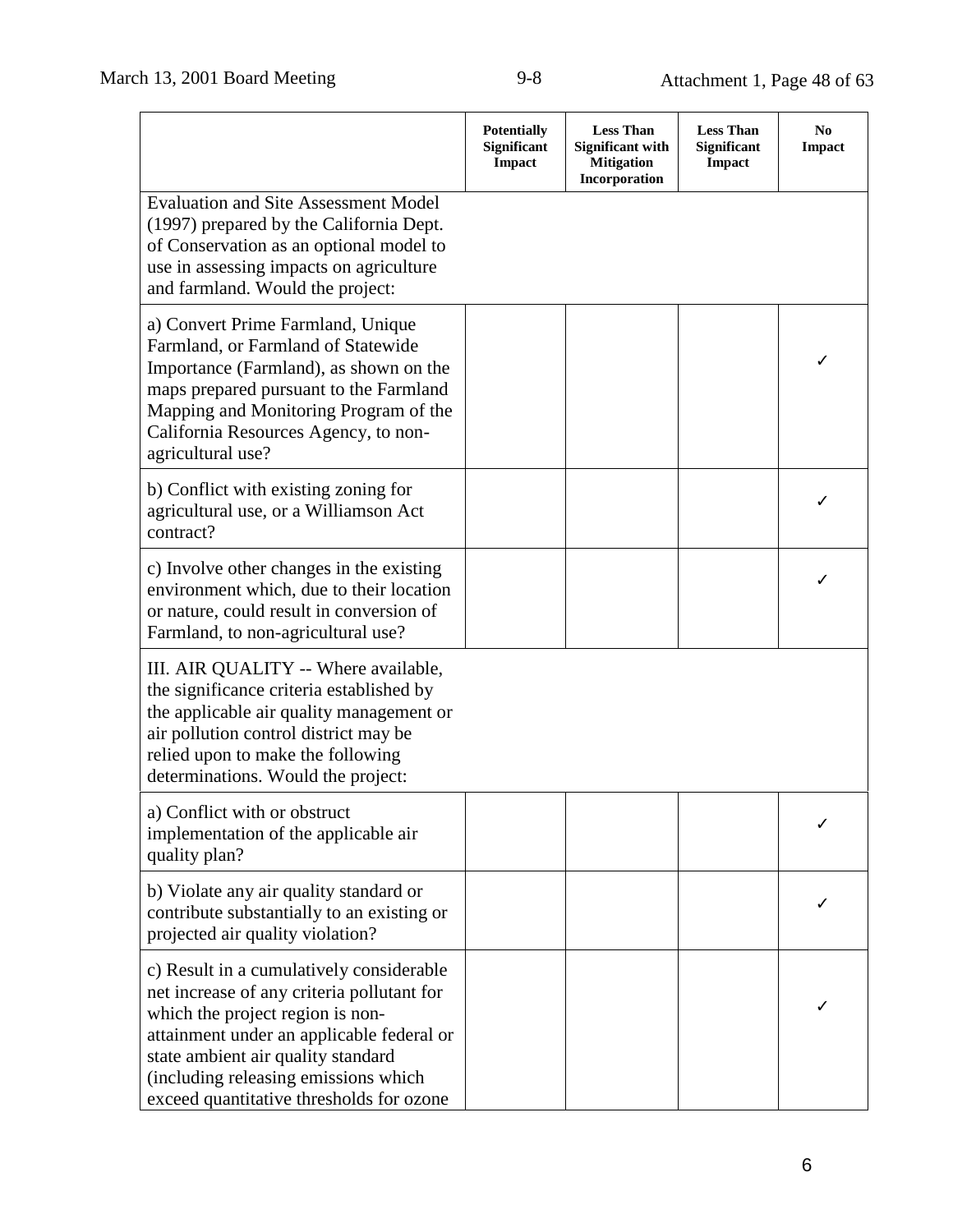|                                                                                                                                                                                                                                                                                                                                       | <b>Potentially</b><br>Significant<br>Impact | <b>Less Than</b><br><b>Significant with</b><br><b>Mitigation</b><br>Incorporation | <b>Less Than</b><br>Significant<br><b>Impact</b> | N <sub>0</sub><br>Impact |
|---------------------------------------------------------------------------------------------------------------------------------------------------------------------------------------------------------------------------------------------------------------------------------------------------------------------------------------|---------------------------------------------|-----------------------------------------------------------------------------------|--------------------------------------------------|--------------------------|
| precursors)?                                                                                                                                                                                                                                                                                                                          |                                             |                                                                                   |                                                  |                          |
| d) Expose sensitive receptors to<br>substantial pollutant concentrations?                                                                                                                                                                                                                                                             |                                             |                                                                                   |                                                  |                          |
| e) Create objectionable odors affecting a<br>substantial number of people?                                                                                                                                                                                                                                                            |                                             |                                                                                   |                                                  |                          |
| IV. BIOLOGICAL RESOURCES --<br>Would the project:                                                                                                                                                                                                                                                                                     |                                             |                                                                                   |                                                  |                          |
| a) Have a substantial adverse effect,<br>either directly or through habitat<br>modifications, on any species identified<br>as a candidate, sensitive, or special status<br>species in local or regional plans,<br>policies, or regulations, or by the<br>California Department of Fish and Game<br>or U.S. Fish and Wildlife Service? |                                             |                                                                                   |                                                  |                          |
| b) Have a substantial adverse effect on<br>any riparian habitat or other sensitive<br>natural community identified in local or<br>regional plans, policies, regulations or by<br>the California Department of Fish and<br>Game or US Fish and Wildlife Service?                                                                       |                                             |                                                                                   |                                                  |                          |
| c) Have a substantial adverse effect on<br>federally protected wetlands as defined<br>by Section 404 of the Clean Water Act<br>(including, but not limited to, marsh,<br>vernal pool, coastal, etc.) through direct<br>removal, filling, hydrological<br>interruption, or other means?                                                |                                             |                                                                                   |                                                  |                          |
| d) Interfere substantially with the<br>movement of any native resident or<br>migratory fish or wildlife species or with<br>established native resident or migratory<br>wildlife corridors, or impede the use of<br>native wildlife nursery sites?                                                                                     |                                             |                                                                                   |                                                  |                          |
| e) Conflict with any local policies or<br>ordinances protecting biological<br>resources, such as a tree preservation                                                                                                                                                                                                                  |                                             |                                                                                   |                                                  |                          |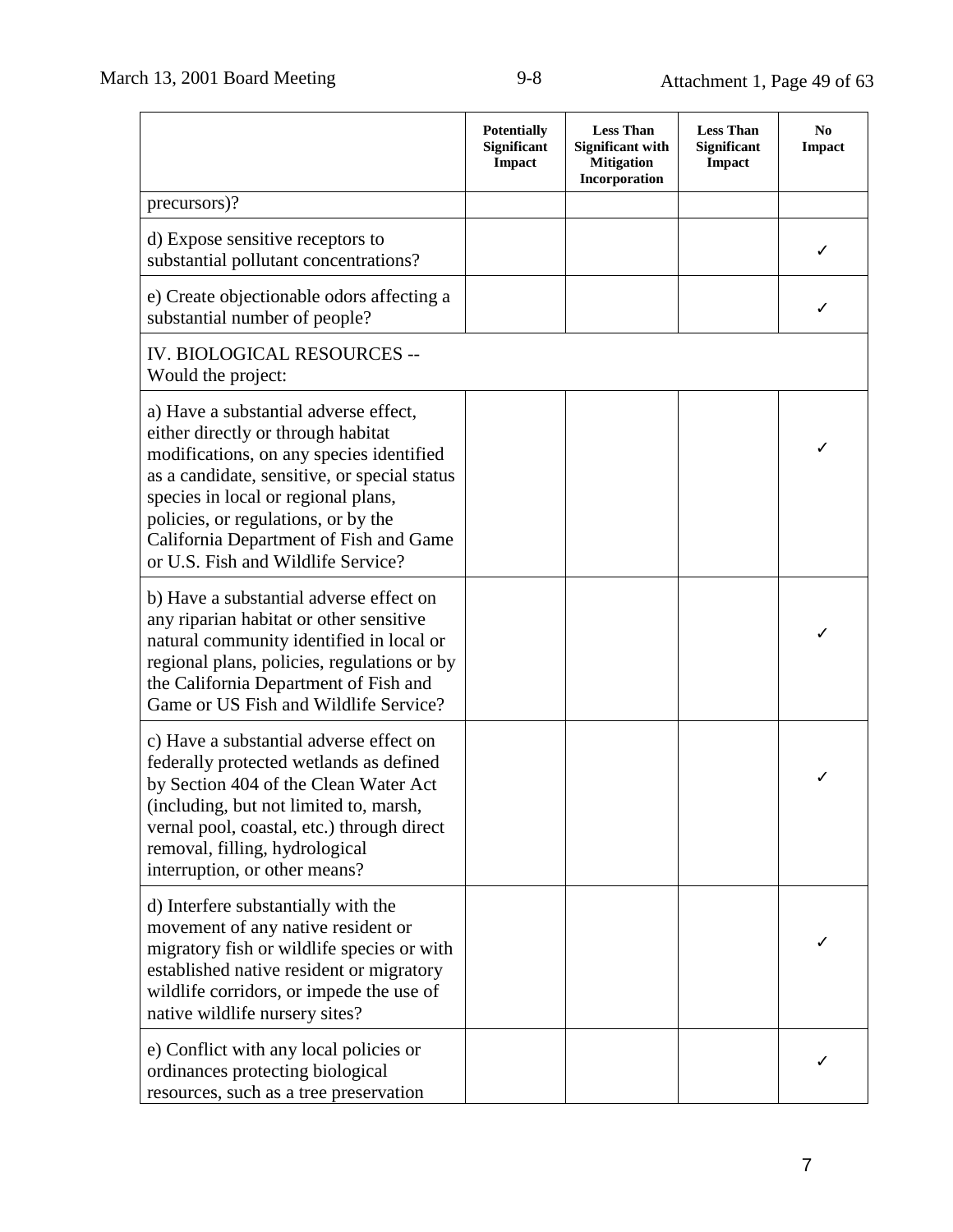|                                                                                                                                                                                                                                                                                                              | <b>Potentially</b><br><b>Significant</b><br>Impact | <b>Less Than</b><br><b>Significant with</b><br><b>Mitigation</b><br>Incorporation | <b>Less Than</b><br>Significant<br><b>Impact</b> | N <sub>0</sub><br>Impact |
|--------------------------------------------------------------------------------------------------------------------------------------------------------------------------------------------------------------------------------------------------------------------------------------------------------------|----------------------------------------------------|-----------------------------------------------------------------------------------|--------------------------------------------------|--------------------------|
| policy or ordinance?                                                                                                                                                                                                                                                                                         |                                                    |                                                                                   |                                                  |                          |
| f) Conflict with the provisions of an<br>adopted Habitat Conservation Plan,<br>Natural Community Conservation Plan,<br>or other approved local, regional, or state<br>habitat conservation plan?                                                                                                             |                                                    |                                                                                   |                                                  |                          |
| V. CULTURAL RESOURCES -- Would<br>the project:                                                                                                                                                                                                                                                               |                                                    |                                                                                   |                                                  |                          |
| a) Cause a substantial adverse change in<br>the significance of a historical resource<br>as defined in §15064.5?                                                                                                                                                                                             |                                                    |                                                                                   |                                                  |                          |
| b) Cause a substantial adverse change in<br>the significance of an archaeological<br>resource pursuant to §15064.5?                                                                                                                                                                                          |                                                    |                                                                                   |                                                  |                          |
| c) Directly or indirectly destroy a unique<br>paleontological resource or site or unique<br>geologic feature?                                                                                                                                                                                                |                                                    |                                                                                   |                                                  |                          |
| d) Disturb any human remains, including<br>those interred outside of formal<br>cemeteries?                                                                                                                                                                                                                   |                                                    |                                                                                   |                                                  |                          |
| VI. GEOLOGY AND SOILS -- Would<br>the project:                                                                                                                                                                                                                                                               |                                                    |                                                                                   |                                                  |                          |
| a) Expose people or structures to<br>potential substantial adverse effects,<br>including the risk of loss, injury, or death<br>involving:                                                                                                                                                                    |                                                    |                                                                                   |                                                  |                          |
| i) Rupture of a known earthquake fault,<br>as delineated on the most recent Alquist-<br>Priolo Earthquake Fault Zoning Map<br>issued by the State Geologist for the area<br>or based on other substantial evidence of<br>a known fault? Refer to Division of<br>Mines and Geology Special Publication<br>42. |                                                    |                                                                                   |                                                  |                          |
| ii) Strong seismic ground shaking?                                                                                                                                                                                                                                                                           |                                                    |                                                                                   |                                                  |                          |
|                                                                                                                                                                                                                                                                                                              |                                                    |                                                                                   |                                                  |                          |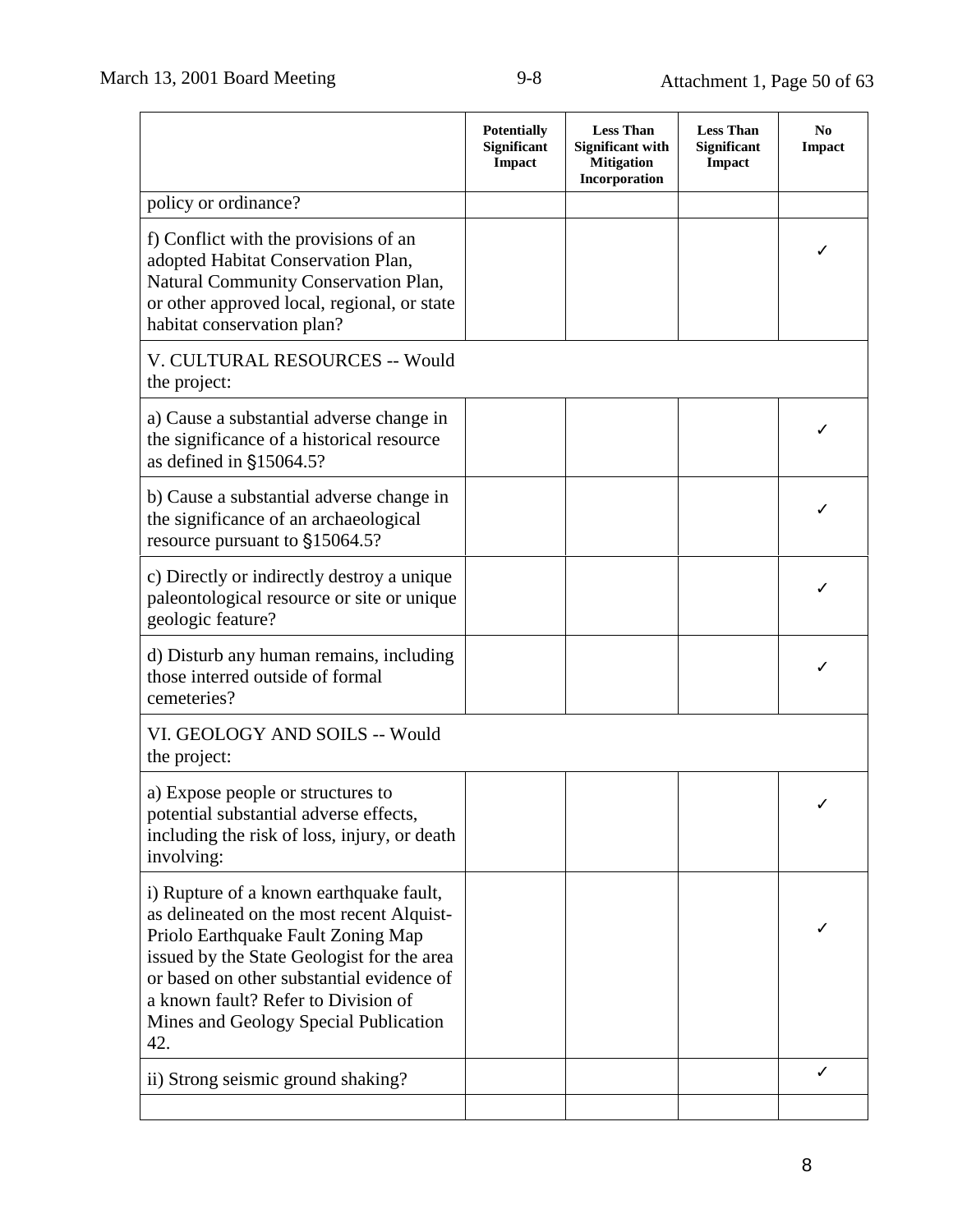|                                                                                                                                                                                                                                                   | <b>Potentially</b><br>Significant<br>Impact | <b>Less Than</b><br><b>Significant with</b><br><b>Mitigation</b><br>Incorporation | <b>Less Than</b><br>Significant<br>Impact | N <sub>0</sub><br>Impact |
|---------------------------------------------------------------------------------------------------------------------------------------------------------------------------------------------------------------------------------------------------|---------------------------------------------|-----------------------------------------------------------------------------------|-------------------------------------------|--------------------------|
| iii) Seismic-related ground failure,<br>including liquefaction?                                                                                                                                                                                   |                                             |                                                                                   |                                           |                          |
| iv) Landslides?                                                                                                                                                                                                                                   |                                             |                                                                                   |                                           |                          |
| b) Result in substantial soil erosion or<br>the loss of topsoil?                                                                                                                                                                                  |                                             |                                                                                   |                                           |                          |
| c) Be located on a geologic unit or soil<br>that is unstable, or that would become<br>unstable as a result of the project, and<br>potentially result in on- or off-site<br>landslide, lateral spreading, subsidence,<br>liquefaction or collapse? |                                             |                                                                                   |                                           |                          |
| d) Be located on expansive soil, as<br>defined in Table 18-1-B of the Uniform<br>Building Code (1994), creating<br>substantial risks to life or property?                                                                                         |                                             |                                                                                   |                                           |                          |
| e) Have soils incapable of adequately<br>supporting the use of septic tanks or<br>alternative waste water disposal systems<br>where sewers are not available for the<br>disposal of waste water?                                                  |                                             |                                                                                   |                                           |                          |
| <b>VII. HAZARDS AND HAZARDOUS</b><br>MATERIALS – Would the project:                                                                                                                                                                               |                                             |                                                                                   |                                           |                          |
| a) Create a significant hazard to the<br>public or the environment through the<br>routine transport, use, or disposal of<br>hazardous materials?                                                                                                  |                                             |                                                                                   |                                           |                          |
| b) Create a significant hazard to the<br>public or the environment through<br>reasonably foreseeable upset and<br>accident conditions involving the release<br>of hazardous materials into the<br>environment?                                    |                                             |                                                                                   |                                           |                          |
| c) Emit hazardous emissions or handle<br>hazardous or acutely hazardous<br>materials, substances, or waste within<br>one-quarter mile of an existing or                                                                                           |                                             |                                                                                   |                                           |                          |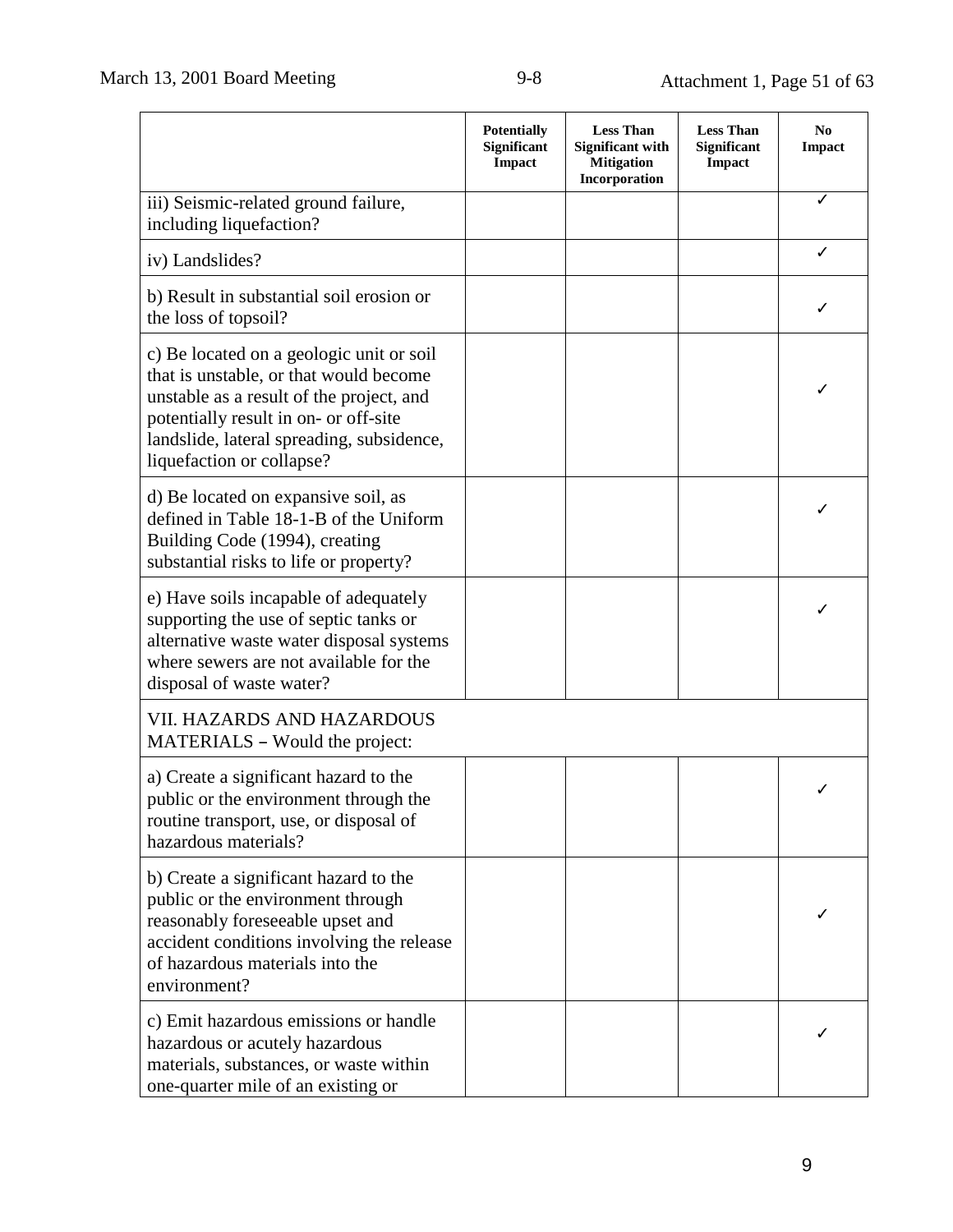|                                                                                                                                                                                                                                                                                    | <b>Potentially</b><br>Significant<br><b>Impact</b> | <b>Less Than</b><br><b>Significant with</b><br><b>Mitigation</b><br>Incorporation | <b>Less Than</b><br>Significant<br>Impact | N <sub>0</sub><br>Impact |
|------------------------------------------------------------------------------------------------------------------------------------------------------------------------------------------------------------------------------------------------------------------------------------|----------------------------------------------------|-----------------------------------------------------------------------------------|-------------------------------------------|--------------------------|
| proposed school?                                                                                                                                                                                                                                                                   |                                                    |                                                                                   |                                           |                          |
| d) Be located on a site which is included<br>on a list of hazardous materials sites<br>compiled pursuant to Government Code<br>Section 65962.5 and, as a result, would it<br>create a significant hazard to the public<br>or the environment?                                      |                                                    |                                                                                   |                                           |                          |
| e) For a project located within an airport<br>land use plan or, where such a plan has<br>not been adopted, within two miles of a<br>public airport or public use airport,<br>would the project result in a safety<br>hazard for people residing or working in<br>the project area? |                                                    |                                                                                   |                                           |                          |
| f) For a project within the vicinity of a<br>private airstrip, would the project result<br>in a safety hazard for people residing or<br>working in the project area?                                                                                                               |                                                    |                                                                                   |                                           |                          |
| g) Impair implementation of or<br>physically interfere with an adopted<br>emergency response plan or emergency<br>evacuation plan?                                                                                                                                                 |                                                    |                                                                                   |                                           |                          |
| h) Expose people or structures to a<br>significant risk of loss, injury or death<br>involving wildland fires, including where<br>wildlands are adjacent to urbanized areas<br>or where residences are intermixed with<br>wildlands?                                                |                                                    |                                                                                   |                                           |                          |
| VIII. HYDROLOGY AND WATER<br>QUALITY -- Would the project:                                                                                                                                                                                                                         |                                                    |                                                                                   |                                           |                          |
| a) Violate any water quality standards or<br>waste discharge requirements?                                                                                                                                                                                                         |                                                    |                                                                                   |                                           |                          |
| b) Substantially deplete groundwater<br>supplies or interfere substantially with<br>groundwater recharge such that there<br>would be a net deficit in aquifer volume<br>or a lowering of the local groundwater                                                                     |                                                    |                                                                                   |                                           |                          |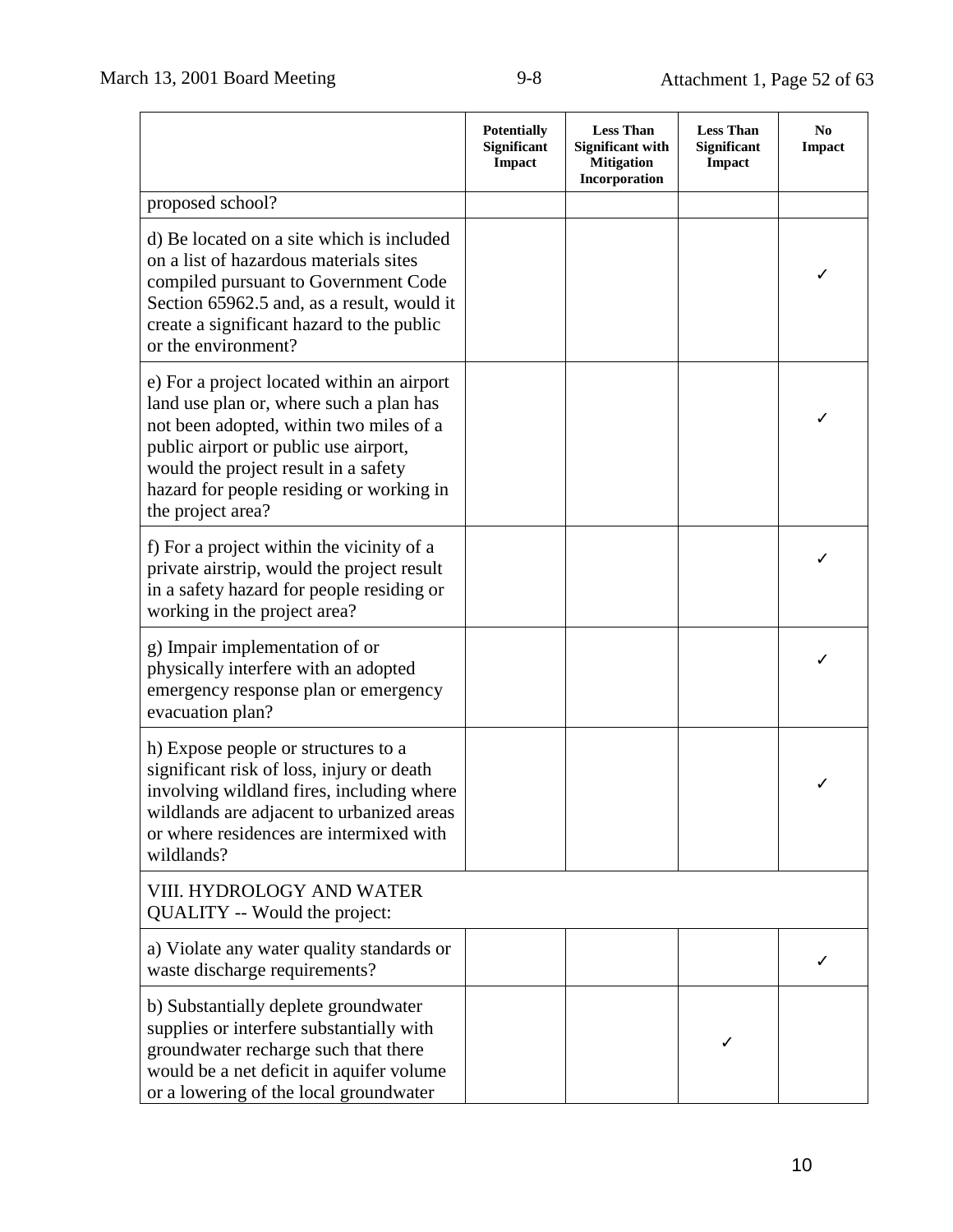|                                                                                                                                                                                                                                                                                             | <b>Potentially</b><br>Significant<br>Impact | <b>Less Than</b><br><b>Significant with</b><br><b>Mitigation</b><br>Incorporation | <b>Less Than</b><br>Significant<br><b>Impact</b> | N <sub>0</sub><br>Impact |
|---------------------------------------------------------------------------------------------------------------------------------------------------------------------------------------------------------------------------------------------------------------------------------------------|---------------------------------------------|-----------------------------------------------------------------------------------|--------------------------------------------------|--------------------------|
| table level (e.g., the production rate of<br>pre-existing nearby wells would drop to<br>a level<br>which would not support existing land<br>uses or planned uses for which permits<br>have been granted)?                                                                                   |                                             |                                                                                   |                                                  |                          |
| c) Substantially alter the existing<br>drainage pattern of the site or area,<br>including through the alteration of the<br>course of a stream or river, in a manner<br>which would result in substantial erosion<br>or siltation on- or off-site?                                           |                                             |                                                                                   |                                                  |                          |
| d) Substantially alter the existing<br>drainage pattern of the site or area,<br>including through the alteration of the<br>course of a stream or river, or<br>substantially increase the rate or amount<br>of surface runoff in a manner which<br>would result in flooding on- or off-site? |                                             |                                                                                   |                                                  |                          |
| e) Create or contribute runoff water<br>which would exceed the capacity of<br>existing or planned stormwater drainage<br>systems or provide substantial additional<br>sources of polluted runoff?                                                                                           |                                             |                                                                                   |                                                  |                          |
| f) Otherwise substantially degrade water<br>quality?                                                                                                                                                                                                                                        |                                             |                                                                                   |                                                  |                          |
| g) Place housing within a 100-year flood<br>hazard area as mapped on a federal Flood<br>Hazard Boundary or Flood Insurance<br>Rate Map or other flood hazard<br>delineation map?                                                                                                            |                                             |                                                                                   |                                                  |                          |
| h) Place within a 100-year flood hazard<br>area structures which would impede or<br>redirect flood flows?                                                                                                                                                                                   |                                             |                                                                                   |                                                  |                          |
| i) Expose people or structures to a<br>significant risk of loss, injury or death<br>involving flooding, including flooding as<br>a result of the failure of a levee or dam?                                                                                                                 |                                             |                                                                                   |                                                  |                          |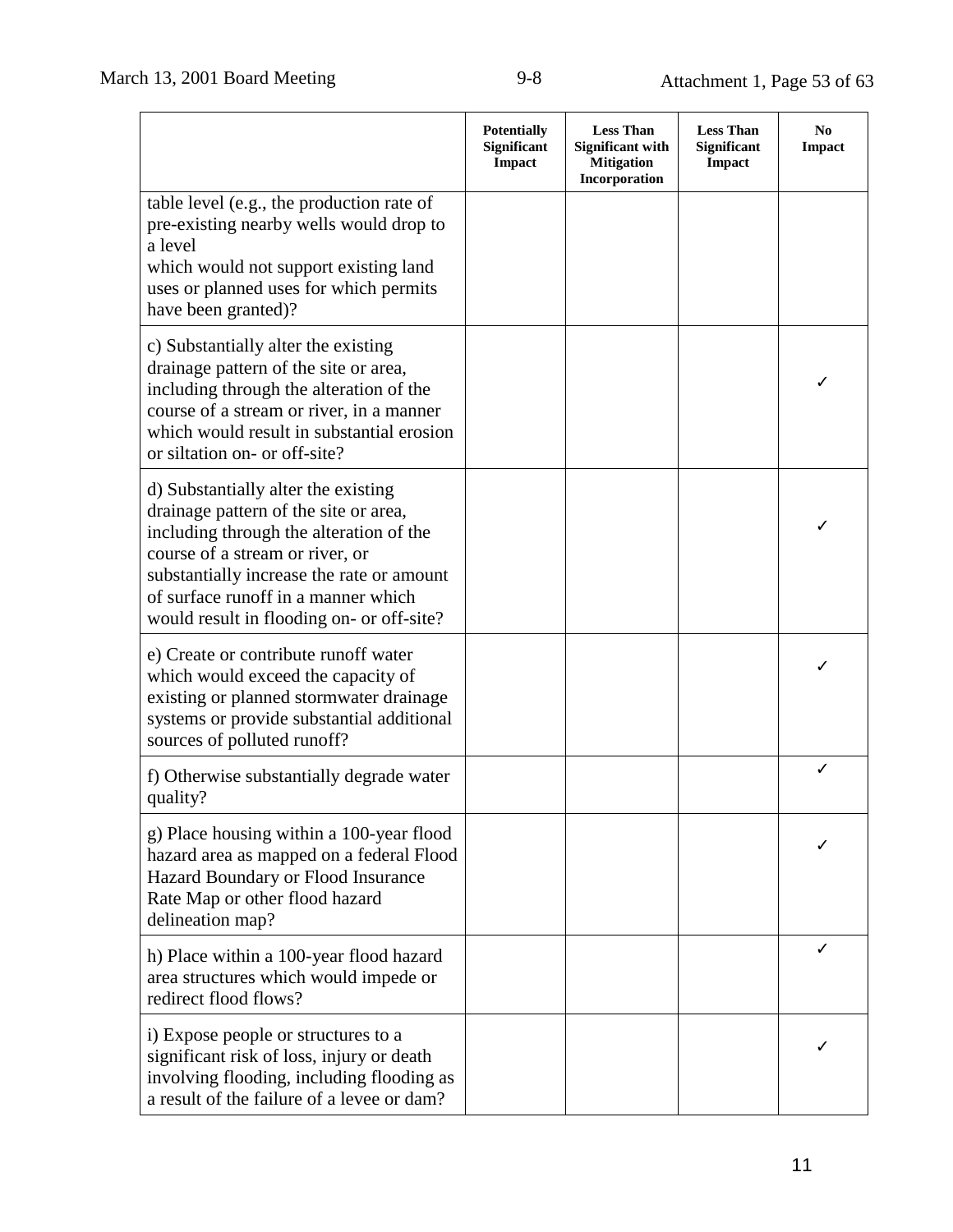|                                                                                                                                                                                                                                                                                                                                  | <b>Potentially</b><br>Significant<br>Impact | <b>Less Than</b><br><b>Significant with</b><br><b>Mitigation</b><br>Incorporation | <b>Less Than</b><br>Significant<br>Impact | N <sub>0</sub><br>Impact |
|----------------------------------------------------------------------------------------------------------------------------------------------------------------------------------------------------------------------------------------------------------------------------------------------------------------------------------|---------------------------------------------|-----------------------------------------------------------------------------------|-------------------------------------------|--------------------------|
| j) Inundation by seiche, tsunami, or<br>mudflow?                                                                                                                                                                                                                                                                                 |                                             |                                                                                   |                                           |                          |
| IX. LAND USE AND PLANNING -<br>Would the project:                                                                                                                                                                                                                                                                                |                                             |                                                                                   |                                           |                          |
| a) Physically divide an established<br>community?                                                                                                                                                                                                                                                                                |                                             |                                                                                   |                                           | ✓                        |
| b) Conflict with any applicable land use<br>plan, policy, or regulation of an agency<br>with jurisdiction over the project<br>(including, but not limited to the general<br>plan, specific plan, local coastal<br>program, or zoning ordinance) adopted<br>for the purpose of avoiding or mitigating<br>an environmental effect? |                                             |                                                                                   |                                           |                          |
| c) Conflict with any applicable habitat<br>conservation plan or natural community<br>conservation plan?                                                                                                                                                                                                                          |                                             |                                                                                   |                                           |                          |
| X. MINERAL RESOURCES -- Would<br>the project:                                                                                                                                                                                                                                                                                    |                                             |                                                                                   |                                           |                          |
| a) Result in the loss of availability of a<br>known mineral resource that would be of<br>value to the region and the residents of<br>the state?                                                                                                                                                                                  |                                             |                                                                                   |                                           |                          |
| b) Result in the loss of availability of a<br>locally-important mineral resource<br>recovery site delineated on a local<br>general plan, specific plan or other land<br>use plan?                                                                                                                                                |                                             |                                                                                   |                                           |                          |
| XI. NOISE – Would the project result in:                                                                                                                                                                                                                                                                                         |                                             |                                                                                   |                                           |                          |
| a) Exposure of persons to or generation<br>of noise levels in excess of standards<br>established in the local general plan or<br>noise ordinance, or applicable standards<br>of other agencies?                                                                                                                                  |                                             |                                                                                   |                                           |                          |
| b) Exposure of persons to or generation                                                                                                                                                                                                                                                                                          |                                             |                                                                                   |                                           |                          |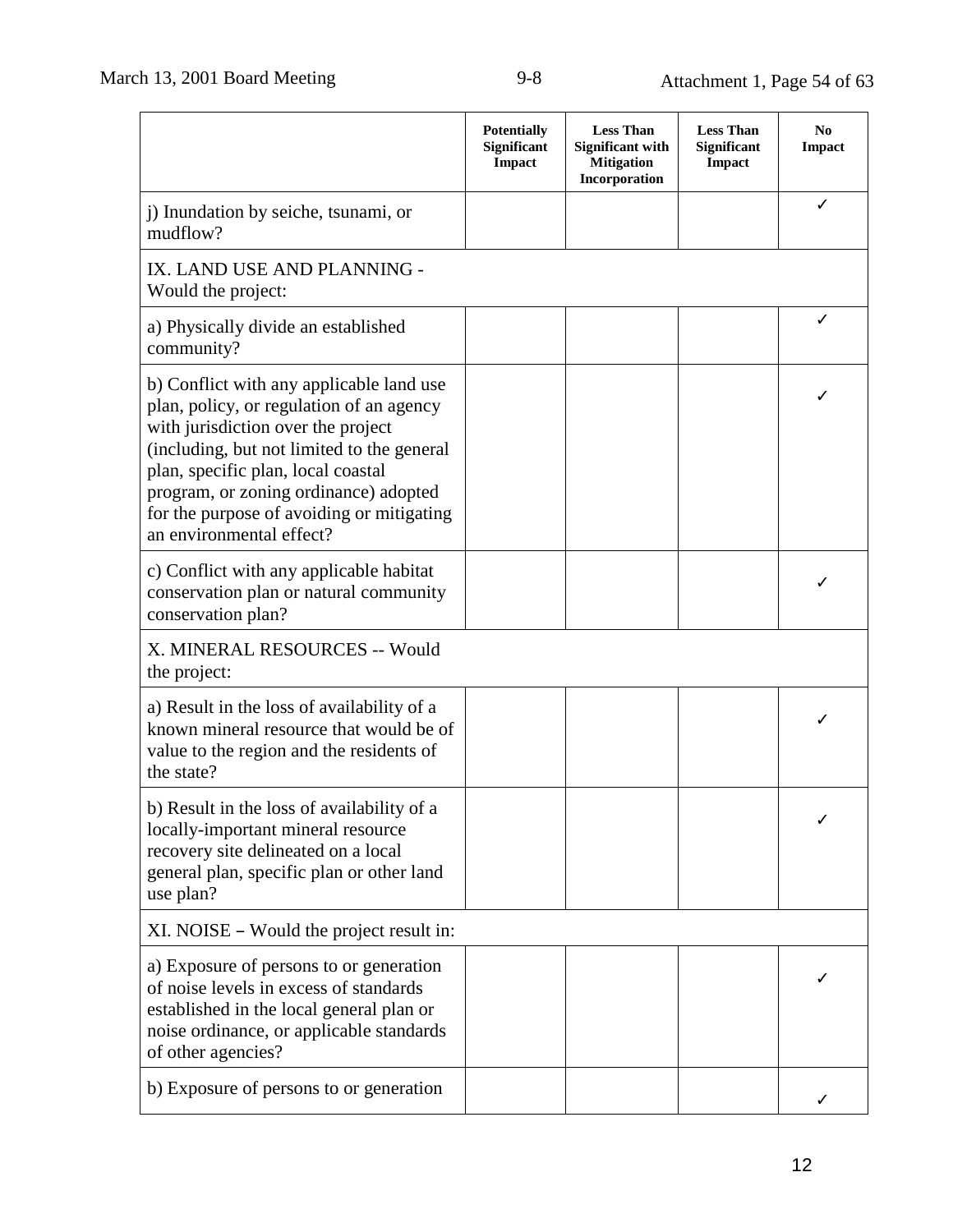|                                                                                                                                                                                                                                                                                       | <b>Potentially</b><br>Significant<br>Impact | <b>Less Than</b><br><b>Significant with</b><br><b>Mitigation</b><br>Incorporation | <b>Less Than</b><br>Significant<br>Impact | N <sub>0</sub><br>Impact |
|---------------------------------------------------------------------------------------------------------------------------------------------------------------------------------------------------------------------------------------------------------------------------------------|---------------------------------------------|-----------------------------------------------------------------------------------|-------------------------------------------|--------------------------|
| of excessive groundborne vibration or<br>groundborne noise levels?                                                                                                                                                                                                                    |                                             |                                                                                   |                                           |                          |
| c) A substantial permanent increase in<br>ambient noise levels in the project<br>vicinity above levels existing without the<br>project?                                                                                                                                               |                                             |                                                                                   |                                           |                          |
| d) A substantial temporary or periodic<br>increase in ambient noise levels in the<br>project vicinity above levels existing<br>without the project?                                                                                                                                   |                                             |                                                                                   |                                           |                          |
| e) For a project located within an airport<br>land use plan or, where such a plan has<br>not been adopted, within two miles of a<br>public airport or public use airport,<br>would the project expose people residing<br>or working in the project area to<br>excessive noise levels? |                                             |                                                                                   |                                           |                          |
| f) For a project within the vicinity of a<br>private airstrip, would the project expose<br>people residing or working in the project<br>area to excessive noise levels?                                                                                                               |                                             |                                                                                   |                                           |                          |
| XII. POPULATION AND HOUSING --<br>Would the project:                                                                                                                                                                                                                                  |                                             |                                                                                   |                                           |                          |
| a) Induce substantial population growth<br>in an area, either directly (for example,<br>by proposing new homes and businesses)<br>or indirectly (for example, through<br>extension of roads or other<br>infrastructure)?                                                              |                                             |                                                                                   |                                           |                          |
| b) Displace substantial numbers of<br>existing housing, necessitating the<br>construction of replacement housing<br>elsewhere?                                                                                                                                                        |                                             |                                                                                   |                                           |                          |
| c) Displace substantial numbers of<br>people, necessitating the construction of<br>replacement housing elsewhere?                                                                                                                                                                     |                                             |                                                                                   |                                           |                          |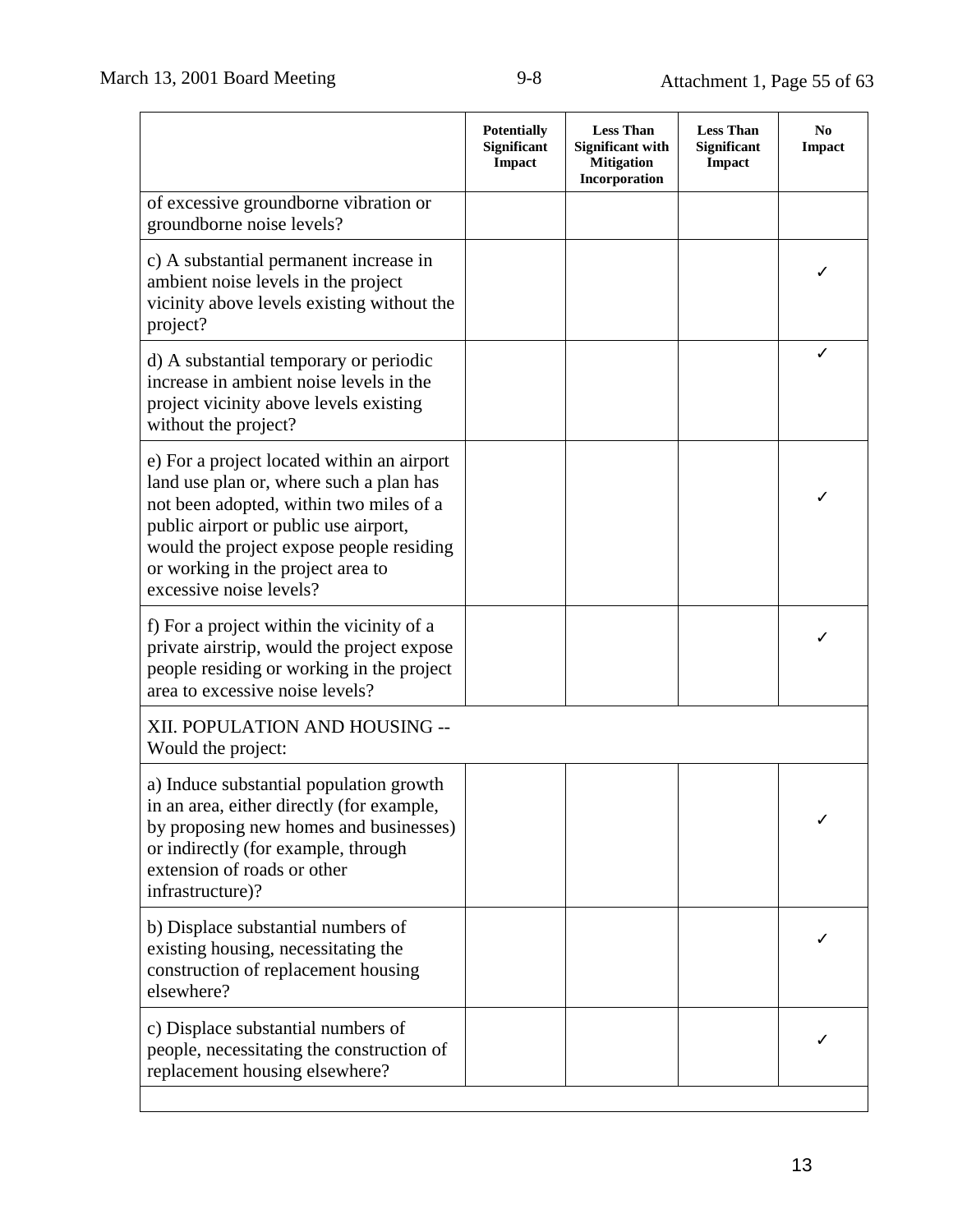|                                                                                                                                                                                                                                                                                                                                                                                                                                                           | <b>Potentially</b><br>Significant<br><b>Impact</b> | <b>Less Than</b><br><b>Significant with</b><br><b>Mitigation</b><br>Incorporation | <b>Less Than</b><br>Significant<br><b>Impact</b> | N <sub>0</sub><br>Impact |
|-----------------------------------------------------------------------------------------------------------------------------------------------------------------------------------------------------------------------------------------------------------------------------------------------------------------------------------------------------------------------------------------------------------------------------------------------------------|----------------------------------------------------|-----------------------------------------------------------------------------------|--------------------------------------------------|--------------------------|
| XIII. PUBLIC SERVICES                                                                                                                                                                                                                                                                                                                                                                                                                                     |                                                    |                                                                                   |                                                  |                          |
| a) Would the project result in substantial<br>adverse physical impacts associated with<br>the provision of new or physically<br>altered governmental facilities, need for<br>new or physically altered governmental<br>facilities, the construction of which could<br>cause significant environmental impacts,<br>in order to maintain acceptable service<br>ratios, response times or other<br>performance objectives for any of the<br>public services: |                                                    |                                                                                   |                                                  |                          |
| Fire protection?                                                                                                                                                                                                                                                                                                                                                                                                                                          |                                                    |                                                                                   |                                                  |                          |
| Police protection?                                                                                                                                                                                                                                                                                                                                                                                                                                        |                                                    |                                                                                   |                                                  |                          |
| Schools?                                                                                                                                                                                                                                                                                                                                                                                                                                                  |                                                    |                                                                                   |                                                  |                          |
| Parks?                                                                                                                                                                                                                                                                                                                                                                                                                                                    |                                                    |                                                                                   |                                                  |                          |
| Other public facilities?                                                                                                                                                                                                                                                                                                                                                                                                                                  |                                                    |                                                                                   |                                                  |                          |
| XIV. RECREATION --                                                                                                                                                                                                                                                                                                                                                                                                                                        |                                                    |                                                                                   |                                                  |                          |
| a) Would the project increase the use of<br>existing neighborhood and regional parks<br>or other recreational facilities such that<br>substantial physical deterioration of the<br>facility would occur or be accelerated?                                                                                                                                                                                                                                |                                                    |                                                                                   |                                                  |                          |
| b) Does the project include recreational<br>facilities or require the construction or<br>expansion of recreational facilities which<br>might have an adverse physical effect on<br>the environment?                                                                                                                                                                                                                                                       |                                                    |                                                                                   |                                                  |                          |
| XV. TRANSPORTATION/TRAFFIC --<br>Would the project:                                                                                                                                                                                                                                                                                                                                                                                                       |                                                    |                                                                                   |                                                  |                          |
| a) Cause an increase in traffic which is<br>substantial in relation to the existing<br>traffic load and capacity of the street<br>system (i.e., result in a substantial<br>increase in either the number of vehicle                                                                                                                                                                                                                                       |                                                    |                                                                                   |                                                  |                          |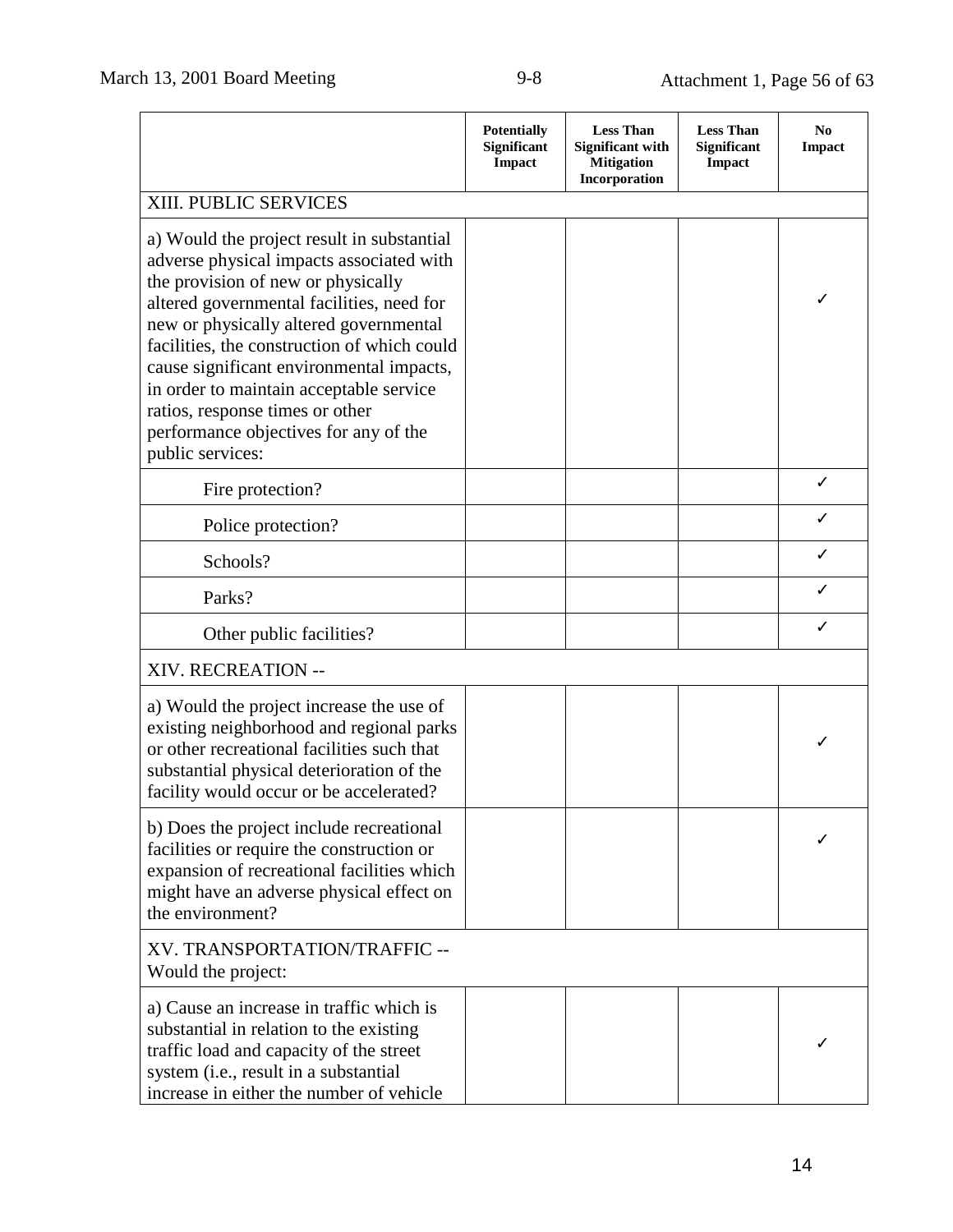|                                                                                                                                                                                                                    | <b>Potentially</b><br><b>Significant</b><br><b>Impact</b> | <b>Less Than</b><br><b>Significant with</b><br><b>Mitigation</b><br>Incorporation | <b>Less Than</b><br><b>Significant</b><br>Impact | N <sub>0</sub><br>Impact |
|--------------------------------------------------------------------------------------------------------------------------------------------------------------------------------------------------------------------|-----------------------------------------------------------|-----------------------------------------------------------------------------------|--------------------------------------------------|--------------------------|
| trips, the volume to capacity ratio on<br>roads, or congestion at intersections)?                                                                                                                                  |                                                           |                                                                                   |                                                  |                          |
| b) Exceed, either individually or<br>cumulatively, a level of service standard<br>established by the county congestion<br>management agency for designated roads<br>or highways?                                   |                                                           |                                                                                   |                                                  |                          |
| c) Result in a change in air traffic<br>patterns, including either an increase in<br>traffic levels or a change in location that<br>results in substantial safety risks?                                           |                                                           |                                                                                   |                                                  |                          |
| d) Substantially increase hazards due to a<br>design feature (e.g., sharp curves or<br>dangerous intersections) or incompatible<br>uses (e.g., farm equipment)?                                                    |                                                           |                                                                                   |                                                  |                          |
| e) Result in inadequate emergency<br>access?                                                                                                                                                                       |                                                           |                                                                                   |                                                  |                          |
| f) Result in inadequate parking capacity?                                                                                                                                                                          |                                                           |                                                                                   |                                                  | ✓                        |
| g) Conflict with adopted policies, plans,<br>or programs supporting alternative<br>transportation (e.g., bus turnouts, bicycle<br>racks)?                                                                          |                                                           |                                                                                   |                                                  |                          |
| <b>XVI. UTILITIES AND SERVICE</b><br>SYSTEMS – Would the project:                                                                                                                                                  |                                                           |                                                                                   |                                                  |                          |
| a) Exceed wastewater treatment<br>requirements of the applicable Regional<br><b>Water Quality Control Board?</b>                                                                                                   |                                                           |                                                                                   |                                                  |                          |
| b) Require or result in the construction of<br>new water or wastewater treatment<br>facilities or expansion of existing<br>facilities, the construction of which could<br>cause significant environmental effects? |                                                           |                                                                                   |                                                  |                          |
| c) Require or result in the construction of<br>new storm water drainage facilities or<br>expansion of existing facilities, the<br>construction of which could cause                                                |                                                           |                                                                                   |                                                  |                          |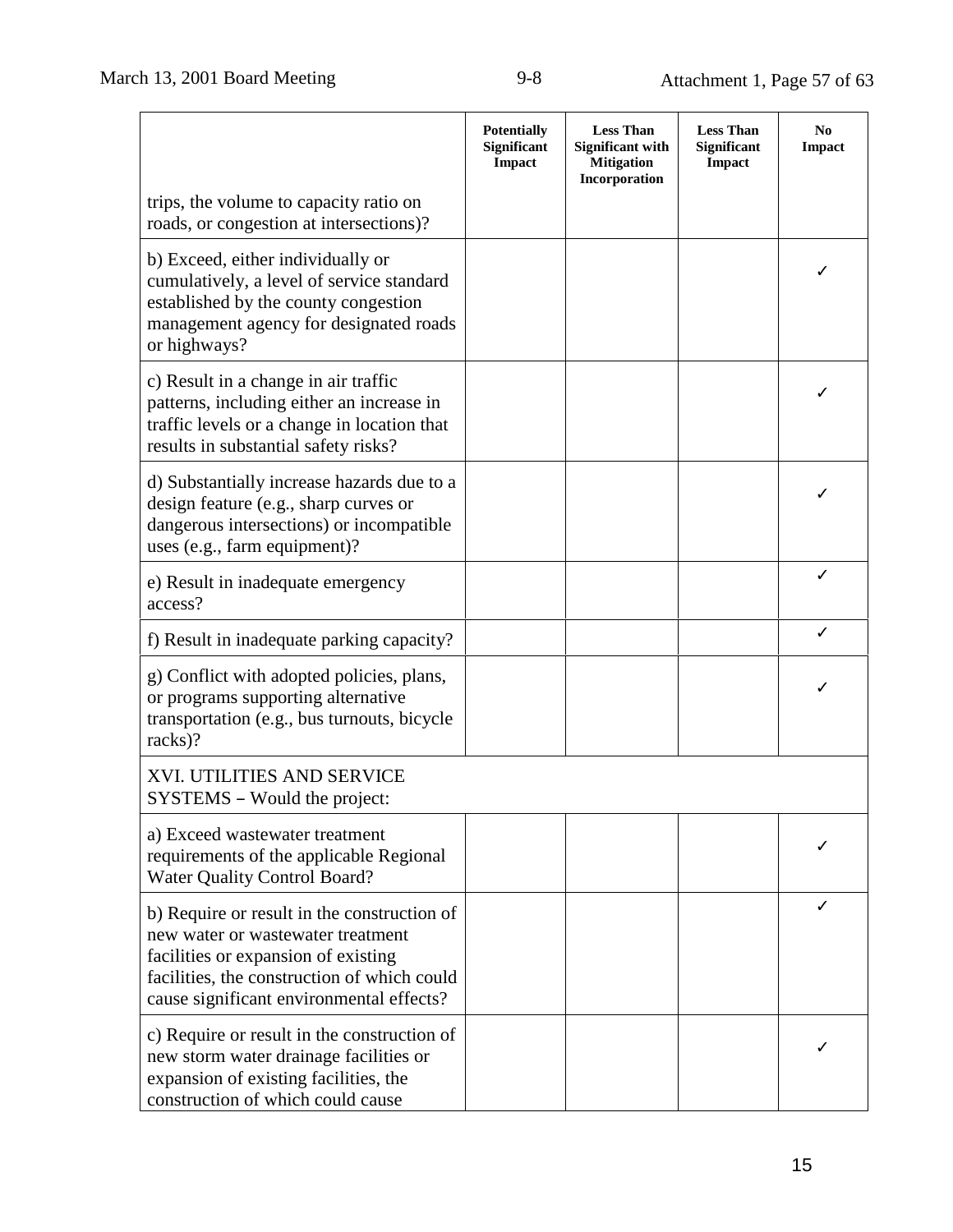|                                                                                                                                                                                                                                                                                                                                                                                                                                                                                         | <b>Potentially</b><br>Significant<br>Impact | <b>Less Than</b><br><b>Significant with</b><br><b>Mitigation</b><br>Incorporation | <b>Less Than</b><br>Significant<br><b>Impact</b> | N <sub>0</sub><br>Impact |
|-----------------------------------------------------------------------------------------------------------------------------------------------------------------------------------------------------------------------------------------------------------------------------------------------------------------------------------------------------------------------------------------------------------------------------------------------------------------------------------------|---------------------------------------------|-----------------------------------------------------------------------------------|--------------------------------------------------|--------------------------|
| significant environmental effects?                                                                                                                                                                                                                                                                                                                                                                                                                                                      |                                             |                                                                                   |                                                  |                          |
| d) Have sufficient water supplies<br>available to serve the project from<br>existing entitlements and resources, or<br>are new or expanded entitlements<br>needed?                                                                                                                                                                                                                                                                                                                      |                                             |                                                                                   |                                                  |                          |
| e) Result in a determination by the<br>wastewater treatment provider which<br>serves or may serve the project that it has<br>adequate capacity to serve the project's<br>projected demand in addition to the<br>provider's existing commitments?                                                                                                                                                                                                                                        |                                             |                                                                                   |                                                  |                          |
| f) Be served by a landfill with sufficient<br>permitted capacity to accommodate the<br>project's solid waste disposal needs?                                                                                                                                                                                                                                                                                                                                                            |                                             |                                                                                   |                                                  |                          |
| g) Comply with federal, state, and local<br>statutes and regulations related to solid<br>waste?                                                                                                                                                                                                                                                                                                                                                                                         |                                             |                                                                                   |                                                  |                          |
| XVII. MANDATORY FINDINGS OF<br>SIGNIFICANCE --                                                                                                                                                                                                                                                                                                                                                                                                                                          |                                             |                                                                                   |                                                  |                          |
| a) Does the project have the potential to<br>degrade the quality of the environment,<br>substantially reduce the habitat of a fish<br>or wildlife species, cause a fish or<br>wildlife population to drop below self-<br>sustaining levels, threaten to eliminate a<br>plant or animal community, reduce the<br>number or restrict the range of a rare or<br>endangered plant or animal or eliminate<br>important examples of the major periods<br>of California history or prehistory? |                                             |                                                                                   |                                                  |                          |
| b) Does the project have impacts that are<br>individually limited, but cumulatively<br>considerable? ("Cumulatively<br>considerable" means that the incremental<br>effects of a project are considerable<br>when viewed in connection with the<br>effects of past projects, the effects of                                                                                                                                                                                              |                                             |                                                                                   |                                                  |                          |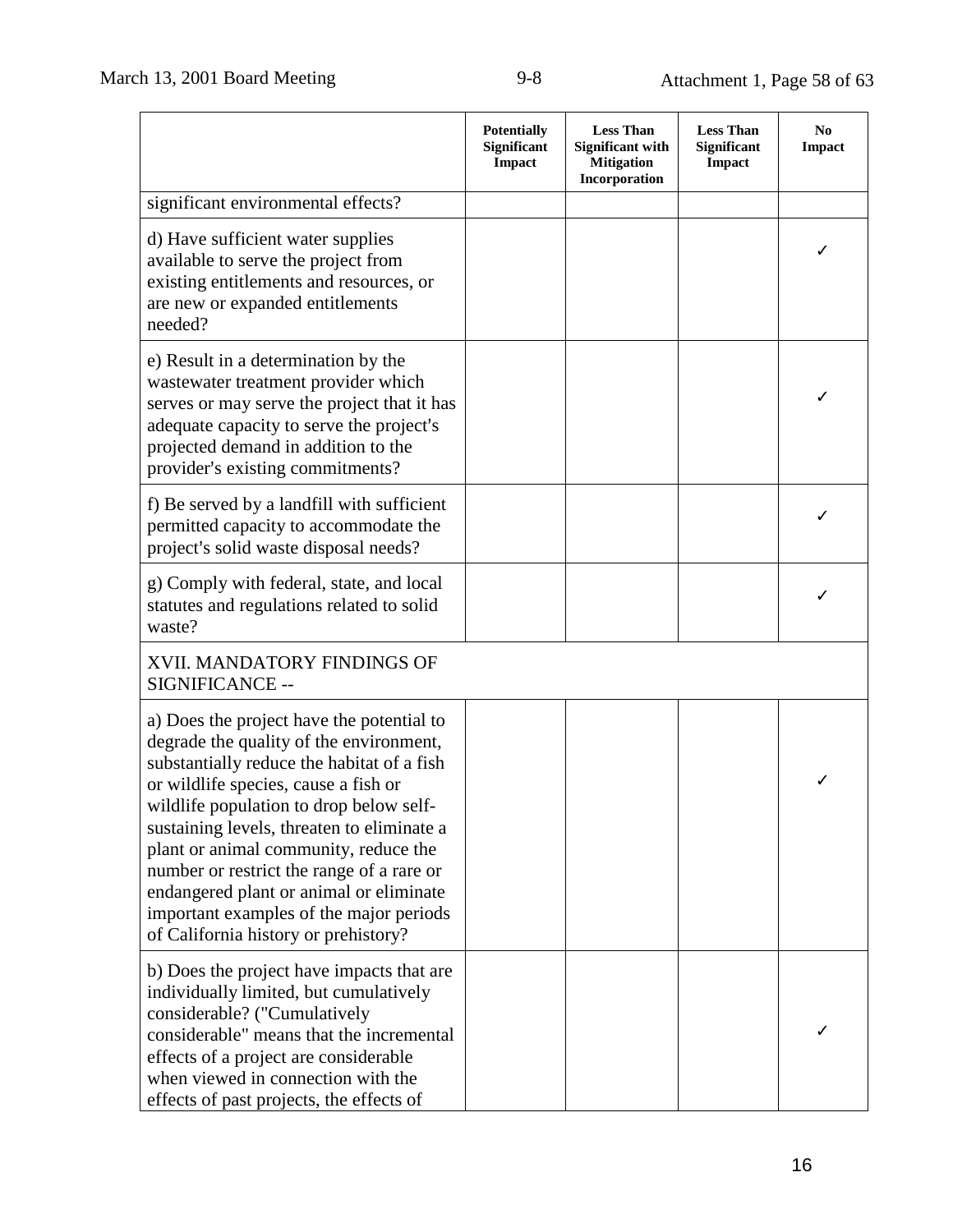|                                                                                                                                                      | <b>Potentially</b><br><b>Significant</b><br><b>Impact</b> | <b>Less Than</b><br><b>Significant with</b><br><b>Mitigation</b><br>Incorporation | <b>Less Than</b><br><b>Significant</b><br><b>Impact</b> | No.<br>Impact |
|------------------------------------------------------------------------------------------------------------------------------------------------------|-----------------------------------------------------------|-----------------------------------------------------------------------------------|---------------------------------------------------------|---------------|
| other current projects, and the effects of<br>probable future projects)?                                                                             |                                                           |                                                                                   |                                                         |               |
| c) Does the project have environmental<br>effects which will cause substantial<br>adverse effects on human beings, either<br>directly or indirectly? |                                                           |                                                                                   |                                                         |               |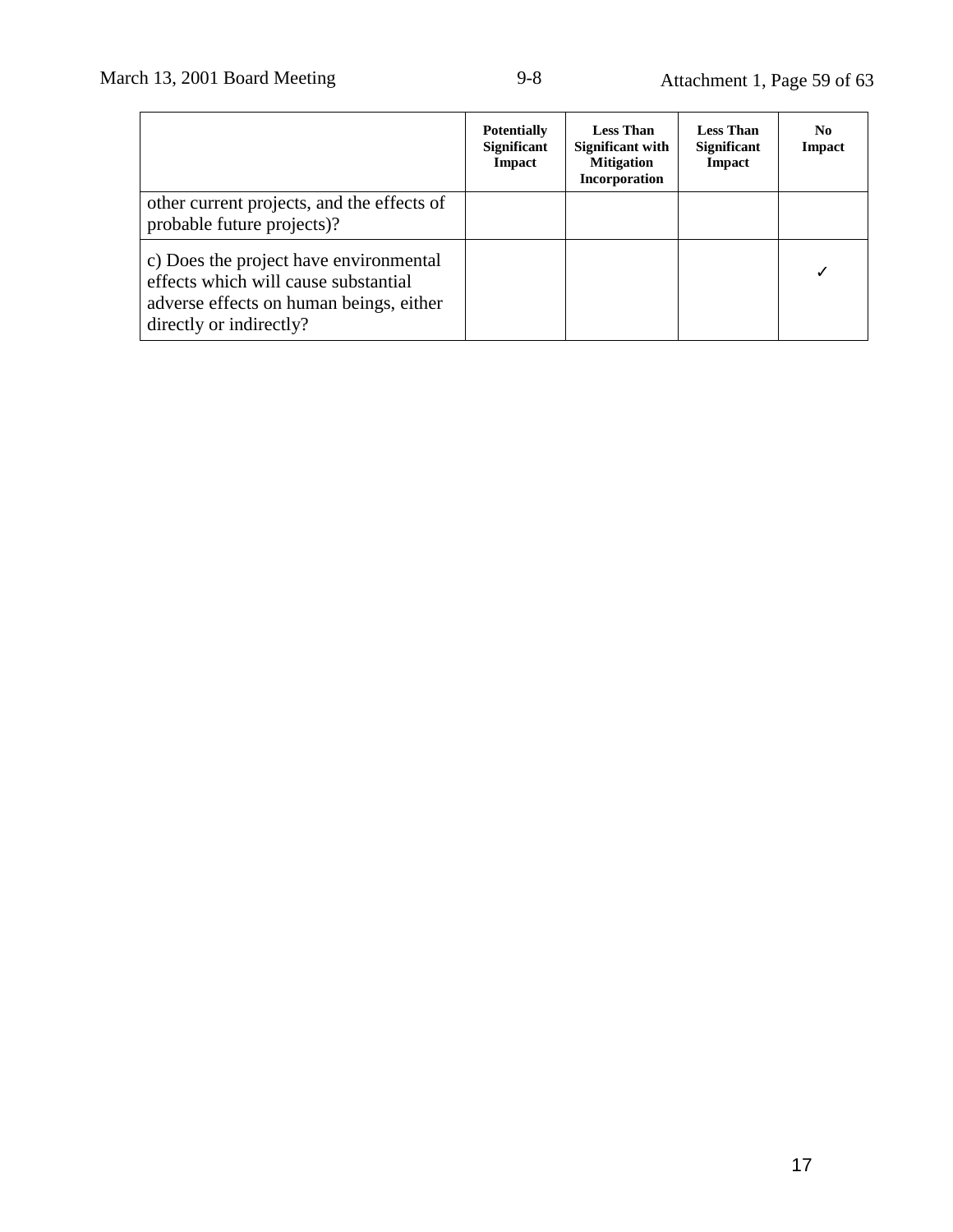# **APPENDIX D**

# **Implementation of Fifteen-Foot, Three-Year Criteria**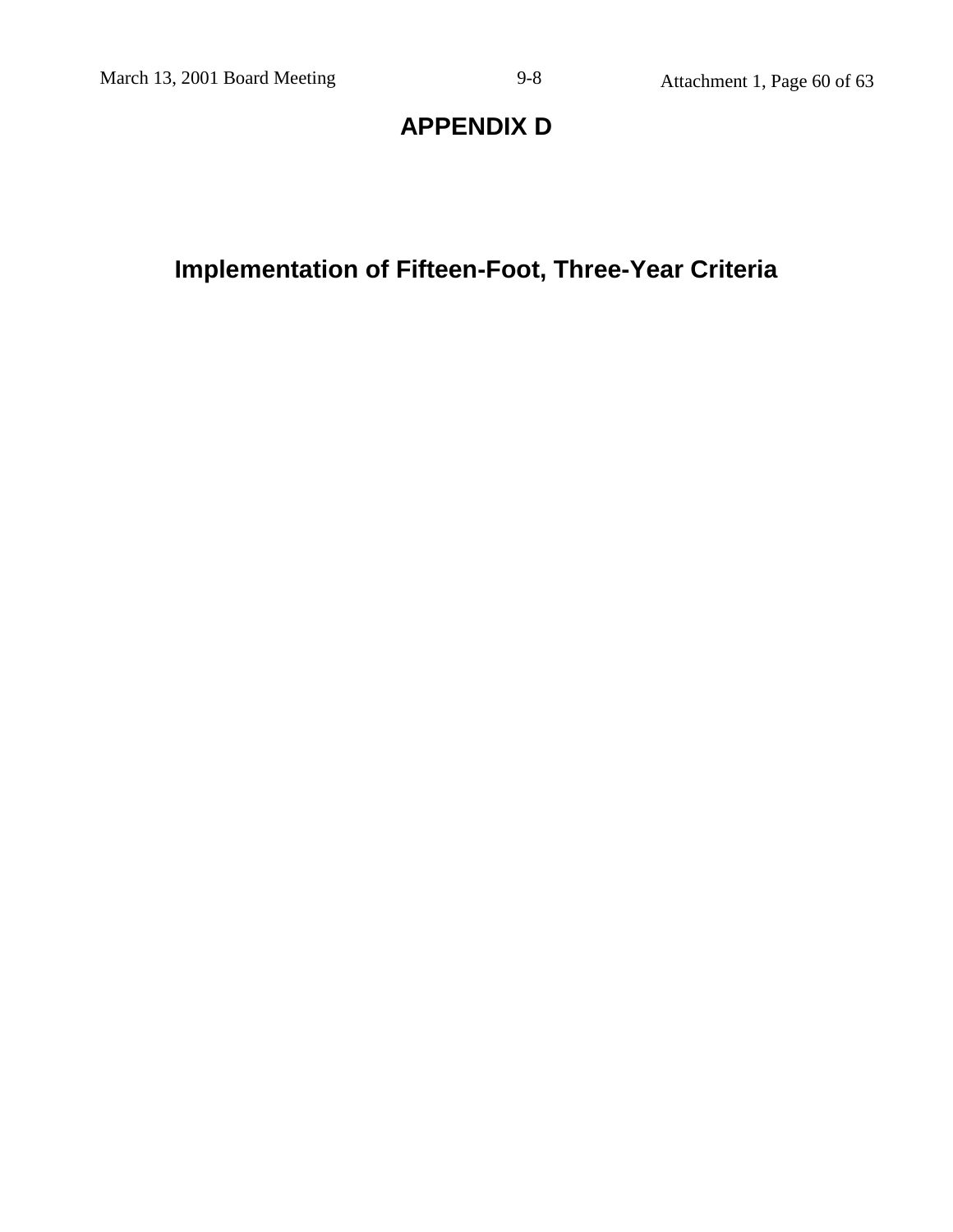# **Appendix E**

# **Article 19 Objectives for Water Quality Parameters**

| Parameter                           | Units     | Article 19 Objective |         |            |
|-------------------------------------|-----------|----------------------|---------|------------|
|                                     |           | Monthly              | 10 Year | Maximum    |
|                                     |           | Average              | Average |            |
| Arsenic                             |           |                      |         | 0.05       |
| Boron                               |           |                      |         | $0.6^{28}$ |
| Chloride                            | mg/L      | 110                  | 55      |            |
| <b>Hexavalent Chromium</b>          |           |                      |         | 0.05       |
| Copper                              |           |                      |         | 3.0        |
| Fluoride                            |           |                      |         | 1.5        |
| Iron + Manganese                    |           |                      |         | 0.3        |
| Lead                                |           |                      |         | 0.1        |
| Selenium                            |           |                      |         | 0.05       |
| Sodium                              | $% ^{29}$ | 50                   | 40      |            |
| <b>Total Dissolved Solids</b>       | mg/L      | 440                  | 220     |            |
| Total Hardness as CaCO <sub>3</sub> | mg/L      | 180                  | 110     |            |
| Zinc                                |           |                      |         | 15         |

l

<sup>28</sup> Monthly Average<br><sup>29</sup> Percentage of cationic composition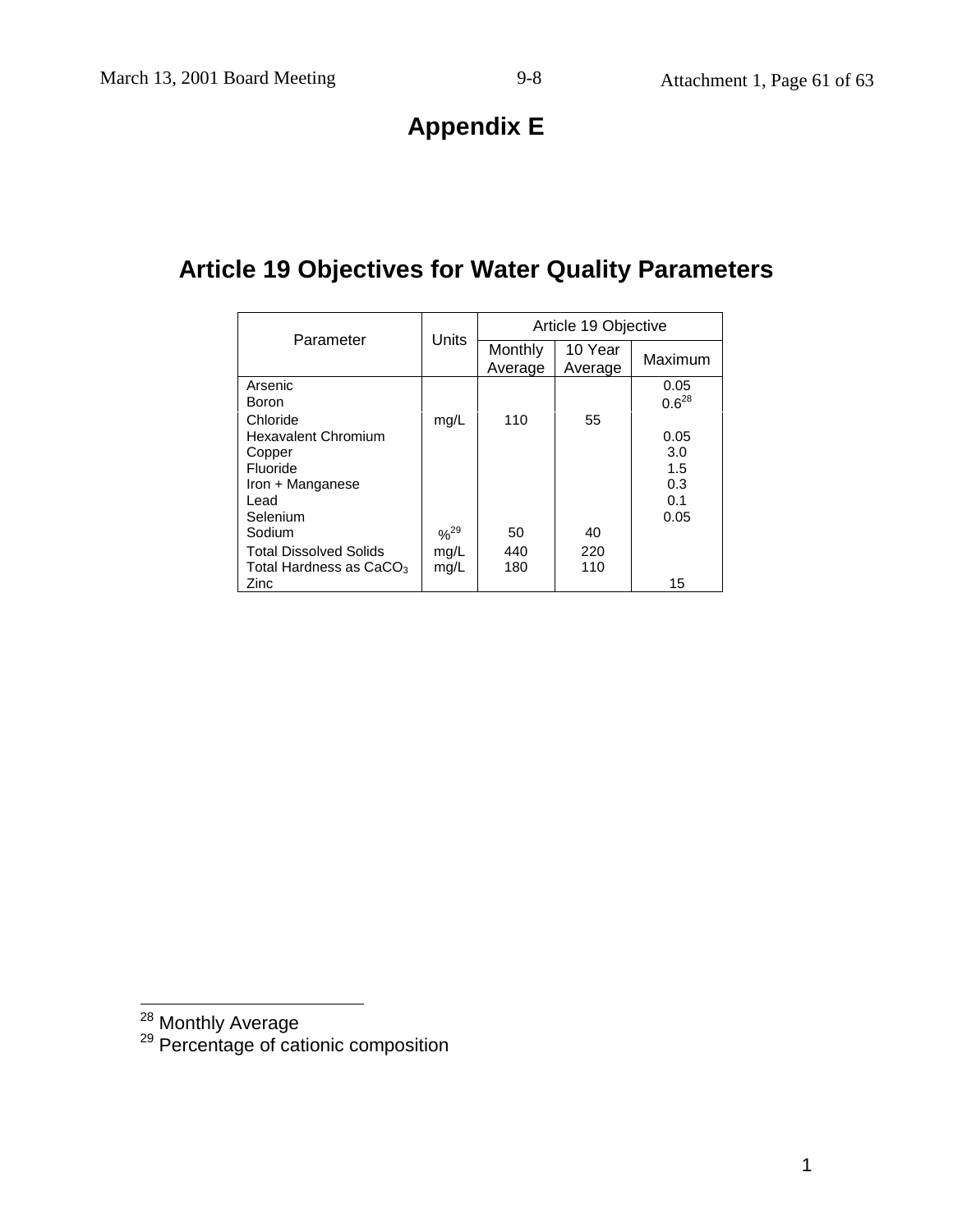# **APPENDIX F**

# **DWR Water Quality Sampling Stations**

| <b>Station Locations</b>                           |
|----------------------------------------------------|
| North Bay Aqueduct at Barker Slough Pumping Plant  |
| North Bay Aqueduct at Cordelia Pumping Plant       |
| <b>Clifton Court</b>                               |
| Harvey O. Banks Pumping Plant                      |
| South Bay Aqueduct at Del Valle                    |
| South Bay Aqueduct at Santa Clara Terminal Tank    |
| Ca Aqueduct at Inlet to O'Neill Forebay (Check 12) |
| San Luis Reservoir - Pacheco Pumping Plant         |
| Ca Aqueduct at Outlet to O'Neill Forbay (Check 13) |
| Ca Aqueduct near Coalinga (Check 18)               |
| Ca Aqueduct near Kettleman City (Check 21)         |
| Coastal Aqueduct at Check 4                        |
| Ca Aqueduct near near Hwy. 119 (Check 29)          |
| Ca Aqueduct at Tehachapi Afterbay (Check 41)       |
| MWD Pipeline at Castaic Lake                       |
| Mojave Siphon Inlet (Check 66)                     |
| Devil Canyon Headworks                             |